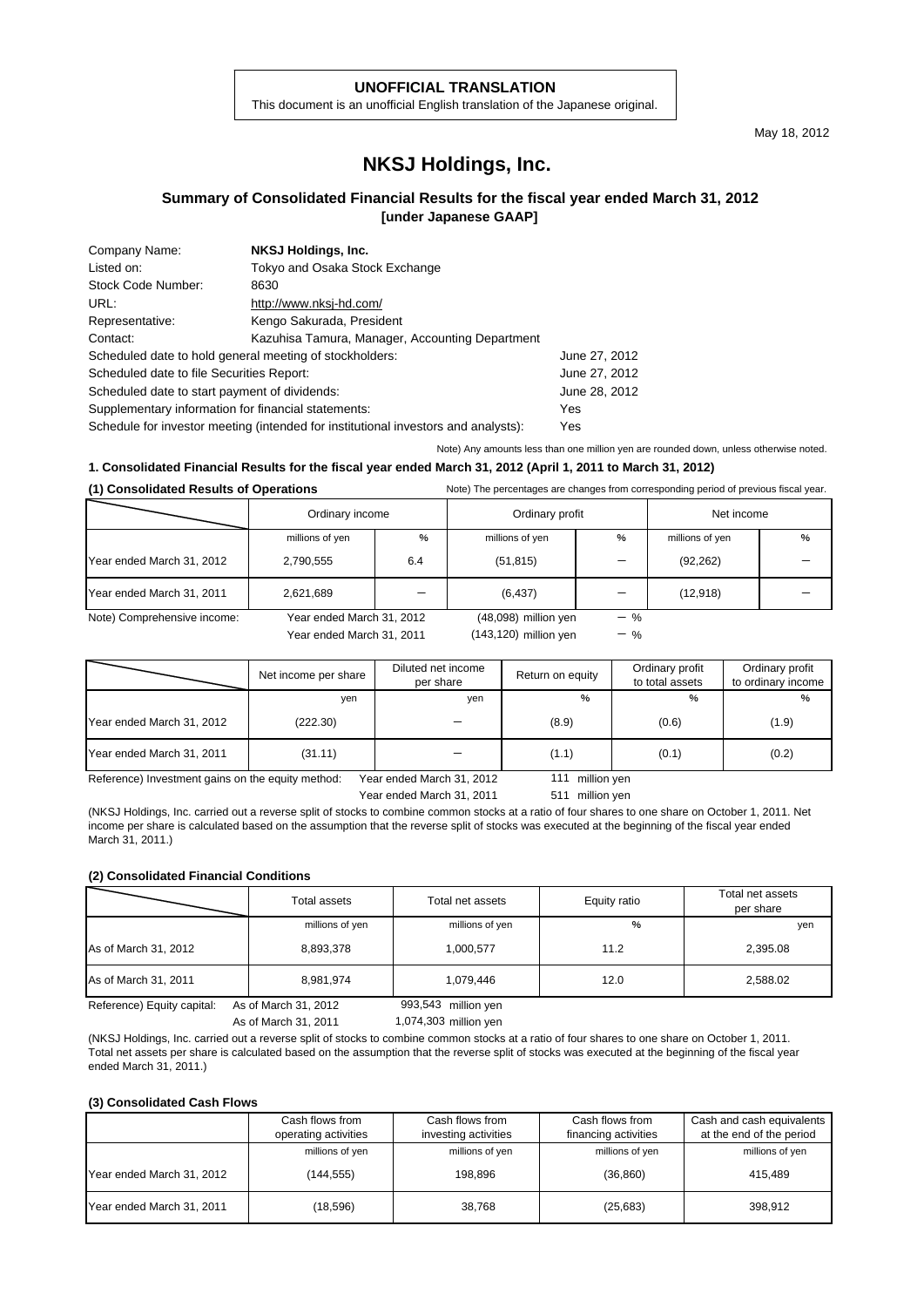#### **2. Dividends**

|                                          |                      | Dividends per share<br>Dividend<br>Total annual I |                      |                    |        |                 | Dividends on                   |                              |
|------------------------------------------|----------------------|---------------------------------------------------|----------------------|--------------------|--------|-----------------|--------------------------------|------------------------------|
|                                          | First<br>quarter-end | Second<br>quarter-end                             | Third<br>quarter-end | Fiscal<br>year-end | Annual | dividends       | payout ratio<br>(Consolidated) | net assets<br>(Consolidated) |
|                                          | yen                  | yen                                               | yen                  | yen                | yen    | millions of yen | $\frac{0}{0}$                  | %                            |
| Year ended March 31, 2011                |                      |                                                   |                      | 20.00              | 20.00  | 33,208          |                                | 2.9                          |
| Year ended March 31, 2012                |                      |                                                   |                      | 80.00              | 80.00  | 33,186          |                                | 3.2                          |
| Year ending March 31, 2013<br>(Forecast) |                      |                                                   |                      | 80.00              | 80.00  |                 | 138.3                          |                              |

(NKSJ Holdings, Inc. carried out a reverse split of stocks to combine common stocks at a ratio of four shares to one share on October 1, 2011. The amount of year-end dividend per share for the fiscal year ended March 31, 2011 represents the result of dividend payments made before the execution of the reverse split of stocks.)

#### **3. Consolidated Forecasts for the fiscal year ending March 31, 2013 (April 1, 2012 to March 31, 2013)**

Note) The percentages are changes from corresponding period of previous fiscal year.

|                                                                 | Ordinary income |      | Ordinary profit |      | Net income      |   | Net income<br>per share |
|-----------------------------------------------------------------|-----------------|------|-----------------|------|-----------------|---|-------------------------|
|                                                                 | millions of yen | $\%$ | millions of yen | $\%$ | millions of yen | % | yen                     |
| Year ending March 31, 2013<br>(April 1, 2012 to March 31, 2013) | 2.820.000       | 1.1  | 64.000          | -    | 24.000          |   | 57.85                   |

#### **(Notes)**

(1) Changes in significant subsidiaries during the fiscal year ended March 31, 2012 (changes in specified subsidiaries resulting in changes in the scope of consolidation): None

<sup>(2)</sup> Changes in accounting policies, changes in accounting estimations, and retrospective restatements

| (1) Changes in accounting policies due to revisions to accounting standards: | Yes  |
|------------------------------------------------------------------------------|------|
| (2) Changes in accounting policies due to reasons other than the above:      | None |
| 3. Changes in accounting estimations:                                        | None |
| 4) Retrospective restatements:                                               | None |
| (3) Number of shares outstanding (Common stock):                             |      |
| 1) Total shares outstanding including treasury stock:                        |      |

①Total shares outstanding including treasury stock:

| As of March 31, 2012                     | 415,352,294 shares |  |
|------------------------------------------|--------------------|--|
| As of March 31, 2011                     | 415,352,294 shares |  |
| 2Treasury stock:                         |                    |  |
| As of March 31, 2012                     | 527,089 shares     |  |
| As of March 31, 2011                     | 245,865 shares     |  |
| 3) Average number of shares outstanding: |                    |  |
| Year ended March 31, 2012                | 415,026,077 shares |  |
| Year ended March 31, 2011                | 415,154,592 shares |  |

(NKSJ Holdings, Inc. carried out a reverse split of stocks to combine common stocks at a ratio of four shares to one share on October 1, 2011. Total shares outstanding including treasury stock, treasury stock and average number of shares outstanding are calculated based on the assumption that the reverse split of stocks was executed at the beginning of the fiscal year ended March 31, 2011.)

#### (Disclosure regarding the execution of the audit process)

This summary is outside the scope of the audit procedure which is required by Financial Instruments and Exchange Act, and the audit procedure of the consolidated financial statements has not been completed as of the date of the disclosure of this summary.

#### (Notes for using forecasted information etc.)

The forecasts included in this document are based on the currently available information and certain assumptions that we believe reasonable. Accordingly, the actual results may differ materially from those projected herein depending on various factors. For assumptions underlying the forecasts and notes for using forecasted information, please refer to "Outlook for the fiscal year ending March 31, 2013 " on page 3.

Please note that NKSJ Holdings, Inc. carried out a reverse split of stocks to combine common stocks at a ratio of four shares to one share on October 1, 2011.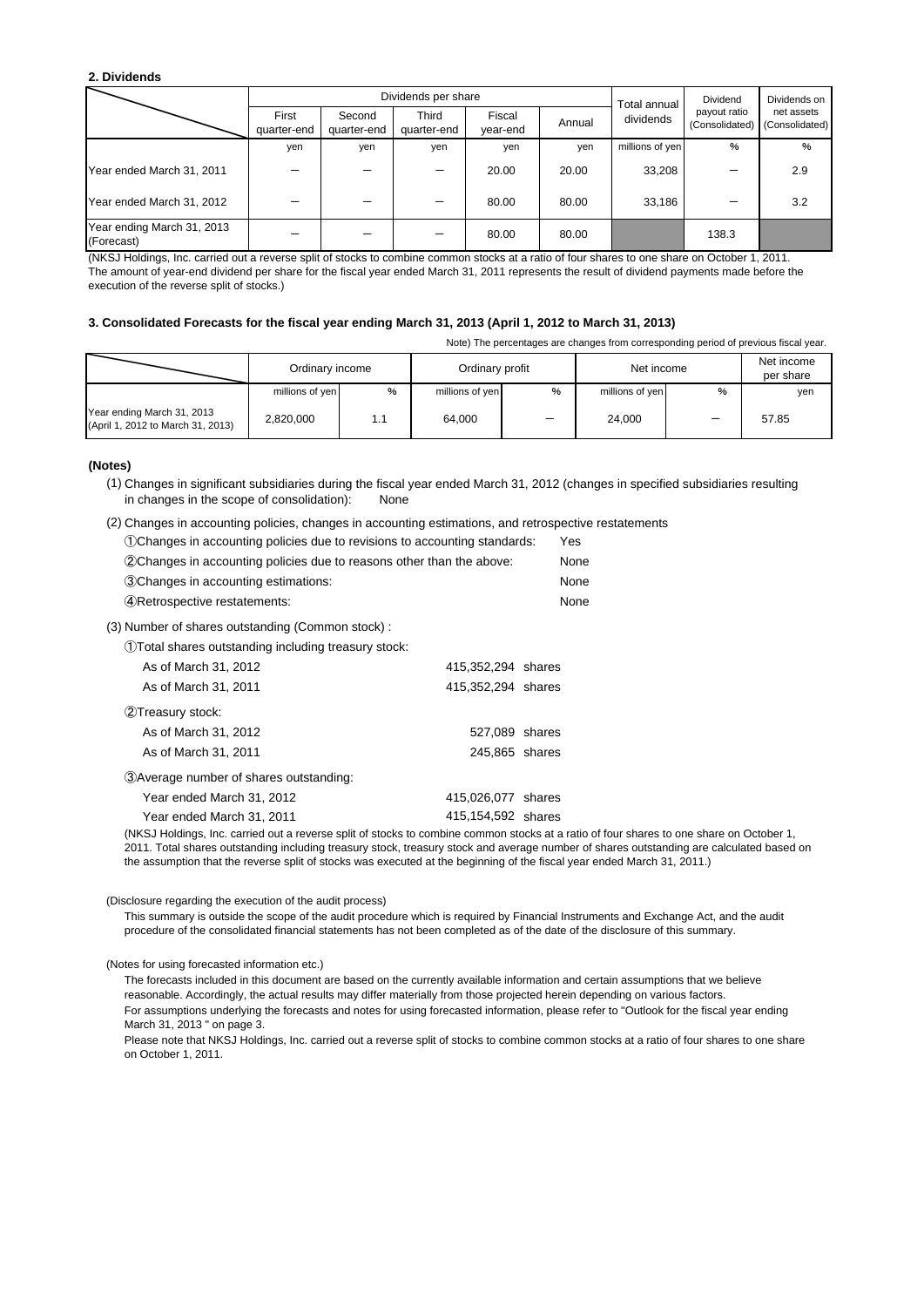# Contents

|                                                                                                                                                                                                                                | $\overline{c}$ |
|--------------------------------------------------------------------------------------------------------------------------------------------------------------------------------------------------------------------------------|----------------|
|                                                                                                                                                                                                                                | 2              |
| (2) Analysis of Financial Condition <b>www.communical contracts</b> (2) Analysis of Financial Condition                                                                                                                        | 3              |
| (3) Basic Profit Distribution Policy and Dividends for the fiscal year ended March 31, 2012 and the fiscal year                                                                                                                |                |
|                                                                                                                                                                                                                                | 4              |
| 2. Management Policies (and according to the control of the control of the control of the control of the control of the control of the control of the control of the control of the control of the control of the control of t | 5              |
| (1) Basic Management Policies (and accordinational continuum and according to the distribution of the contract of                                                                                                              | 5              |
|                                                                                                                                                                                                                                | 5              |
| (3) Pressing Issues Ahead manufactured and the manufacture of the Ahead manufacture and the Ahead manufacture                                                                                                                  | 7              |
| 3. Consolidated Financial Statements <b>Mateman Constructs (2019)</b> 3. Consolidated Financial Statements <b>Mateman Constructs</b>                                                                                           | 8              |
|                                                                                                                                                                                                                                | 8              |
| (2) Consolidated Statements of Income and Consolidated Statements of Comprehensive Income                                                                                                                                      | 10             |
|                                                                                                                                                                                                                                | 13             |
|                                                                                                                                                                                                                                | 16             |
|                                                                                                                                                                                                                                | 18             |
| (6) Changes in Significant Accounting Policies for the Preparation of the Consolidated Financial Statements .                                                                                                                  | 18             |
|                                                                                                                                                                                                                                | 18             |
|                                                                                                                                                                                                                                | 19             |
| Segment information www.communically.com/news/manual-communically-segment information www.communically-                                                                                                                        | 19             |
|                                                                                                                                                                                                                                | 26             |
|                                                                                                                                                                                                                                | 29             |
|                                                                                                                                                                                                                                | 33             |
| Significant subsequent events www.communication.communication.communication.com/                                                                                                                                               | 33             |
| 4. Other                                                                                                                                                                                                                       | 34             |
| (1) Summary of Results of Operations (Consolidated) manufactured and continuum control of Results of Operations (Consolidated)                                                                                                 | 34             |
| (2) Premiums Written and Claims Paid by Business Lines (Consolidated) manufactured and content to the content                                                                                                                  | 35             |
|                                                                                                                                                                                                                                | 36             |
|                                                                                                                                                                                                                                | 37             |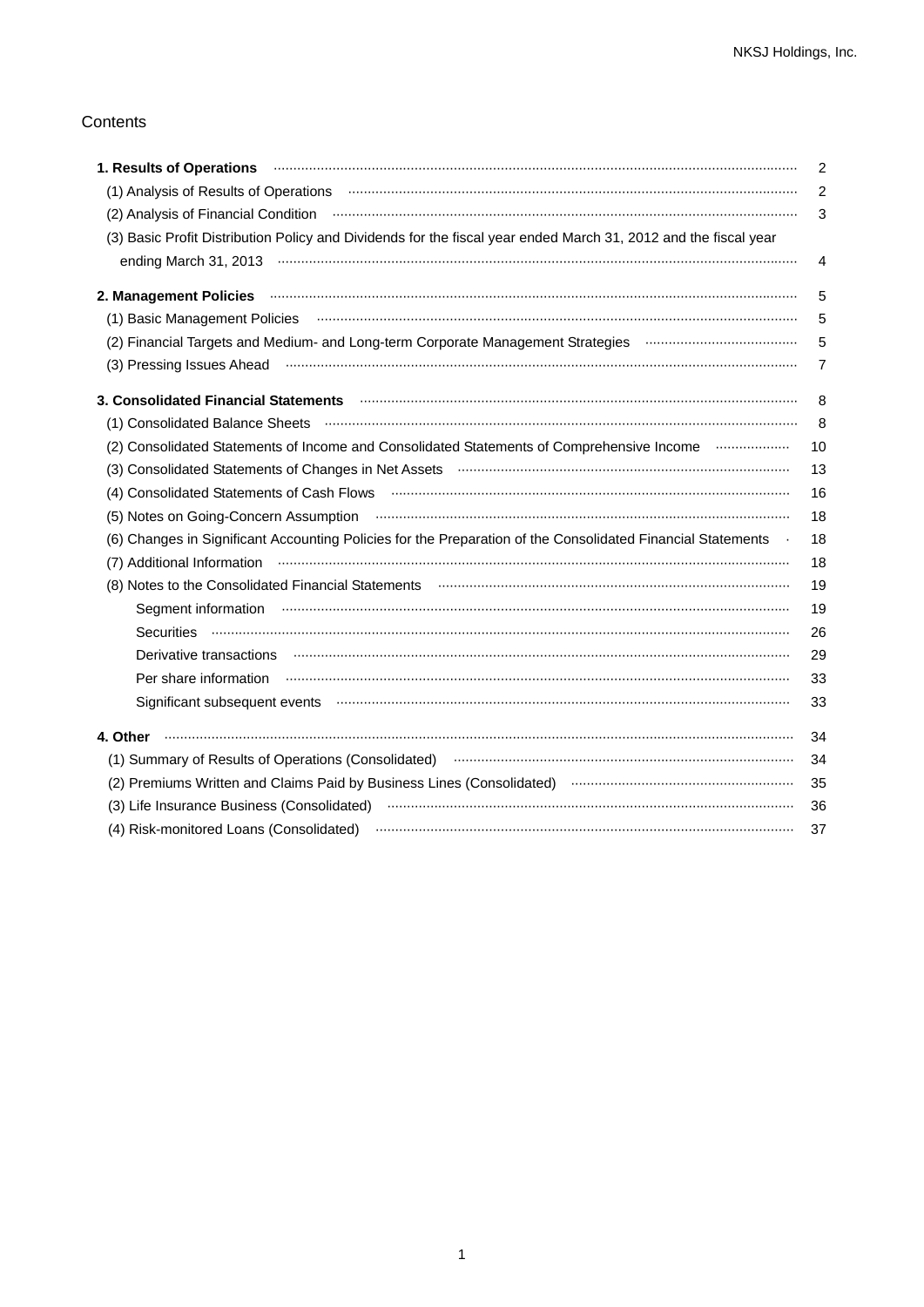NKSJ Holdings, Inc.

# **1. Results of Operations**

# (1) Analysis of Results of Operations

#### (Results of Operations)

During the fiscal year ended March 31, 2012, the Japanese economy experienced a sharp downturn centered on production and exports after the Great East Japan Earthquake, which struck in March 2011. However, economic conditions in Japan picked up with the resolution of supply-side constraints and an improvement in business and household economic sentiment. That said, the economic rebound was only gradual, hampered by slowing exports due to impact of the global economic slowdown caused by the onset of the European debt crisis, in addition to the yen's appreciation from the summer of 2011. Moreover, Japan's trade balance fell into deficit because of a large increase in energy-related imports coupled with lower exports. Consumer prices continued to decline overall, weighed down by a large decline in prices of durable goods and certain other items, although energy prices increased. Despite some signs of an upturn in employment conditions, the job market has remained challenging.

The property and casualty (P&C) insurance industry continued to face a difficult business environment, mainly due to a persistently high loss ratio in mainstay automobile insurance, as well as natural disasters in Japan and the flooding in Thailand.

Under these circumstances, the NKSJ Group's consolidated financial results for the year ended March 31, 2012 were as follows:

Ordinary income for the year ended March 31, 2012 was 2,790.5 billion yen, an increase of 168.8 billion yen year on year. This reflected underwriting income of 2,628.2 billion yen, investment income of 151.0 billion yen and other ordinary income of 11.2 billion yen. Meanwhile, ordinary expenses for the period were 2,842.3 billion yen, an increase of 214.2 billion yen year on year. This reflected underwriting expenses of 2,340.7 billion yen, investment expenses of 72.5 billion yen, operating, general and administrative expenses of 418.2 billion yen and 10.8 billion yen of other ordinary expenses.

As a result of the foregoing, NKSJ Holdings, Inc. (the "Company") reported an ordinary loss, calculated as ordinary income minus ordinary expenses, of 51.8 billion yen, a decrease of 45.3 billion yen compared with the ordinary profit (loss) for the previous fiscal year. The Company posted a net loss after extraordinary items, net of total income taxes and non-controlling interests, of 92.2 billion yen, a decrease of 79.3 billion yen compared with the net income (loss) for the previous fiscal year.

The main factors behind the increase in net loss were the 102.7 billion yen for net claims paid and provision for reserve for outstanding losses and claims relating to the flooding in Thailand, and recognition of a 37.2 billion yen loss due to reversal of deferred tax assets following the promulgation of a law relating to reduction of the corporate income tax rate.

Business results for each of the NKSJ Group's reportable segments were as follows:

### (a) P&C insurance business

In the P&C insurance business, net premiums written amounted to 1,973.7 billion yen, an increase of 40.4 billion yen year on year. The P&C insurance business posted a net loss of 78.1 billion yen, a decrease of 70.3 billion yen compared with net income (loss) for the previous fiscal year.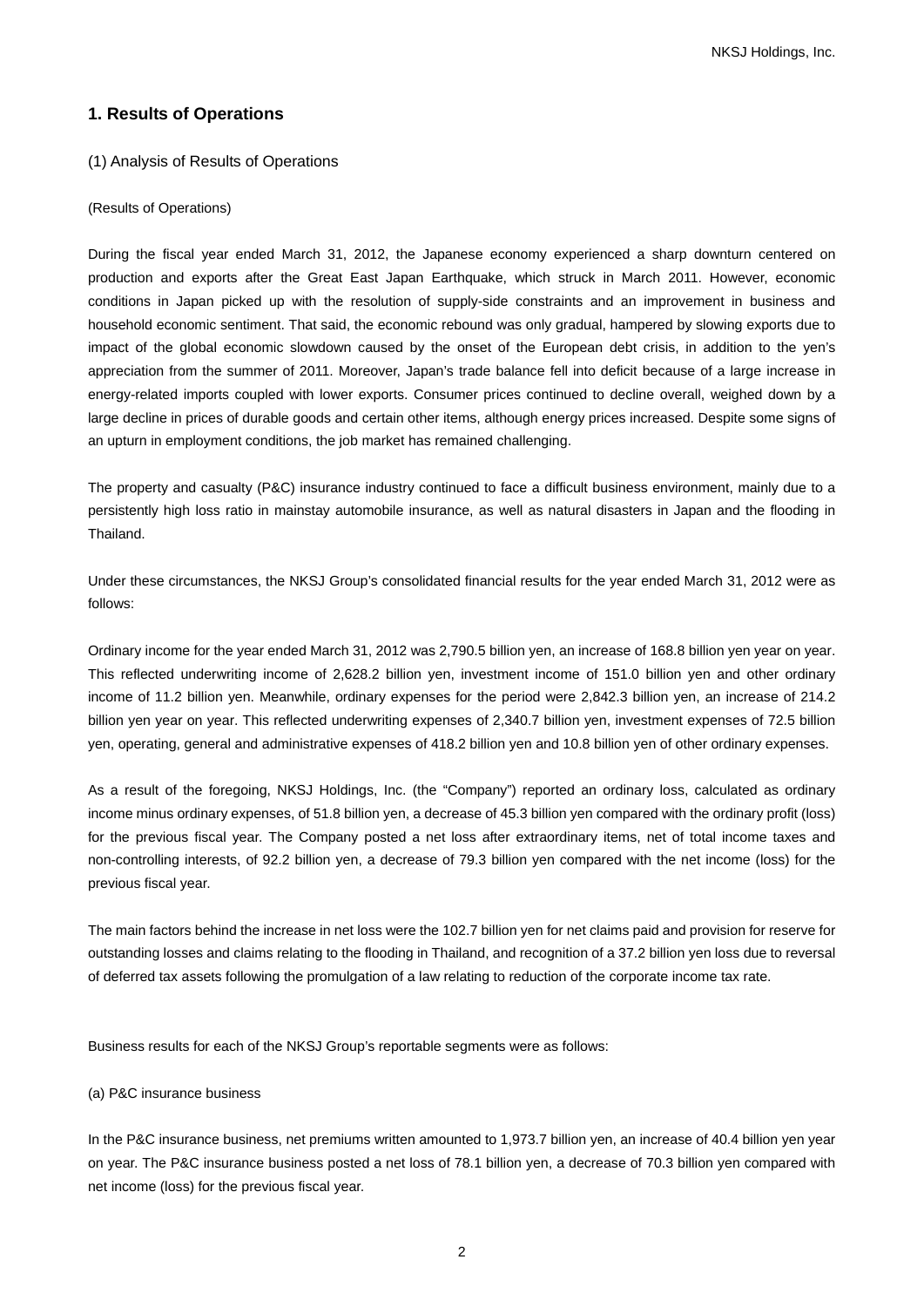#### (b) Life insurance business

In the life insurance business, life insurance premiums written amounted to 250.1 billion yen, an increase of 12.0 billion yen year on year. The life insurance business posted a net loss of 14.6 billion yen, a decrease of 10.6 billion yen compared with net income (loss) for the previous fiscal year.

(Outlook for the fiscal year ending March 31, 2013)

For the fiscal year ending March 31, 2013, the Company is forecasting consolidated ordinary income of 2,820.0 billion yen, ordinary profit of 64.0 billion yen and net income of 24.0 billion yen, based on the following assumptions:

• Assumptions for net premiums written are based on the Company's own projections based on extrapolation from past trends and other factors.

• Projections for net claims paid due to natural disasters, excluding the net claims paid by the Great East Japan Earthquake and the flooding in Thailand, are approximately 30.0 billion yen at Sompo Japan Insurance Inc. and approximately 20.0 billion yen at NIPPONKOA Insurance Co., Ltd., taking into account past trends.

• The Company assumes no major change in market interest rates, exchange rates and stock prices from their levels at March 31, 2012.

The above forecasts were prepared based on information available as of the date of this release. Accordingly, actual results may differ materially from projections depending on various factors.

#### (2) Analysis of Financial Condition

Total assets as of March 31, 2012 amounted to 8,893.3 billion yen on a consolidated basis, a decrease of 88.5 billion yen from March 31, 2011, mainly due to a net loss.

For the fiscal year ended March 31, 2012, cash flows from operating activities resulted in a net outflow of 144.5 billion yen, a decrease of 125.9 billion yen compared with the cash flows from operating activities for the previous fiscal year, mainly due to an increase of net claims paid.

Cash flows from investing activities resulted in a net inflow of 198.8 billion yen, an increase of 160.1 billion yen compared with the cash flows from investing activities for the previous fiscal year, mainly due to an increase of proceeds from sales and redemption of securities.

Cash flows from financing activities resulted in a net outflow of 36.8 billion yen, a decrease of 11.1 billion yen compared with the cash flows from financing activities for the previous fiscal year.

As a result, cash and cash equivalents at the end of the period were 415.4 billion yen, an increase of 16.5 billion yen.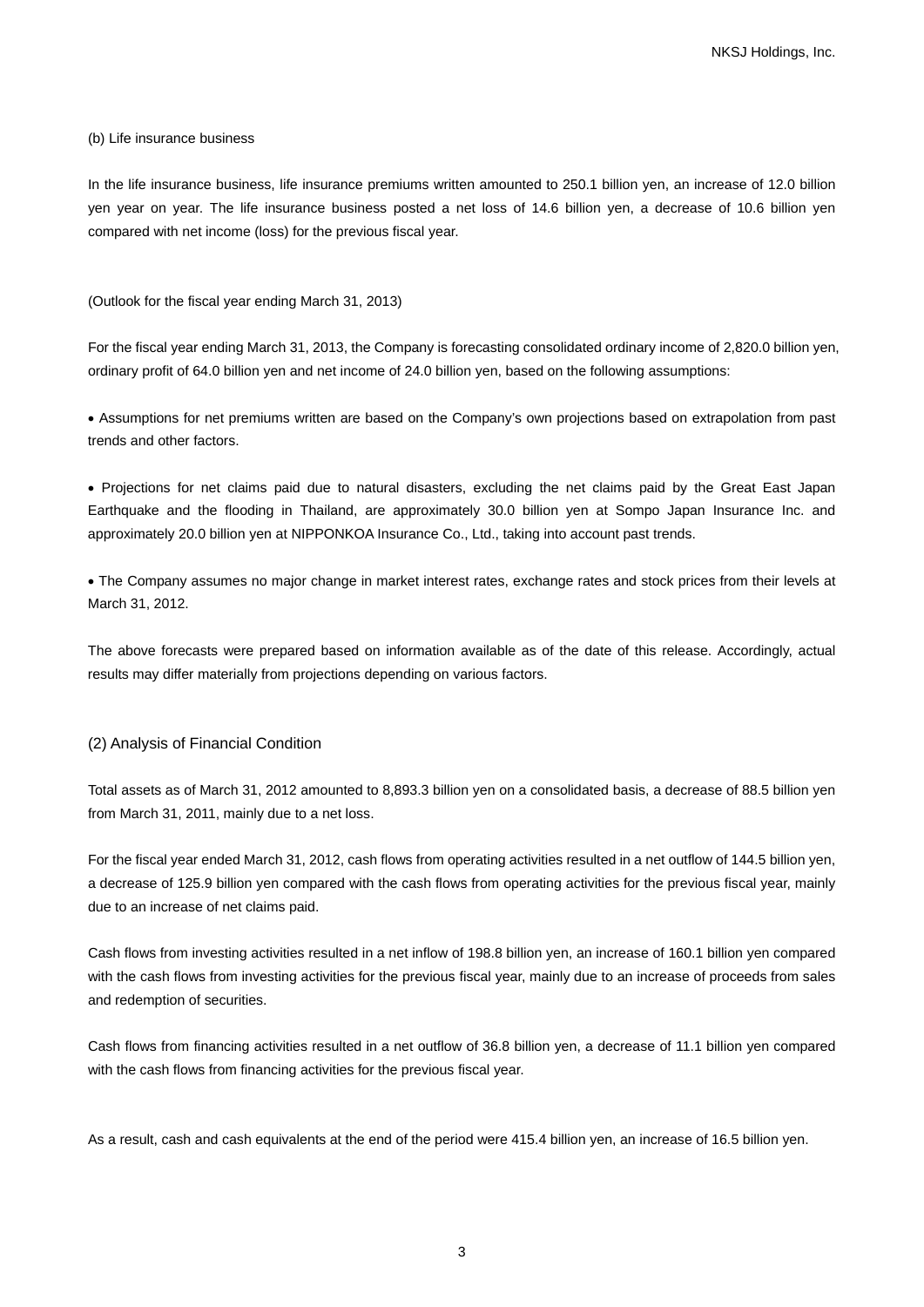Equity and fair-value equity ratios were as follows:

|                         | As of March 31, 2011 | As of March 31, 2012 |
|-------------------------|----------------------|----------------------|
| Equity ratio            | 12.0%                | 11.2%                |
| Fair-value equity ratio | 10.0%                | 8.6%                 |

Notes:

- 1. Equity ratio: shareholders' equity / total assets x 100
- 2. Fair-value equity ratio: market capitalization / total assets x 100

3. The NKSJ Group does not publish its "ratio of cash flow to interest-bearing debt" or "interest coverage ratio," based on the belief that these indicators are not appropriate measures of the NKSJ Group's actual financial position because its core business is insurance operations.

(3) Basic Profit Distribution Policy and Dividends for the fiscal year ended March 31, 2012 and the fiscal year ending March 31, 2013

The Company's basic profit distribution policy is to return profits to shareholders primarily by paying a stable dividend, supplemented by the option of stock buybacks where warranted by the Company's capital conditions. At the same time, it strives to enhance capital efficiency through investments in growing business fields while ensuring financial soundness. Moreover, the Company has set a medium-term target for the total payout ratio\* of 50% of adjusted consolidated profit (excluding the domestic life insurance business).

The Company plans to pay year-end cash dividends per share of 80 yen to shareholders for the fiscal year ended March 31, 2012.

In line with its basic policy on returning profits to shareholders, the Company plans to pay annual dividends per share of 80 yen to shareholders for the fiscal year ending March 31, 2013. Furthermore, the Company has announced plans to fully merge Sompo Japan Insurance Inc. and NIPPONKOA Insurance Co., Ltd. into a single company in the first half of fiscal 2014. In the event of a revision in the medium-term outlook for business performance or capital conditions due to changes in business plans associated with the merger, or shifts in the business environment, market developments or other factors going forward, the Company may revise its basic policy on returning profits to shareholders.

\* Note: Total payout ratio = (total dividend + total stock buybacks) / adjusted consolidated profit (excluding the domestic life insurance business)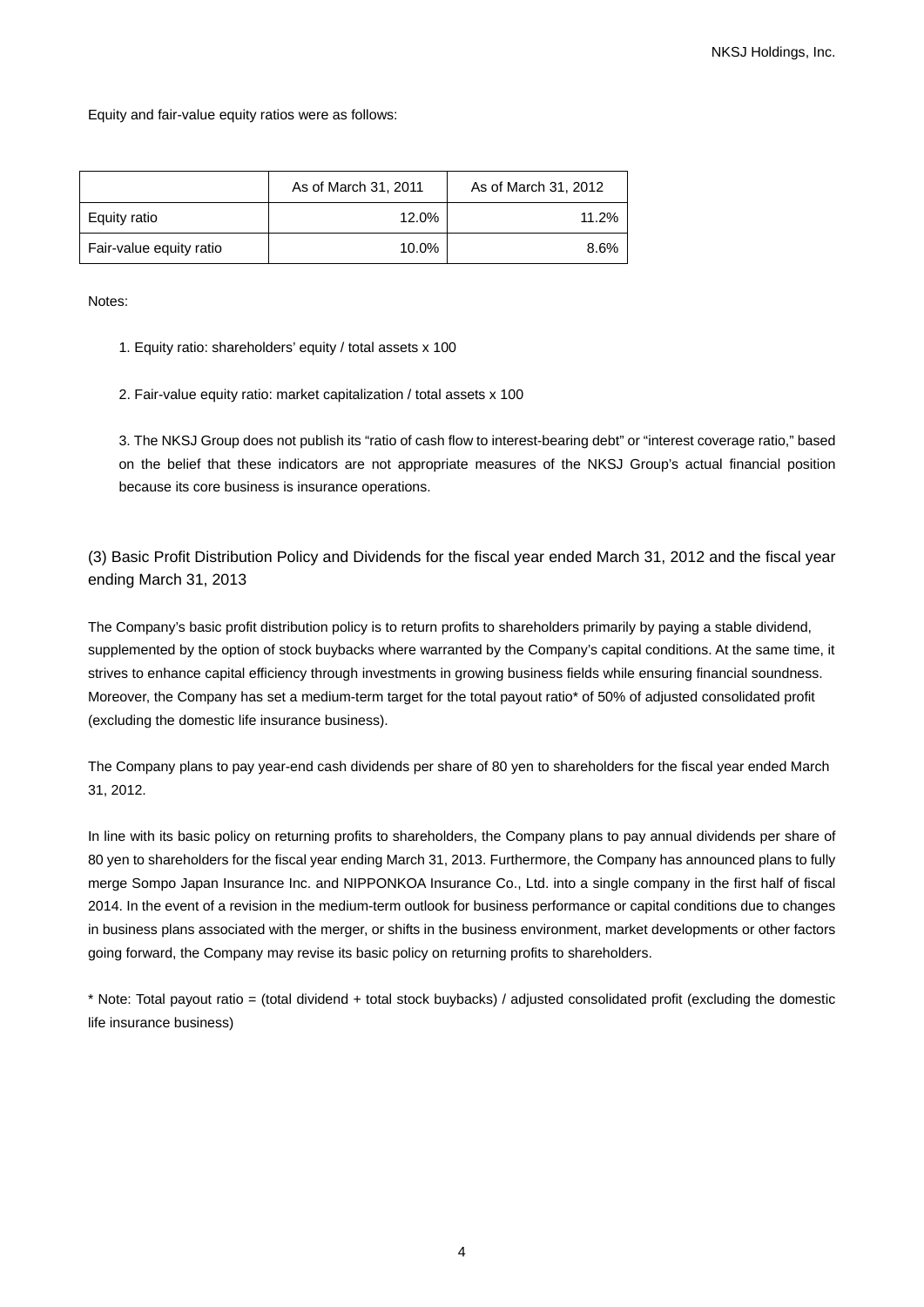# **2. Management Policies**

# (1) Basic Management Policies

The NKSJ Group's basic group management policies are as follows:

Recognizing its social responsibility and public mission in insurance and financial services, the NKSJ Group ("the Group") pursues sustained growth by executing management strategies for the entire Group through operations premised on building highly transparent governance systems and ensuring effective risk management and compliance. (No. 1 group for "Growth" and "Customers' Trust")

(a) The Group is enhancing management efficiency through collaboration in all areas of the Group's operations to ensure that the effects of the business integration are realized as soon as possible.

(b) Drawing on the solid financial foundation and human resources provided by the business integration, the Group is strategically investing resources in growth areas in the aim of bolstering earnings on a group-wide basis and enhancing the corporate value.

(c) The Group endeavors to enhance operational quality in all of the service processes and provide customers with absolute peace of mind and the highest quality services so as to strengthen the trust that customers place in us.

(d) Utilizing the Group's core business strengths in socially significant areas such as the environment, health and medical care, the Group is fulfilling corporate social responsibility and helping to build a sustainable society through active dialog with stakeholders.

(e) The Group actively undertakes human resource exchanges within the Group, effectively utilize know-how and work to invigorate the workforce to realize a vibrant and open group that grows together with its employees.

## (2) Financial Targets and Medium- and Long-term Corporate Management Strategies

#### (Basic Group Strategies)

The Group aims to further improve the Group's profit-earning capacity in the domestic P&C insurance business, which is a profit driver of the Group. Also, we are shifting management resources to promising areas such as domestic life insurance and overseas insurance businesses, and working to establish a more balanced business portfolio. Moreover, we are investing in growth businesses by utilizing enhanced profit expanded by multiple profit drivers. In this way, the Group aims to create a sustainable growth cycle.

#### (The Group's Financial Targets)

The Group is targeting adjusted consolidated profit of 160.0 billion yen (Note 1) for the fiscal year ending March 31, 2016 and adjusted consolidated ROE of 7% (Note 2) or more as the Group's management indicators. The entire Group will make a concerted effort to achieve these financial targets.

For the fiscal year ended March 31, 2012, adjusted consolidated profit amounted to 1.2 billion yen, while adjusted consolidated ROE stood at 0.1%. For the fiscal year ending March 31, 2013, the Group is forecasting adjusted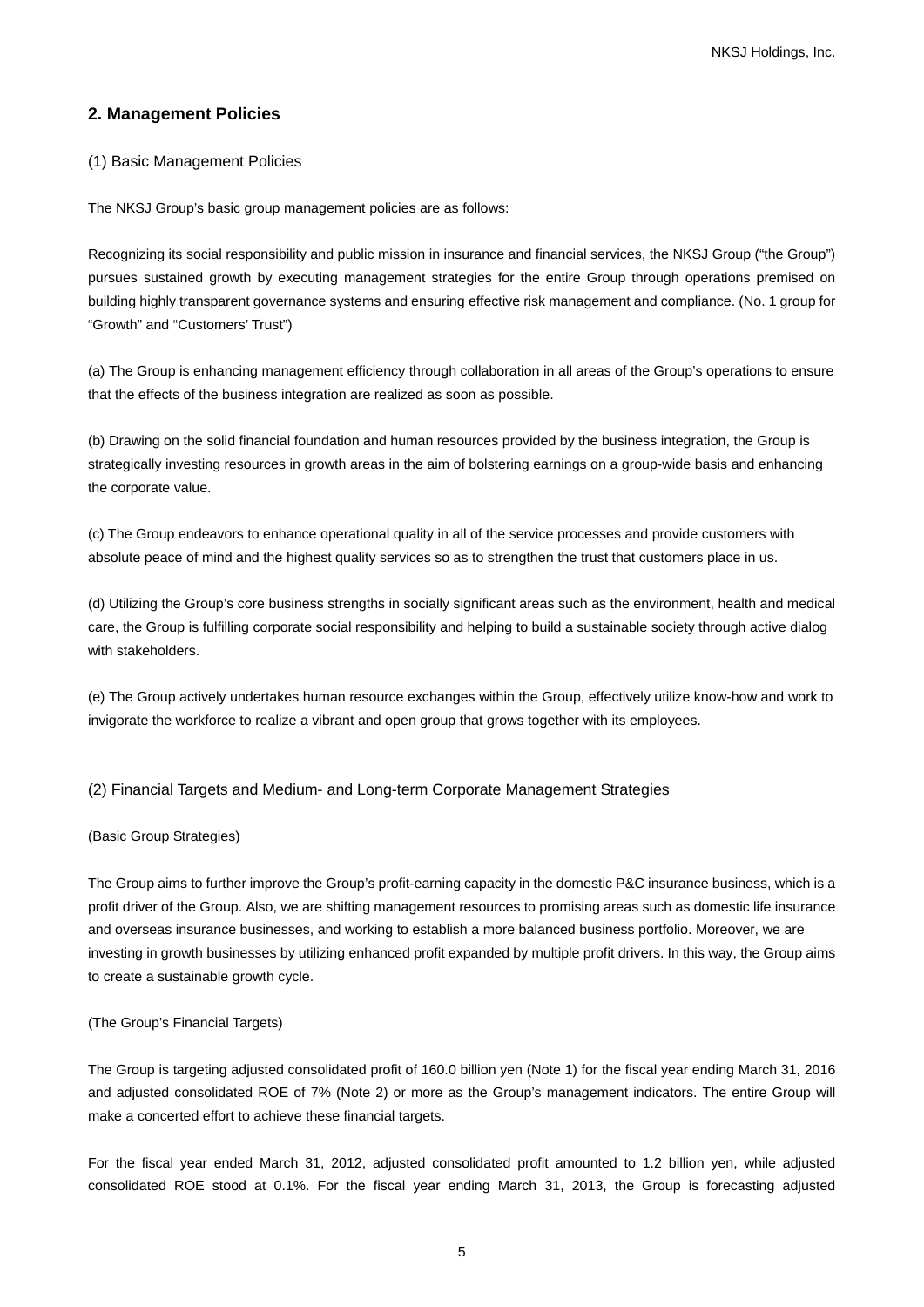consolidated profit of 53.7 billion yen and adjusted consolidated ROE of 2.7%.

Adjusted profit results and targets by business types are as follows:

|                                              |                   | (Billions of yen)  |
|----------------------------------------------|-------------------|--------------------|
|                                              | Fiscal year ended | Fiscal year ending |
|                                              | March 31, 2012    | March 31, 2013     |
| Domestic P&C Insurance Business              | (71.3)            | (33.2)             |
| Domestic Life Insurance Business             | 100.0             | 85.0               |
| Overseas Insurance Business                  | (19.7)            | 6.3                |
| <b>Financial and Other Services Business</b> | (7.6)             | (4.3)              |

(Notes)

1: The calculation method for adjusted profit and definition of business are as follows.

| <b>Business Types</b>                                  | Definition of Business in the Calculation<br>of Adjusted Profit                                                                                                                                                                | Calculation Method for Adjusted Profit                                                                                                                                                                                                                                           |
|--------------------------------------------------------|--------------------------------------------------------------------------------------------------------------------------------------------------------------------------------------------------------------------------------|----------------------------------------------------------------------------------------------------------------------------------------------------------------------------------------------------------------------------------------------------------------------------------|
| Domestic P&C Insurance<br><b>Business</b>              | Total of Sompo Japan Insurance Inc. (on<br>a non-consolidated basis) and<br>NIPPONKOA Insurance Co., Ltd. (on a<br>non-consolidated basis)                                                                                     | Net income for the period<br>$+$ Provisions for catastrophic loss reserve<br>(after tax)<br>+Provisions for reserve for price<br>fluctuation (after tax)<br>-Gains/losses on sales of securities and<br>impairment losses on securities (after<br>tax)<br>-Extraordinary factors |
| Domestic Life Insurance<br><b>Business</b>             | NKSJ Himawari Life Insurance, Inc.                                                                                                                                                                                             | Amount of increase in Embedded Value<br>(EV) during the period<br>$-$ Capital transactions such as equity<br>issuance<br>$-$ Changes in EV attributable to<br>fluctuation of interest rates, etc.                                                                                |
| Overseas Insurance<br><b>Business</b>                  | Overseas insurance subsidiaries                                                                                                                                                                                                | Net income for the period for financial<br>accounting purposes                                                                                                                                                                                                                   |
| <b>Financial and Other Services</b><br><b>Business</b> | Sonpo 24 Insurance Company Limited<br>Saison Automobile and Fire Insurance<br>Company, Limited<br>Sompo Japan DIY Life Insurance Co.,<br>Ltd.<br>Financial services businesses,<br>Healthcare businesses and other<br>services | Net income for the period for financial<br>accounting purposes                                                                                                                                                                                                                   |

2: The calculation method for the adjusted consolidated ROE is as follows.

<Adjusted consolidated ROE calculation method>

Adjusted consolidated profit / [consolidated net assets (excluding life insurance subsidiaries' net assets) + catastrophic loss reserve (after tax) + reserve for price fluctuation (after tax) + life insurance subsidiaries' EV]

\* All values in the denominator are the average of the fiscal-year beginning and ending balances.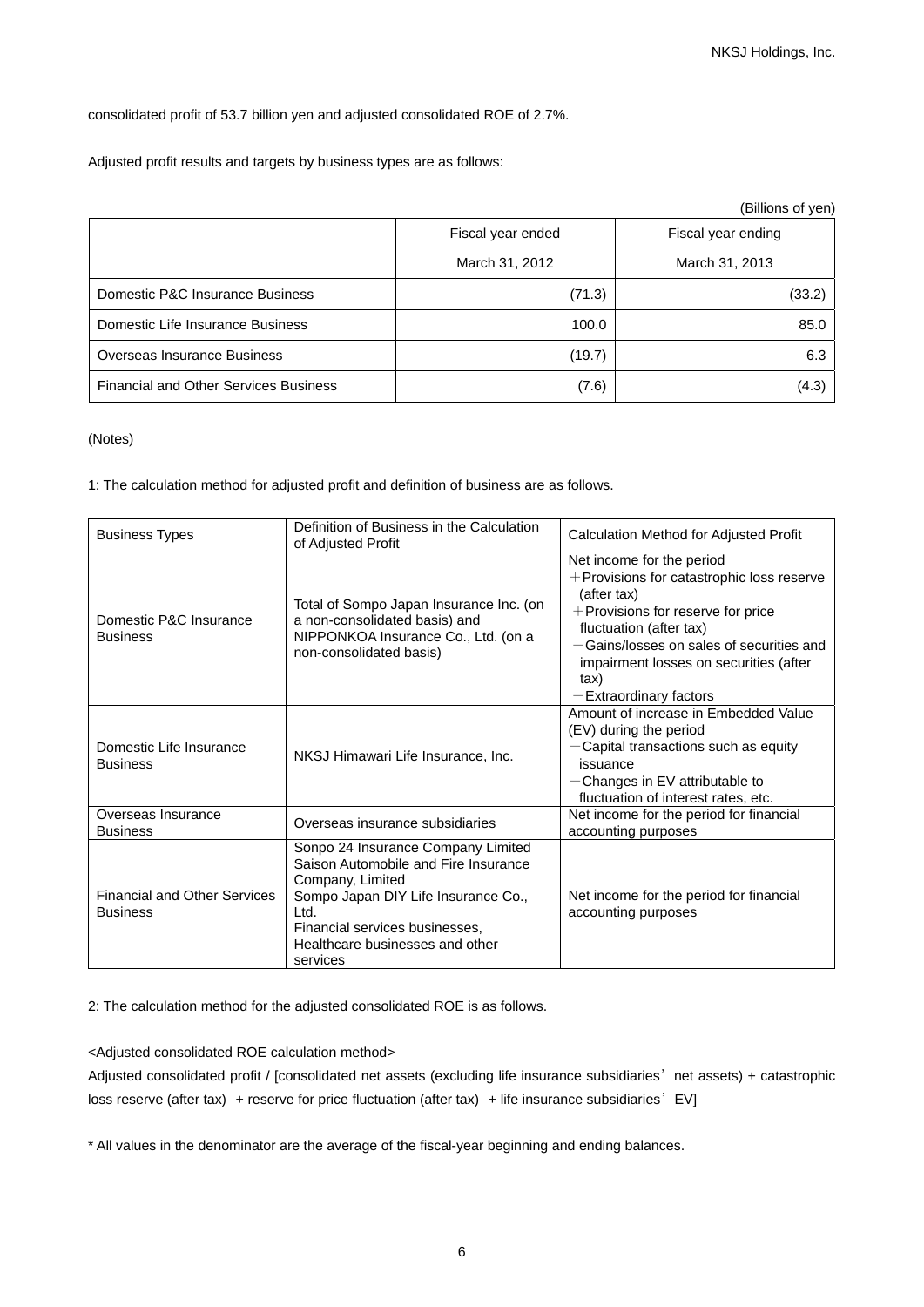## (3) Pressing Issues Ahead

Going forward, the outlook for the Japanese economy does not allow optimism, although progress with the earthquake restoration projects is expected to support a gradual upturn in economic conditions. In the P&C insurance industry, under difficult business environment, we continue to support for earthquake restoration, and we are required to build up a solid business foundation capable of responding to the multitude of risks faced by our society.

In May 2010, the Company announced the NKSJ Group 5-Year Medium-Term Management Plan that would start from fiscal year 2010 and end in fiscal year 2014. However, in consideration of the following changes in the business environment and the occurrence of the Great East Japan Earthquake, a new management plan ending in fiscal year 2015 was announced in September 2011.

In the newly formulated management plan, a policy is adopted to achieve structural reform for the Group to ensure profits for the domestic P&C insurance business even in a low-growth environment, while accelerating the growth strategy for the businesses such as domestic life insurance business and overseas insurance business.

With the aim of improving efficiency in the domestic P&C insurance business, the Company announced in March 2012 that Sompo Japan and NIPPONKOA would merge to form Sompo Japan Nipponkoa Insurance Inc. ("Sompo Japan Nipponkoa") by around the first half of fiscal year 2014, with Sompo Japan acting as the surviving entity. The merger is aimed at exploiting the strengths that have been cultivated by both companies as one company in order to maximize earnings power based on a solid business foundation.

Sompo Japan Nipponkoa will optimally combine the business resources of both companies under a robust corporate governance system, with a view to tackling the following "Five Challenges" with an emphasis on speed: "Striving to become Japan's Best / No.1 in terms of customer evaluations"; "Striving to become Japan's Best / No.1 in terms of employees' skills and the appeal of agencies"; "Striving to become Japan's Best / No.1 in terms of simplicity and speed"; "Striving to achieve the industry's highest level of business efficiency and profitability"; and "Striving to become a leading company in terms of CSR and the environment."

Although it will still be about two years before Sompo Japan Nipponkoa is launched, preparations are already underway in terms of the construction of a joint headquarters framework, sharing of sales and service centers, and system integration.

The NKSJ Group will continue providing customers with security and service of the highest quality through businesses including its domestic P&C insurance business, domestic life insurance business, and overseas insurance business as it works towards improving its corporate value.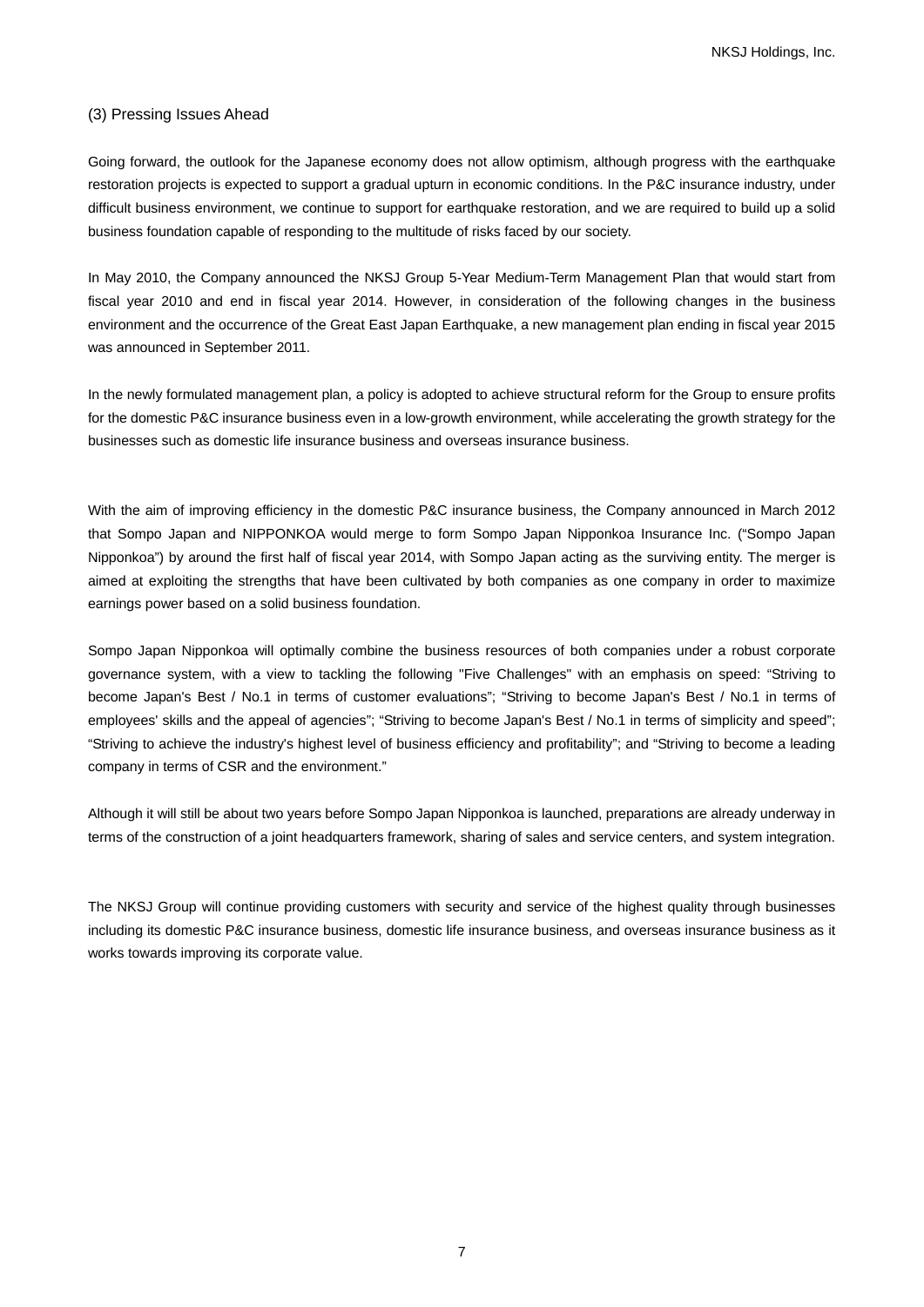# **3. Consolidated Financial Statements**

(1) Consolidated Balance Sheets

|                                                       |                      | (Millions of yen)    |
|-------------------------------------------------------|----------------------|----------------------|
|                                                       | As of March 31, 2011 | As of March 31, 2012 |
| Assets:                                               |                      |                      |
| Cash and deposits                                     | 328,528              | 332,416              |
| Call loans                                            | 78,399               | 76,300               |
| Receivables under resale agreements                   | 33,490               | 60,486               |
| Receivables under securities borrowing transactions   | 30,370               |                      |
| Monetary receivables bought                           | 32,273               | 28,952               |
| Money trusts                                          | 67,861               | 37,091               |
| <b>Securities</b>                                     | 6,431,235            | 6,317,507            |
| Loans                                                 | 691,294              | 654,039              |
| Tangible fixed assets:                                | 363,416              | 358,530              |
| Land                                                  | 195,746              | 194,742              |
| <b>Buildings</b>                                      | 132,690              | 127,422              |
| Leased assets                                         | 6,841                | 6,337                |
| Construction in progress                              | 2,028                | 4,993                |
| Other tangible fixed assets                           | 26,109               | 25,034               |
| Intangible fixed assets:                              | 53,438               | 55,311               |
| Software                                              | 6,797                | 6,502                |
| Goodwill                                              | 41,956               | 47,740               |
| Other intangible fixed assets                         | 4,684                | 1,067                |
| Other assets                                          | 618,602              | 716,711              |
| Deferred tax assets                                   | 258,966              | 232,285              |
| Customers' liabilities for acceptances and guarantees |                      | 29,370               |
| Allowance for possible credit losses                  | (5,903)              | (5,619)              |
| Allowance for possible investment losses              |                      | (3)                  |
| <b>Total assets</b>                                   | 8,981,974            | 8,893,378            |
| Liabilities:                                          |                      |                      |
| Underwriting funds:                                   | 7,313,315            | 7,144,799            |
| Reserve for outstanding losses and claims             | 1,009,329            | 1,022,435            |
| Underwriting reserves                                 | 6,303,985            | 6,122,363            |
| Corporate bonds                                       | 128,000              | 128,000              |
| <b>Other liabilities</b>                              | 305,559              | 430,895              |
| Reserve for retirement benefits                       | 104,793              | 107,983              |
| Reserve for retirement benefits to directors          | 141                  | 67                   |
| Reserve for bonus payments                            | 22,624               | 22,839               |
| Reserve for bonus payments to directors               |                      | 143                  |
| Reserves under the special laws:                      | 27,520               | 27,658               |
| Reserve for price fluctuation                         | 27,520               | 27,658               |
| Deferred tax liabilities                              | 572                  | 1,043                |
| Acceptances and guarantees                            |                      | 29,370               |
| <b>Total liabilities</b>                              | 7,902,527            | 7,892,801            |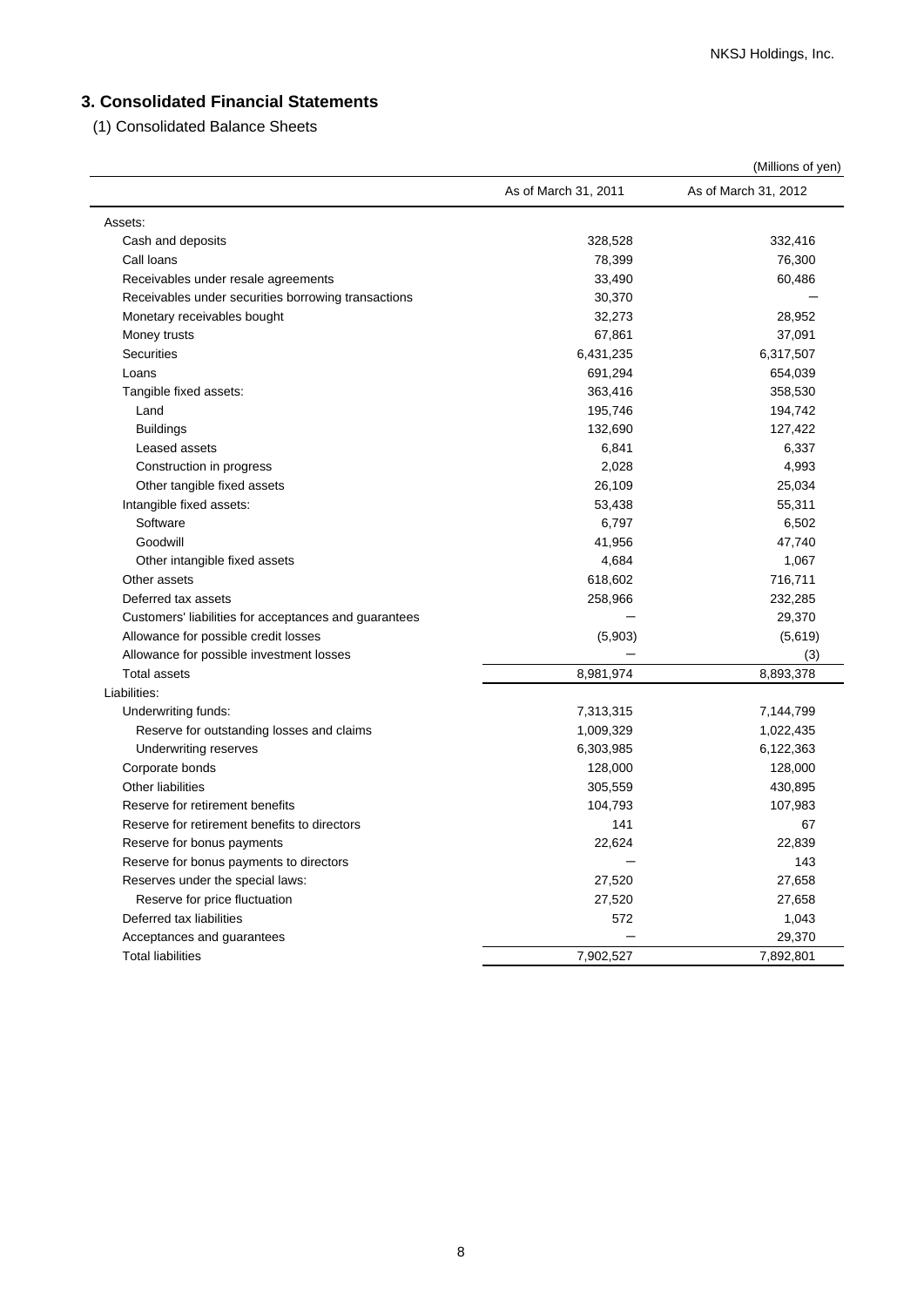NKSJ Holdings, Inc.

|                                                               |                      | (Millions of yen)    |
|---------------------------------------------------------------|----------------------|----------------------|
|                                                               | As of March 31, 2011 | As of March 31, 2012 |
| Net assets:                                                   |                      |                      |
| Shareholders' equity:                                         |                      |                      |
| Common stock                                                  | 100,045              | 100,045              |
| Capital surplus                                               | 438,555              | 438,562              |
| Retained earnings                                             | 298,339              | 172,868              |
| Treasury stock                                                | (572)                | (1,044)              |
| Total shareholders' equity                                    | 836,367              | 710,431              |
| Accumulated other comprehensive income:                       |                      |                      |
| Unrealized gains on securities available for sale, net of tax | 268,976              | 326,591              |
| Deferred gains and losses on hedges                           | 3,543                | 5,660                |
| Foreign currency translation adjustments                      | (34, 583)            | (49, 141)            |
| Total accumulated other comprehensive income                  | 237,936              | 283,111              |
| Stock acquisition rights                                      | 2,349                | 2,409                |
| Non-controlling interests                                     | 2,793                | 4,624                |
| Total net assets                                              | 1,079,446            | 1,000,577            |
| Total liabilities and net assets                              | 8,981,974            | 8,893,378            |
|                                                               |                      |                      |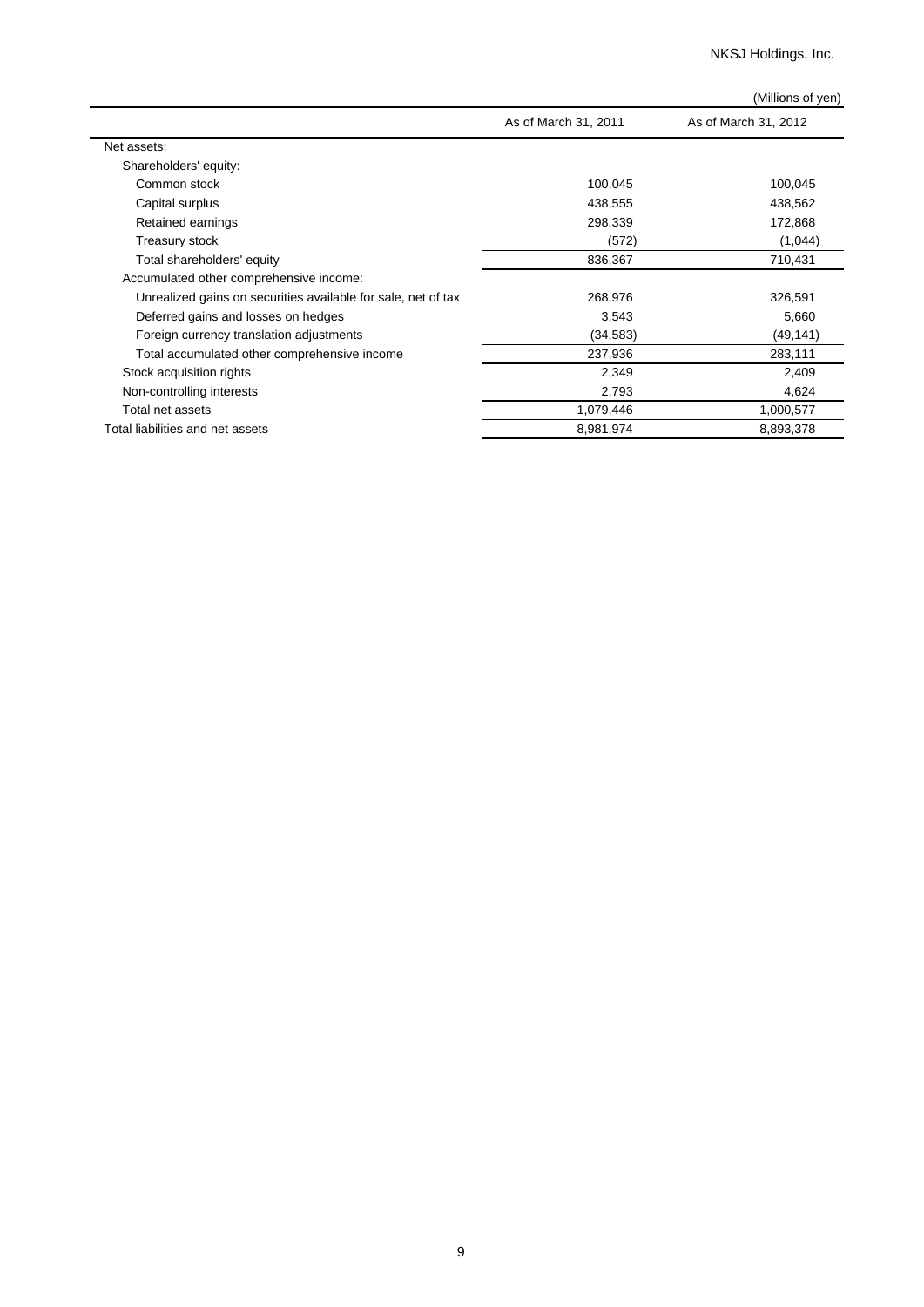# (2) Consolidated Statements of Income and Consolidated Statements of Comprehensive Income Consolidated Statements of Income

|                                                                        |                   | (Millions of yen) |
|------------------------------------------------------------------------|-------------------|-------------------|
|                                                                        | Year ended        | Year ended        |
|                                                                        | March 31, 2011    | March 31, 2012    |
|                                                                        | (April 1, 2010 to | (April 1, 2011 to |
|                                                                        | March 31, 2011)   | March 31, 2012)   |
| Ordinary income:                                                       | 2,621,689         | 2,790,555         |
| Underwriting income:                                                   | 2,480,715         | 2,628,200         |
| Net premiums written                                                   | 1,933,283         | 1,973,777         |
| Deposits of premiums by policyholders                                  | 153,723           | 164,628           |
| Interest and dividend income on deposits of premiums, etc.             | 60,088            | 55,932            |
| Life insurance premiums written                                        | 238,178           | 250,193           |
| Reversal of reserve for outstanding losses and claims                  | 13,655            |                   |
| Reversal of underwriting reserves                                      | 76,033            | 180,372           |
| Other underwriting income                                              | 5,752             | 3,294             |
| Investment income:                                                     | 129,136           | 151,083           |
| Interest and dividend income                                           | 156,467           | 152,090           |
| Investment gains on money trusts                                       | 1,220             | 333               |
| Investment gains on trading securities                                 | 104               |                   |
| Gains on sales of securities                                           | 26,359            | 52,522            |
| Gains on redemption of securities                                      | 698               | 1,011             |
| Gains on derivatives                                                   | 4,134             | 508               |
| Investment gains on special account                                    |                   | 353               |
| Other investment income                                                | 238               | 196               |
| Transfer of interest and dividend income on deposits of premiums, etc. | (60,088)          | (55, 932)         |
| Other ordinary income:                                                 | 11,837            | 11,271            |
|                                                                        | 511               | 111               |
| Investment gains on the equity method                                  | 11,325            | 11,160            |
| Other ordinary income                                                  | 2,628,126         | 2,842,370         |
| Ordinary expenses:<br>Underwriting expenses:                           | 2,144,942         | 2,340,706         |
|                                                                        |                   |                   |
| Net claims paid                                                        | 1,244,450         | 1,472,664         |
| Loss adjustment expenses                                               | 129,526           | 136,324           |
| Net commissions and brokerage fees                                     | 353,193           | 366,545           |
| Maturity refunds to policyholders                                      | 350,406           | 291,534           |
| Dividends to policyholders                                             | 117               | 52                |
| Life insurance claims paid and other payments                          | 58,318            | 60,357            |
| Provision for reserve for outstanding losses and claims                |                   | 8,473             |
| Other underwriting expenses                                            | 8,930             | 4,754             |
| Investment expenses:                                                   | 51,524            | 72,525            |
| Investment losses on money trusts                                      | 968               | 364               |
| Investment losses on trading securities                                |                   | 37                |
| Losses on sales of securities                                          | 9,281             | 34,813            |
| Impairment losses on securities                                        | 20,993            | 17,980            |
| Losses on redemption of securities                                     | 3,320             | 2,289             |
| Investment losses on special account                                   | 379               |                   |
| Other investment expenses                                              | 16,581            | 17,040            |
| Operating, general and administrative expenses                         | 419,925           | 418,273           |
| Other ordinary expenses:                                               | 11,734            | 10,864            |
| Interest paid                                                          | 7,301             | 7,566             |
| Provision for allowance for possible credit losses                     |                   | 31                |
| Losses on bad debt                                                     | 148               | 8                 |
| Provision for allowance for possible investment losses                 |                   | 3                 |
| Other ordinary expenses                                                | 4,284             | 3,253             |
| Ordinary loss                                                          | (6, 437)          | (51, 815)         |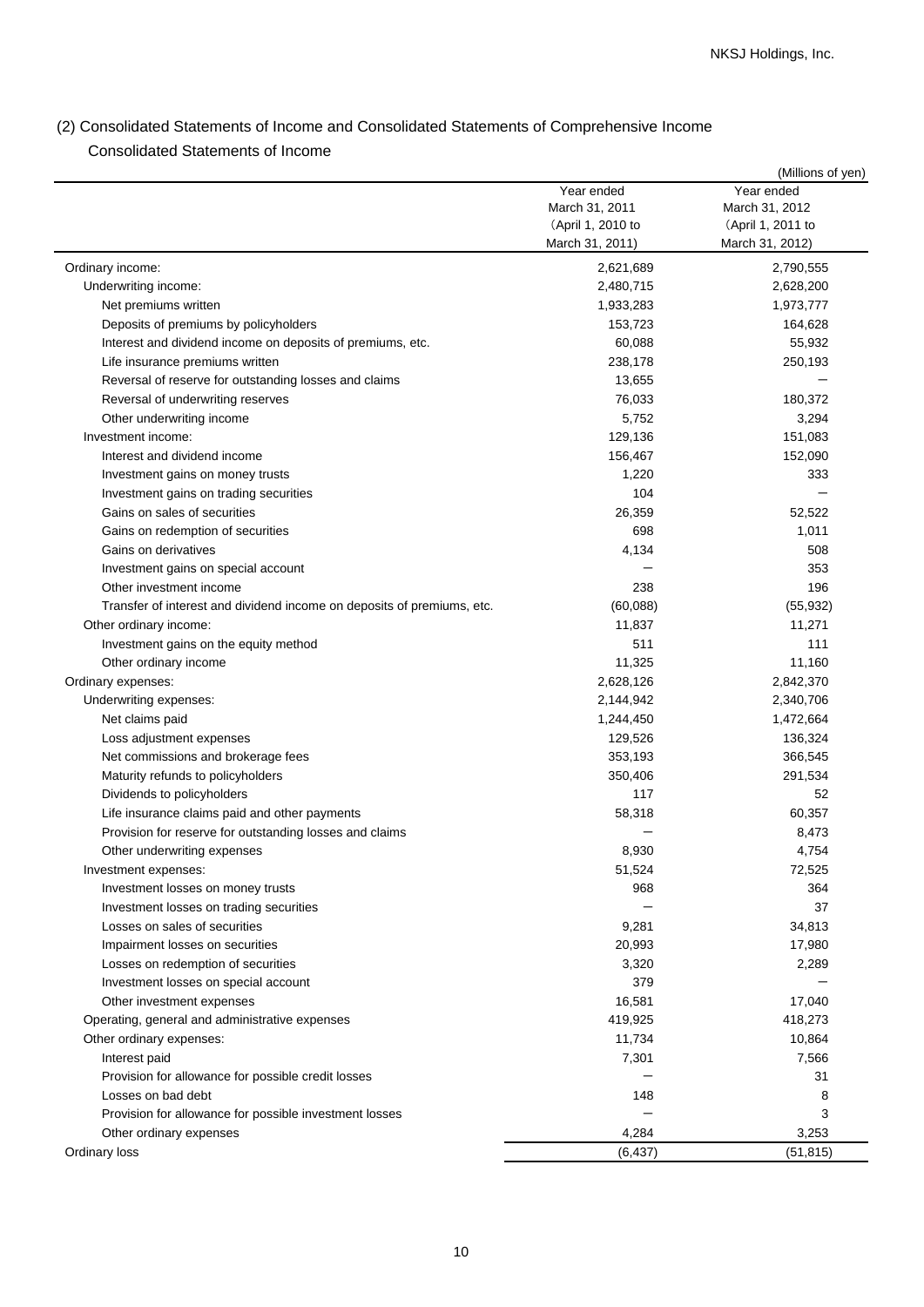NKSJ Holdings, Inc.

|                                                        |                   | (Millions of yen) |
|--------------------------------------------------------|-------------------|-------------------|
|                                                        | Year ended        | Year ended        |
|                                                        | March 31, 2011    | March 31, 2012    |
|                                                        | (April 1, 2010 to | (April 1, 2011 to |
|                                                        | March 31, 2011)   | March 31, 2012)   |
| Extraordinary gains:                                   | 3,540             | 9,144             |
| Gains on disposal of fixed assets                      | 1,605             | 1,874             |
| Gains on negative goodwill                             | 149               |                   |
| Gains on step acquisitions                             |                   | 6,298             |
| Other extraordinary gains                              | 1,785             | 970               |
| <b>Extraordinary losses:</b>                           | 14,786            | 14,965            |
| Losses on disposal of fixed assets                     | 1,366             | 2,068             |
| Impairment losses                                      | 1,118             | 992               |
| Provision for reserves under the special laws:         | 9,028             | 137               |
| Provision for reserve for price fluctuation            | 9,028             | 137               |
| Other extraordinary losses                             | 3,273             | 11,766            |
| Loss before income taxes and non-controlling interests | (17,683)          | (57, 636)         |
| Income taxes                                           | 3,240             | 2,544             |
| Deferred income taxes                                  | (7,623)           | 32,630            |
| Total income taxes                                     | (4, 382)          | 35,174            |
| Loss before non-controlling interests                  | (13,300)          | (92, 810)         |
| Net loss attributable to non-controlling interests     | (382)             | (548)             |
| Net loss                                               | (12,918)          | (92, 262)         |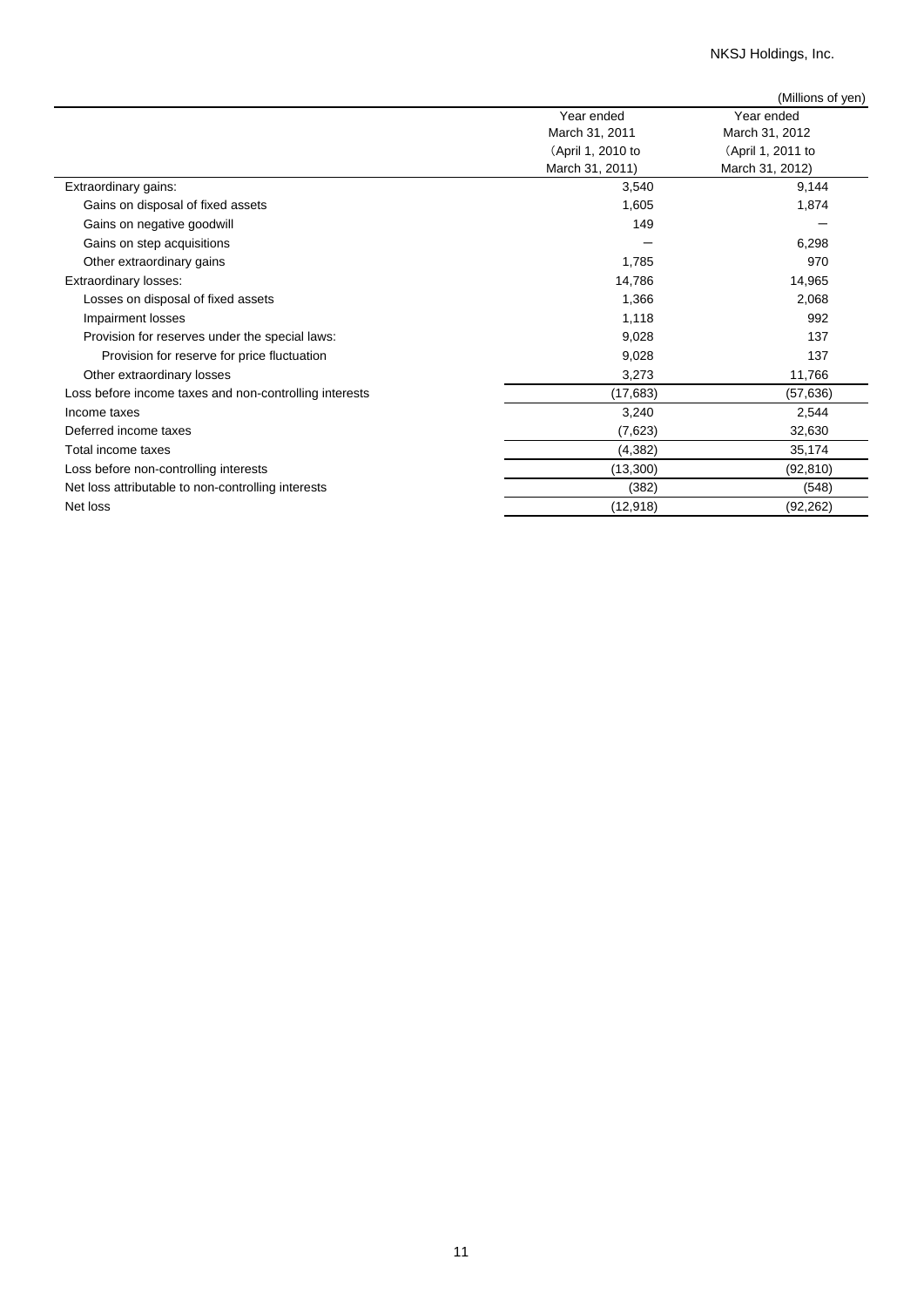# Consolidated Statements of Comprehensive Income

|                                                                                            |                   | (Millions of yen) |
|--------------------------------------------------------------------------------------------|-------------------|-------------------|
|                                                                                            | Year ended        | Year ended        |
|                                                                                            | March 31, 2011    | March 31, 2012    |
|                                                                                            | (April 1, 2010 to | (April 1, 2011 to |
|                                                                                            | March 31, 2011)   | March 31, 2012)   |
| Loss before non-controlling interests                                                      | (13,300)          | (92, 810)         |
| Other comprehensive income:                                                                |                   |                   |
| Unrealized gains on securities available for sale, net of tax                              | (120,733)         | 57,739            |
| Deferred gains and losses on hedges                                                        | 3,543             | 2,117             |
| Foreign currency translation adjustments                                                   | (12, 233)         | (13, 944)         |
| Share of other comprehensive income of affiliates accounted for<br>under the equity method | (395)             | (1,200)           |
| Total other comprehensive income                                                           | (129,819)         | 44,712            |
| Comprehensive income                                                                       | (143,120)         | (48,098)          |
| (Comprehensive income attributable to)                                                     |                   |                   |
| Comprehensive income attributable to shareholders of the parent                            | (142,660)         | (47, 125)         |
| Comprehensive income attributable to non-controlling interests                             | (459)             | (973)             |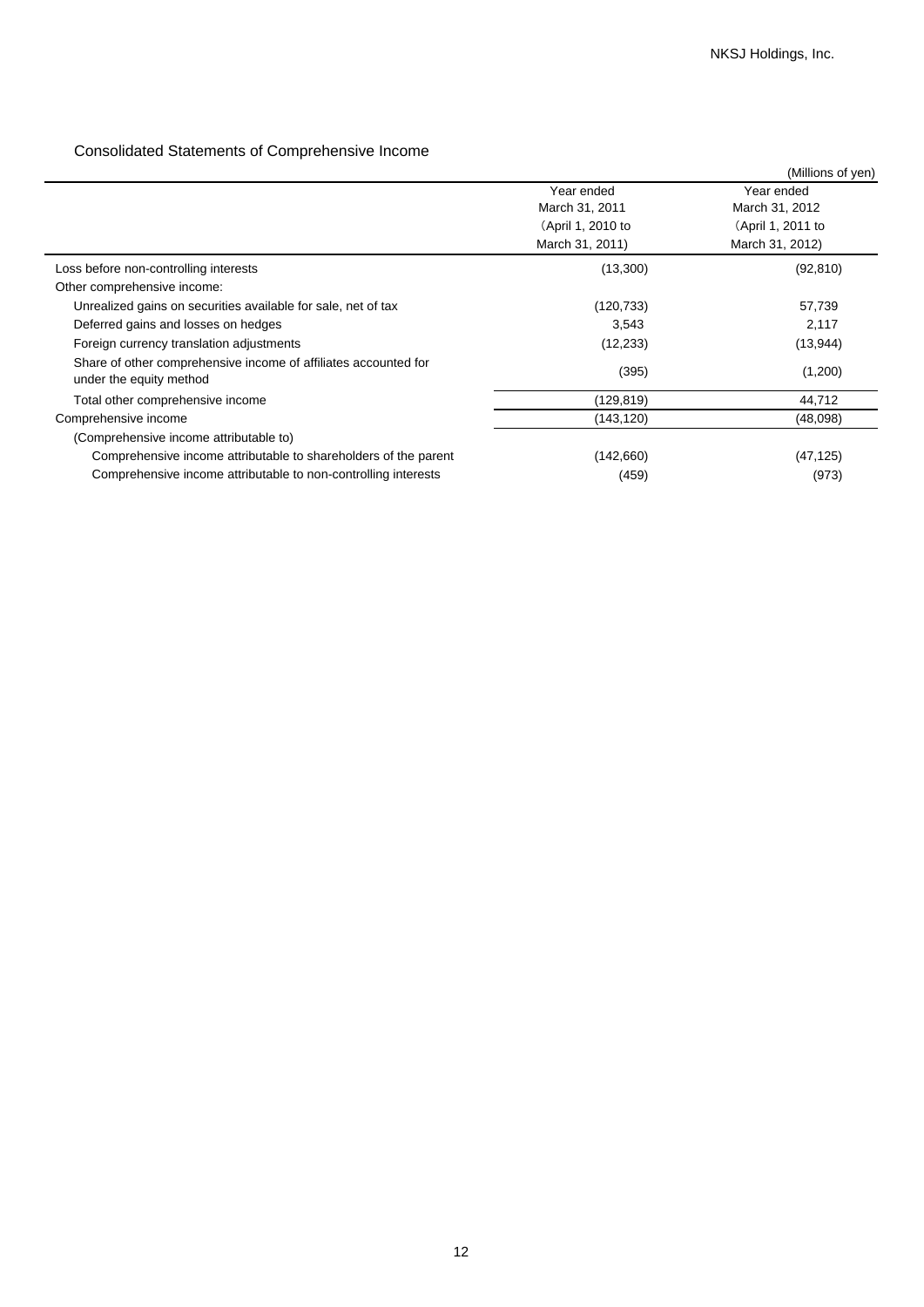# (3) Consolidated Statements of Changes in Net Assets

|                                                               |                              | (Millions of yen) |
|---------------------------------------------------------------|------------------------------|-------------------|
|                                                               | Year ended<br>March 31, 2011 | Year ended        |
|                                                               |                              | March 31, 2012    |
|                                                               | (April 1, 2010 to            | (April 1, 2011 to |
|                                                               | March 31, 2011)              | March 31, 2012)   |
| Shareholders' equity:                                         |                              |                   |
| Common stock:                                                 |                              |                   |
| Balance at the beginning of the period                        | 70,000                       | 100,045           |
| Changes during the period:                                    |                              |                   |
| Issuance of new stocks - exercise of stock acquisition rights | 45                           |                   |
| Increase due to share exchange                                | 30,000                       |                   |
| Total changes during the period                               | 30,045                       |                   |
| Balance at the end of the period                              | 100,045                      | 100,045           |
| Capital surplus:                                              |                              |                   |
| Balance at the beginning of the period                        | 24,229                       | 438,555           |
| Changes during the period:                                    |                              |                   |
| Issuance of new stocks - exercise of stock acquisition rights | 45                           |                   |
| Disposal of treasury stock                                    | 31                           | 6                 |
| Increase due to share exchange                                | 414,248                      |                   |
| Total changes during the period                               | 414,325                      | 6                 |
| Balance at the end of the period                              | 438,555                      | 438,562           |
| Retained earnings:                                            |                              |                   |
| Balance at the beginning of the period                        | 336,793                      | 298,339           |
|                                                               |                              |                   |
| Changes during the period:                                    |                              |                   |
| <b>Dividends</b>                                              | (25,700)                     | (33, 208)         |
| Net loss                                                      | (12, 918)                    | (92, 262)         |
| Changes in the scope of consolidation                         | 165                          |                   |
| Total changes during the period                               | (38, 454)                    | (125, 470)        |
| Balance at the end of the period                              | 298,339                      | 172,868           |
| Treasury stock:                                               |                              |                   |
| Balance at the beginning of the period                        |                              | (572)             |
| Changes during the period:                                    |                              |                   |
| Acquisition of treasury stock                                 | (769)                        | (924)             |
| Disposal of treasury stock                                    | 196                          | 452               |
| Total changes during the period                               | (572)                        | (471)             |
| Balance at the end of the period                              | (572)                        | (1,044)           |
| Total shareholders' equity:                                   |                              |                   |
| Balance at the beginning of the period                        | 431,023                      | 836,367           |
| Changes during the period:                                    |                              |                   |
| Issuance of new stocks - exercise of stock acquisition rights | 91                           |                   |
| <b>Dividends</b>                                              | (25,700)                     | (33, 208)         |
| Net loss                                                      | (12, 918)                    | (92, 262)         |
| Acquisition of treasury stock                                 | (769)                        | (924)             |
| Disposal of treasury stock                                    | 228                          | 459               |
| Changes in the scope of consolidation                         | 165                          |                   |
| Increase due to share exchange                                | 444,248                      |                   |
| Total changes during the period                               | 405,344                      | (125, 935)        |
| Balance at the end of the period                              | 836,367                      | 710,431           |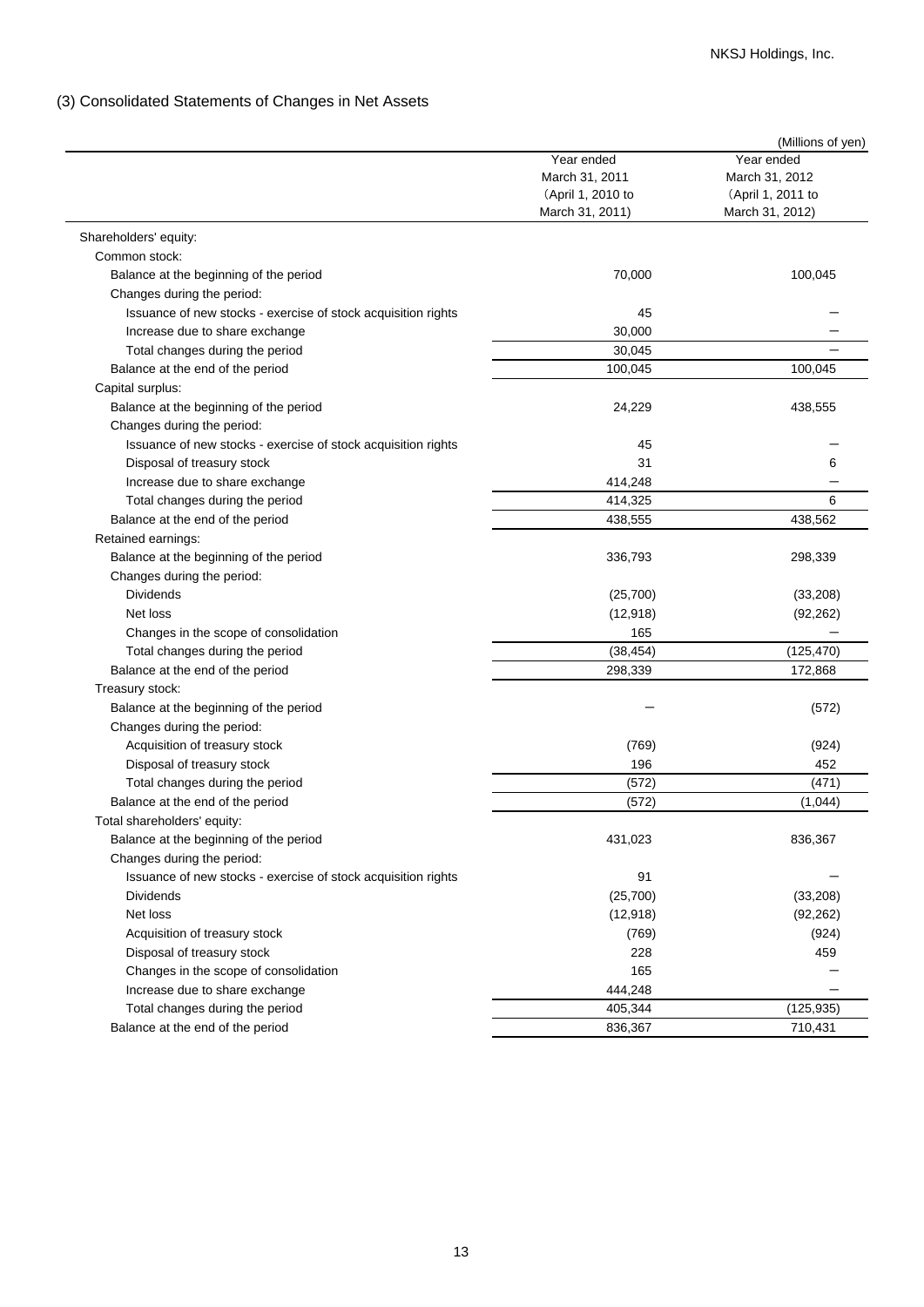# NKSJ Holdings, Inc.

|                                                                |                                     | (Millions of yen)                   |
|----------------------------------------------------------------|-------------------------------------|-------------------------------------|
|                                                                | Year ended                          | Year ended                          |
|                                                                | March 31, 2011<br>(April 1, 2010 to | March 31, 2012<br>(April 1, 2011 to |
|                                                                |                                     |                                     |
|                                                                | March 31, 2011)                     | March 31, 2012)                     |
| Accumulated other comprehensive income:                        |                                     |                                     |
| Unrealized gains on securities available for sale, net of tax: |                                     |                                     |
| Balance at the beginning of the period                         | 389,352                             | 268,976                             |
| Changes during the period:                                     |                                     |                                     |
| Net changes in items other than shareholders' equity           | (120, 376)                          | 57,615                              |
| Total changes during the period                                | (120, 376)                          | 57,615                              |
| Balance at the end of the period                               | 268,976                             | 326,591                             |
| Deferred gains and losses on hedges:                           |                                     |                                     |
| Balance at the beginning of the period                         |                                     | 3,543                               |
| Changes during the period:                                     |                                     |                                     |
| Net changes in items other than shareholders' equity           | 3,543                               | 2,117                               |
| Total changes during the period                                | 3,543                               | 2,117                               |
| Balance at the end of the period                               | 3,543                               | 5,660                               |
| Foreign currency translation adjustments:                      |                                     |                                     |
| Balance at the beginning of the period                         | (21, 674)                           | (34, 583)                           |
| Changes during the period:                                     |                                     |                                     |
| Net changes in items other than shareholders' equity           | (12,908)                            | (14, 557)                           |
| Total changes during the period                                | (12,908)                            | (14, 557)                           |
| Balance at the end of the period                               | (34, 583)                           | (49, 141)                           |
| Total accumulated other comprehensive income:                  |                                     |                                     |
| Balance at the beginning of the period                         | 367,678                             | 237,936                             |
| Changes during the period:                                     |                                     |                                     |
| Net changes in items other than shareholders' equity           | (129, 741)                          | 45,174                              |
| Total changes during the period                                | (129, 741)                          | 45,174                              |
| Balance at the end of the period                               | 237,936                             | 283,111                             |
| Stock acquisition rights:                                      |                                     |                                     |
| Balance at the beginning of the period                         | 1,302                               | 2,349                               |
| Changes during the period:                                     |                                     |                                     |
| Net changes in items other than shareholders' equity           | 1,046                               | 60                                  |
| Total changes during the period                                | 1,046                               | 60                                  |
| Balance at the end of the period                               | 2,349                               | 2,409                               |
| Non-controlling interests:                                     |                                     |                                     |
| Balance at the beginning of the period                         | 2,839                               | 2,793                               |
| Changes during the period:                                     |                                     |                                     |
| Net changes in items other than shareholders' equity           | (46)                                | 1,831                               |
| Total changes during the period                                | (46)                                | 1,831                               |
| Balance at the end of the period                               | 2,793                               | 4,624                               |
|                                                                |                                     |                                     |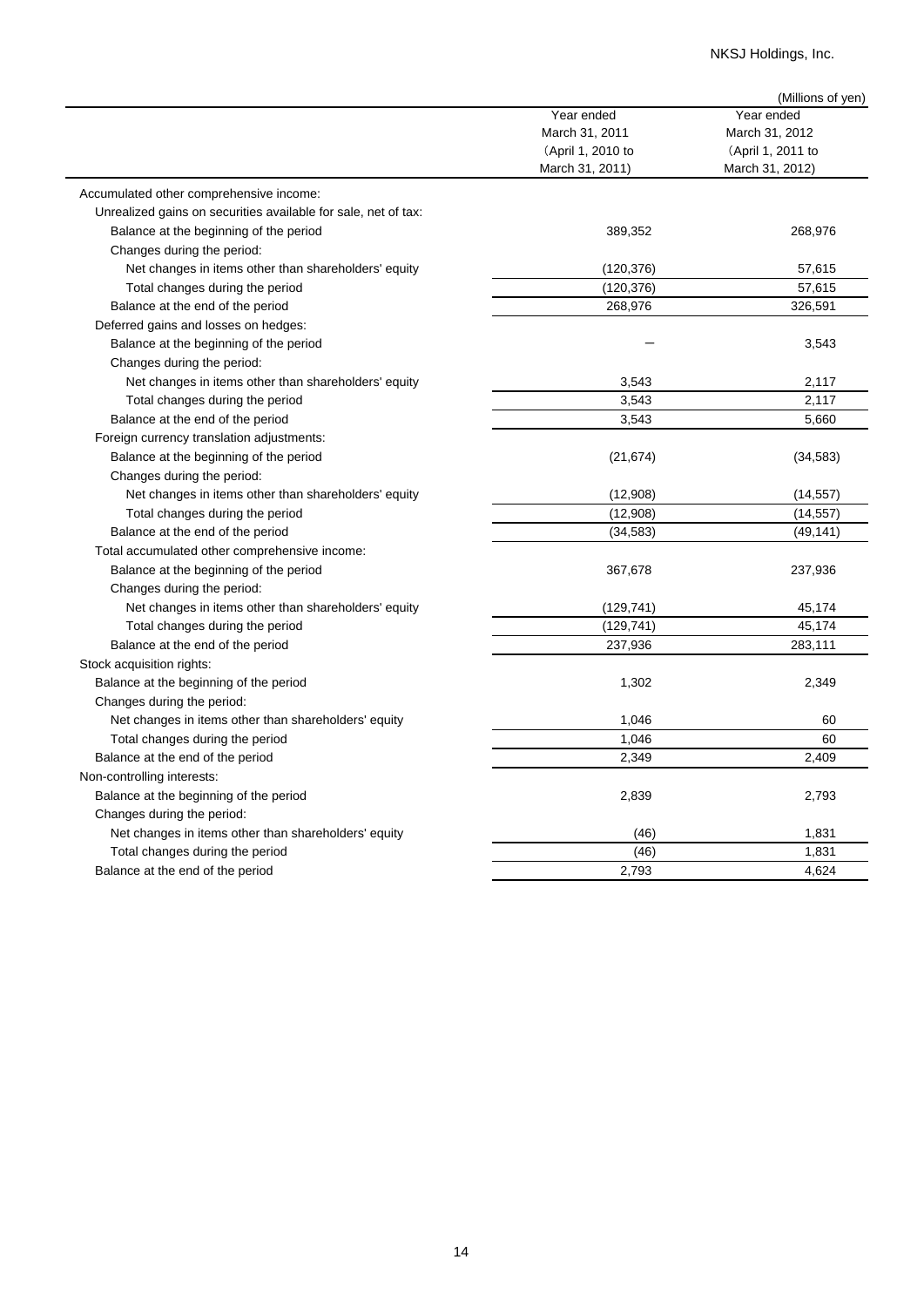NKSJ Holdings, Inc.

|                                                               |                   | (Millions of yen) |
|---------------------------------------------------------------|-------------------|-------------------|
|                                                               | Year ended        | Year ended        |
|                                                               | March 31, 2011    | March 31, 2012    |
|                                                               | (April 1, 2010 to | (April 1, 2011 to |
|                                                               | March 31, 2011)   | March 31, 2012)   |
| Total net assets:                                             |                   |                   |
| Balance at the beginning of the period                        | 802,843           | 1,079,446         |
| Changes during the period:                                    |                   |                   |
| Issuance of new stocks - exercise of stock acquisition rights | 91                |                   |
| <b>Dividends</b>                                              | (25,700)          | (33,208)          |
| Net loss                                                      | (12, 918)         | (92, 262)         |
| Acquisition of treasury stock                                 | (769)             | (924)             |
| Disposal of treasury stock                                    | 228               | 459               |
| Changes in the scope of consolidation                         | 165               |                   |
| Increase due to share exchange                                | 444,248           |                   |
| Net changes in items other than shareholders' equity          | (128, 742)        | 47,066            |
| Total changes during the period                               | 276,602           | (78, 868)         |
| Balance at the end of the period                              | 1,079,446         | 1,000,577         |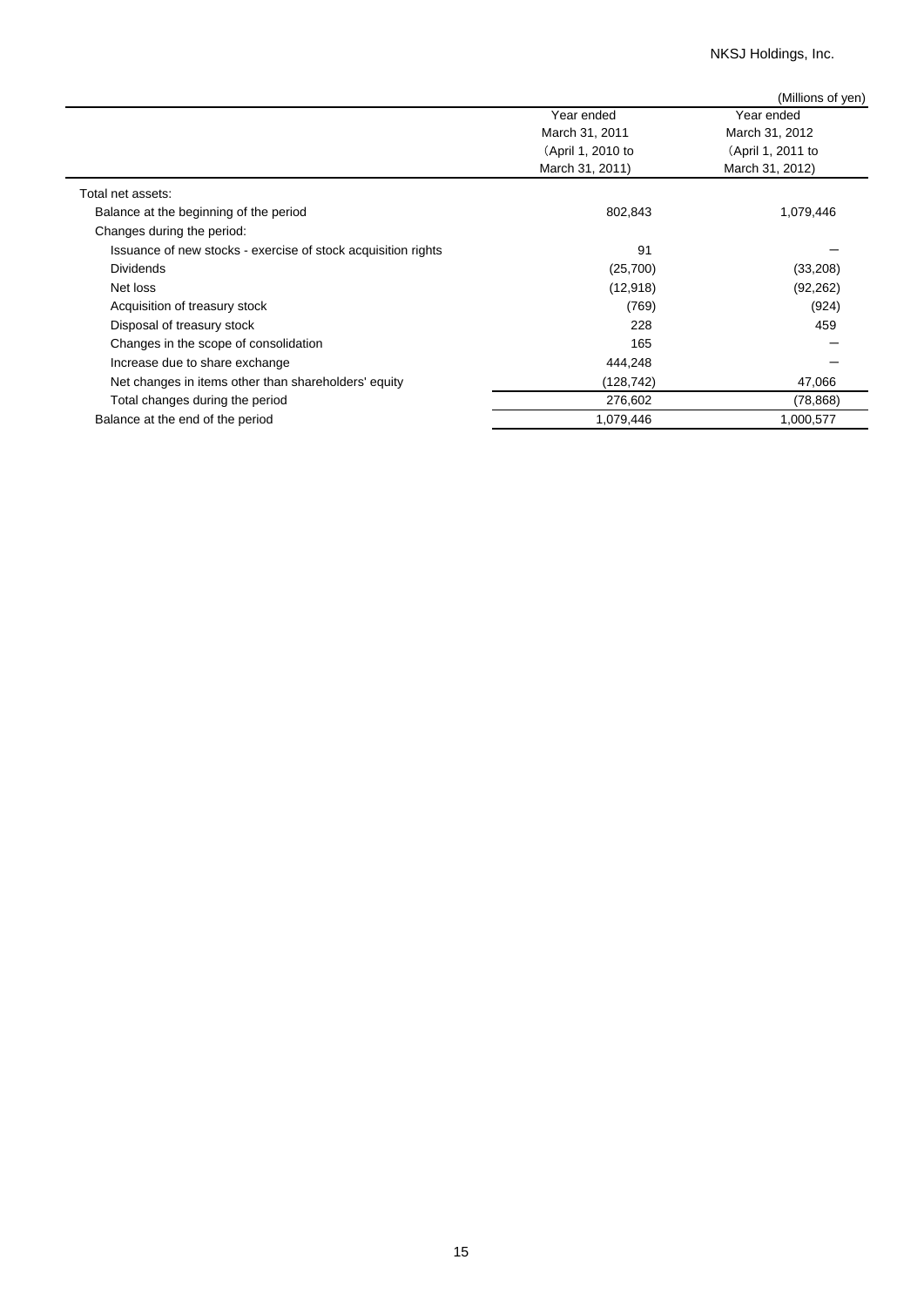# (4) Consolidated Statements of Cash Flows

| (Millions of yen) |  |
|-------------------|--|
|                   |  |

|                                                                     |                                   | (IVIIIIIONS OF YEN)               |
|---------------------------------------------------------------------|-----------------------------------|-----------------------------------|
|                                                                     | Year ended March 31, 2011         | Year ended March 31, 2012         |
|                                                                     | (April 1, 2010 to March 31, 2011) | (April 1, 2011 to March 31, 2012) |
| Cash flows from operating activities:                               |                                   |                                   |
| Loss before income taxes and non-controlling interests              | (17,683)                          | (57, 636)                         |
| Depreciation                                                        | 20,132                            | 21,040                            |
| Impairment losses                                                   | 1,118                             | 992                               |
| Amortization of goodwill                                            | 2,221                             | 3,662                             |
| Gains on negative goodwill                                          | (149)                             |                                   |
| Increase (decrease) in reserve for outstanding losses and claims    | (23, 560)                         | 8,282                             |
| Increase (decrease) in underwriting reserves                        | (78,908)                          | (183, 286)                        |
| Increase (decrease) in allowance for possible credit losses         | (1,669)                           | (354)                             |
| Increase (decrease) in allowance for possible investment losses     |                                   | 3                                 |
| Increase (decrease) in reserve for retirement benefits              | 1,227                             | 1,145                             |
| Increase (decrease) in reserve for retirement benefits to directors | 49                                | (74)                              |
| Increase (decrease) in reserve for bonus payments                   | 105                               | (142)                             |
| Increase (decrease) in reserve for bonus payments to directors      | (57)                              | 143                               |
| Increase (decrease) in reserve for price fluctuation                | 9,028                             | 137                               |
| Interest and dividend income                                        | (156, 467)                        | (152,090)                         |
| Losses (gains) on investment in securities                          | 6,553                             | 1,550                             |
| Interest expenses                                                   | 7,301                             | 7,566                             |
| Foreign exchange losses (gains)                                     | 6,767                             | 12,575                            |
| Losses (gains) related to tangible fixed assets                     | (238)                             | (1,002)                           |
| Losses (gains) related to loans                                     | 56                                | 131                               |
| Investment losses (gains) on the equity method                      | (511)                             | (111)                             |
| Decrease (increase) in other assets                                 | 44,787                            | (25, 263)                         |
| Increase (decrease) in other liabilities                            | (1, 199)                          | 47,823                            |
| Others                                                              | 20,151                            | 15,616                            |
| Subtotal                                                            | (160, 941)                        | (299, 288)                        |
| Interest and dividend received                                      | 165,269                           | 159,264                           |
| Interest paid                                                       | (7, 173)                          | (7, 168)                          |
| Income taxes refund (paid)                                          | (15,750)                          | 2,637                             |
| Cash flows from operating activities                                | (18, 596)                         | (144, 555)                        |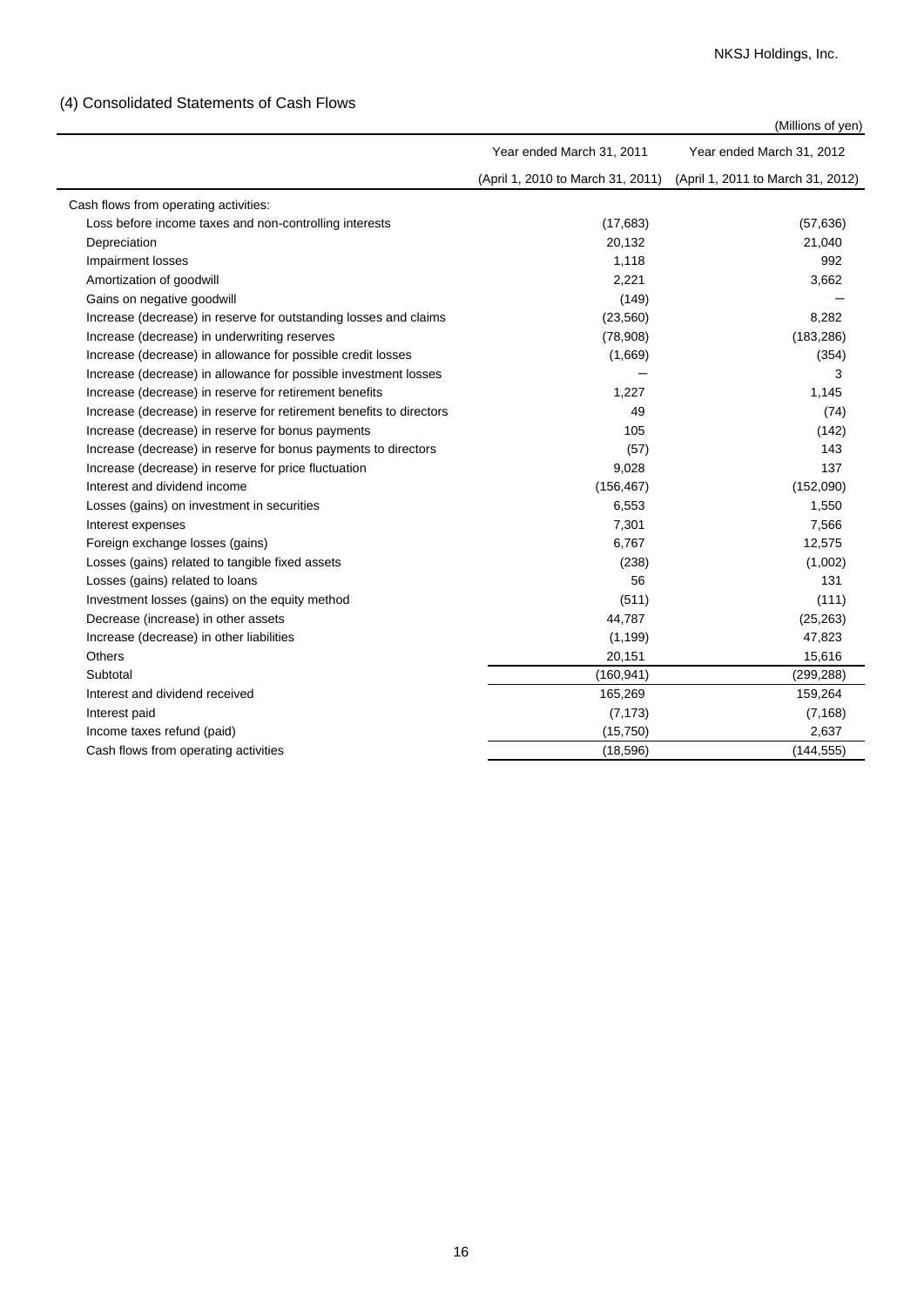|                                                                                             |                                   | (Millions of yen)                 |
|---------------------------------------------------------------------------------------------|-----------------------------------|-----------------------------------|
|                                                                                             | Year ended March 31, 2011         | Year ended March 31, 2012         |
|                                                                                             | (April 1, 2010 to March 31, 2011) | (April 1, 2011 to March 31, 2012) |
| Cash flows from investing activities:                                                       |                                   |                                   |
| Net decrease (increase) in deposits                                                         | 25,600                            | (11, 219)                         |
| Purchase of monetary receivables bought                                                     | (1, 187)                          |                                   |
| Proceeds from sales and redemption of monetary receivables bought                           | 10,282                            | 3,723                             |
| Increase in money trusts                                                                    | (1,874)                           | (807)                             |
| Decrease in money trusts                                                                    | 18,351                            | 31,154                            |
| Purchase of securities                                                                      | (858, 423)                        | (1,027,133)                       |
| Proceeds from sales and redemption of securities                                            | 838,695                           | 1,142,006                         |
| Loans made                                                                                  | (192,900)                         | (183, 549)                        |
| Collection of loans                                                                         | 229,106                           | 211,363                           |
| Net increase in receivables and payables under securities borrowing<br>transactions         | 121                               | 39,510                            |
| Others                                                                                      | 15,280                            | 13,165                            |
| Subtotal                                                                                    | 83,050                            | 218,214                           |
| Total of operating activities and investment transactions as above                          | 64,453                            | 73,659                            |
| Acquisition of tangible fixed assets                                                        | (13, 324)                         | (14, 359)                         |
| Proceeds from sales of tangible fixed assets                                                | 2,707                             | 2,874                             |
| Acquisition of stocks of subsidiaries resulting in changes in the<br>scope of consolidation | (28, 410)                         | (5, 191)                          |
| <b>Others</b>                                                                               | (5,254)                           | (2,641)                           |
| Cash flows from investing activities                                                        | 38,768                            | 198,896                           |
| Cash flows from financing activities:                                                       |                                   |                                   |
| Proceeds from issuance of stocks                                                            | $\Omega$                          |                                   |
| Proceeds from sales of treasury stock                                                       | 20                                | 13                                |
| Acquisition of treasury stock                                                               | (769)                             | (924)                             |
| Dividends paid                                                                              | (25, 696)                         | (33, 246)                         |
| Dividends paid to non-controlling shareholders                                              | (5)                               | (3)                               |
| Others                                                                                      | 768                               | (2,698)                           |
| Cash flows from financing activities                                                        | (25, 683)                         | (36, 860)                         |
| Effect of exchange rate changes on cash and cash equivalents                                | (2, 584)                          | (3,033)                           |
| Net increase (decrease) in cash and cash equivalents                                        | (8,095)                           | 14,447                            |
| Cash and cash equivalents at the beginning of the period                                    | 262,844                           | 398,912                           |
| Net increase in cash and cash equivalents due to share exchange                             | 141,141                           |                                   |
| Net increase in cash and cash equivalents due to merger                                     | 3,022                             | 2,129                             |
| Cash and cash equivalents at the end of the period                                          | 398,912                           | 415.489                           |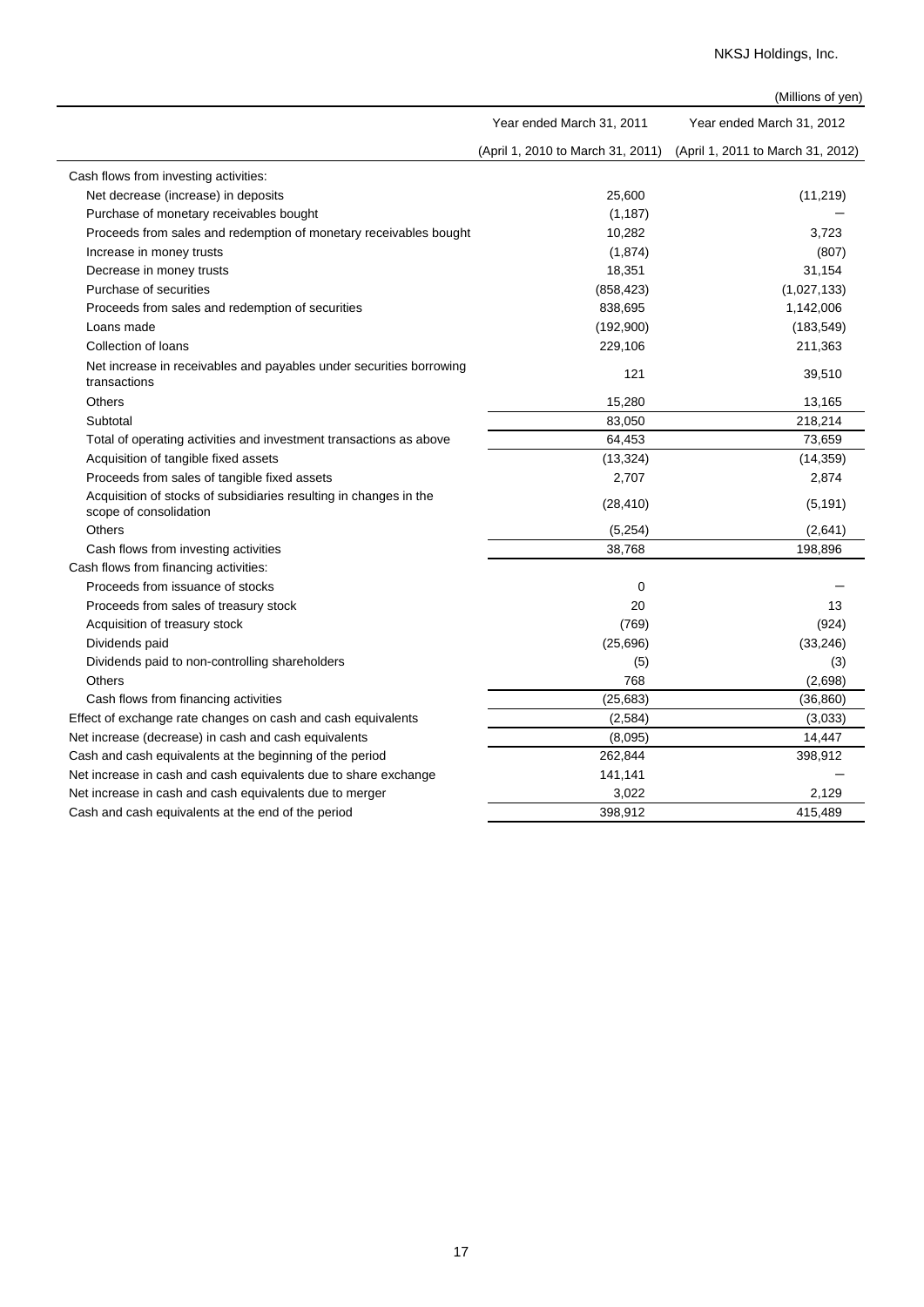## (5) Notes on Going-Concern Assumption

None.

(6) Changes in Significant Accounting Policies for the Preparation of the Consolidated Financial Statements (Changes in scope of consolidation)

Berjaya Sompo Insurance Berhad, which had been an affiliate accounted for under the equity method, became a consolidated subsidiary during the fiscal year ended March 31, 2012 through additional acquisition of shares. Sompo Japan Himawari Life Insurance Co., Ltd. and NIPPONKOA Life Insurance Company, Limited, which had been

consolidated subsidiaries, were merged in October 2011 to form NKSJ Himawari Life Insurance, Inc. as a consolidated subsidiary.

Number of consolidated subsidiaries after the changes: 24 companies

Number of affiliates accounted for under the equity method after the changes: 5 companies

### (Changes in accounting policies)

Effective from the fiscal year ended March 31, 2012, NKSJ Holdings, Inc. has applied Accounting Standards Board of Japan Statement No.2 "Accounting Standard for Earnings Per Share" (June 30, 2010), Accounting Standards Board of Japan Guidance No.4 "Guidance on Accounting Standard for Earnings Per Share" (June 30, 2010) and Accounting Standards Board of Japan Practical Issues Task Force No.9 "Practical Solution on Accounting for Earnings Per Share" (June 30, 2010).

NKSJ Holdings, Inc. carried out a reverse split of stocks on October 1, 2011. Total net assets per share and net loss per share are calculated based on the assumption that the reverse split of stocks was executed at the beginning of the fiscal year ended March 31, 2011.

Please note that the impact of changes in accounting policies is shown in "Per share information".

#### (7) Additional Information

(Application of "Accounting Standard for Accounting Changes and Error Corrections", etc.)

Effective from the beginning of the fiscal year ended March 31, 2012, NKSJ Holdings, Inc. has applied Accounting Standards Board of Japan Statement No.24 "Accounting Standard for Accounting Changes and Error Corrections" (December 4, 2009) and Accounting Standards Board of Japan Guidance No.24 "Guidance on Accounting Standard for Accounting Changes and Error Corrections" (December 4, 2009).

(Impact of changes in the corporate tax rate)

"Act on Partial Amendment to the Income Tax Act, etc. in order to Create a Tax System Responding to Structural Changes of Economy and Society" (Act No. 114, 2011) and "Act on Special Measures Concerning Securing Financial Resources Necessary for the Implementation of Measures to recover from the Great East Japan Earthquake" (Act No. 117, 2011) were promulgated on December 2, 2011, and accordingly, the corporate income tax rate has been lowered and the special corporation tax for restoration has been imposed from the consolidated fiscal year beginning on or after April 1, 2012.

Accordingly, the effective statutory income tax rate used to calculate deferred tax assets and deferred tax liabilities will generally change from the 36.1% used previously, to 33.2% for temporary differences expected to be reversed in the fiscal years from the fiscal year beginning April 1, 2012 up to and including the fiscal year beginning April 1, 2014, and 30.7% for temporary differences expected to be reversed from the fiscal year beginning April 1, 2015 onwards. As a result of this change in the corporate tax rate, deferred tax assets (net of deferred tax liabilities) decreased by 28,389 million yen, underwriting reserves decreased by 16,262 million yen, deferred income taxes increased by 53,504 million yen, and net loss increased by 37,242 million yen.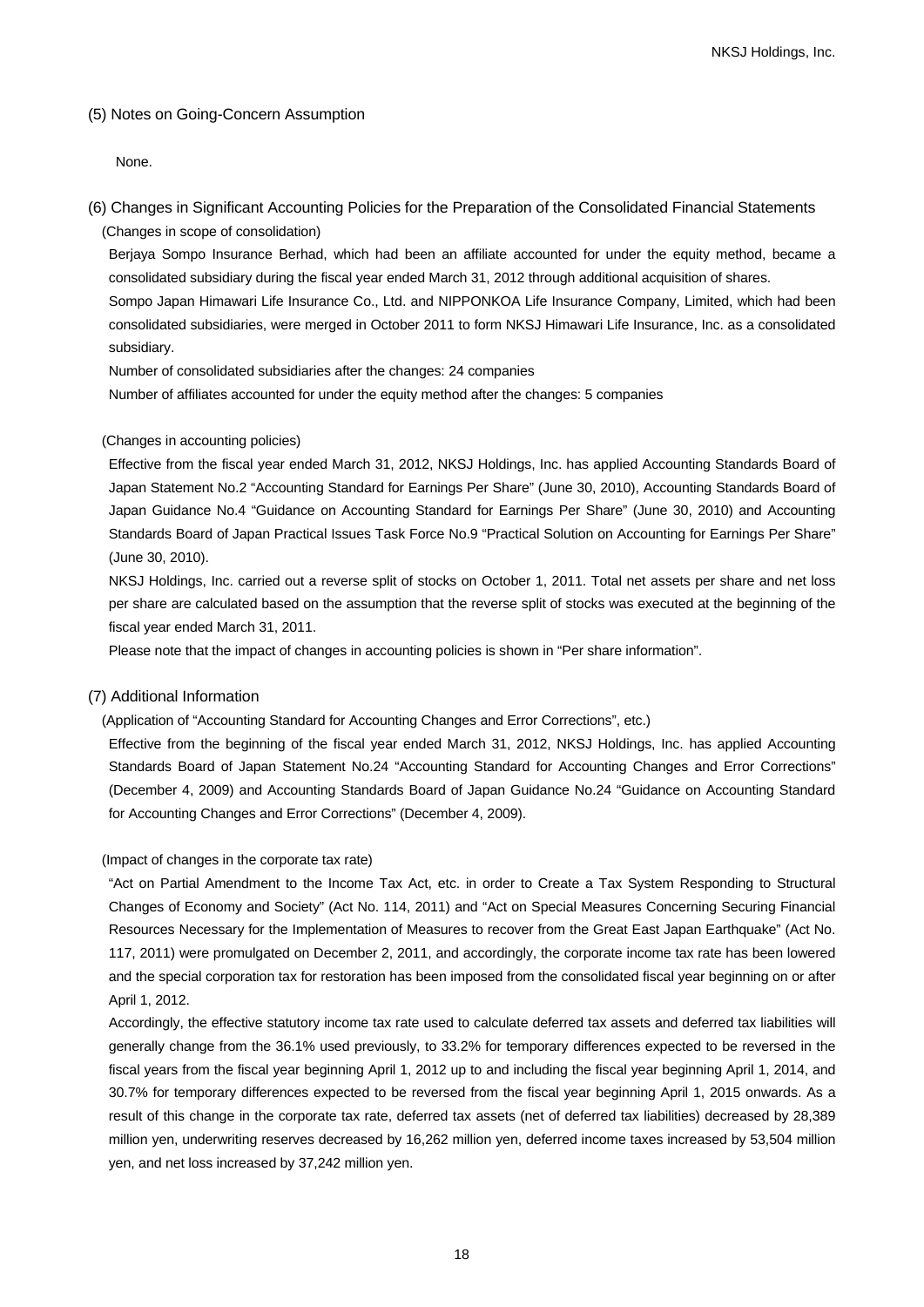### (8) Notes to the Consolidated Financial Statements

(Segment information)

### [Segment information]

### 1. Summary of reportable segments

The reportable segment of NKSJ Holdings, Inc. ("NKSJ") is the component of the NKSJ Group, for which discrete financial information is available and whose operating results are regularly reviewed by the board of directors to make decisions about resources to be allocated to the segment and assess its performance.

The respective group companies of NKSJ determine their comprehensive strategies for their operations as independent management unit and roll out their operations under the group-wide management policy of NKSJ.

Therefore, NKSJ is composed of business segments which consist of the respective group companies as a minimum component, and "Property and casualty insurance business" and "Life insurance business" are determined as the reportable segments. NKSJ and other operations which are not covered by the reportable segments are included in "Others". The major companies which constitute each reportable segment and "Others" are listed below.

"Property and casualty insurance business" conducts underwriting of property and casualty insurance, investment and related activities. "Life insurance business" conducts underwriting of life insurance and investment activities.

|        |                                          | Major companies                                       |
|--------|------------------------------------------|-------------------------------------------------------|
|        | Reportable segments                      |                                                       |
|        | Property and casualty insurance business | Sompo Japan Insurance Inc.                            |
|        |                                          | NIPPONKOA Insurance Co., Ltd.                         |
|        |                                          | Sonpo 24 Insurance Company Limited                    |
|        |                                          | Saison Automobile and Fire Insurance Company, Limited |
|        |                                          | Sompo Japan Insurance Company of America              |
|        |                                          | Sompo Japan Sigorta Anonim Sirketi                    |
|        |                                          | Yasuda Seguros S.A.                                   |
|        | Life insurance business                  | NKSJ Himawari Life Insurance, Inc.                    |
|        |                                          | Sompo Japan DIY Life Insurance Co., Ltd.              |
| Others |                                          | NKSJ Holdings, Inc.                                   |
|        |                                          | Sompo Japan DC Securities Co., Ltd.                   |
|        |                                          | Healthcare Frontier Japan Inc.                        |
|        |                                          | SOMPO JAPAN NIPPONKOA ASSET MANAGEMENT CO., LTD.      |
|        |                                          | Yasuda Enterprise Development Co., Ltd.               |

### 2. Calculation methods for the amount of sales, net income or loss, assets and other items by each reportable segment

The accounting methods of reportable business segments are those used in the preparation of the consolidated financial statements. Net income or loss attributable to the reportable segments is the amounts based on net income in the consolidated statements of income.

Income from internal transactions among segments is based on the price of transactions among third parties.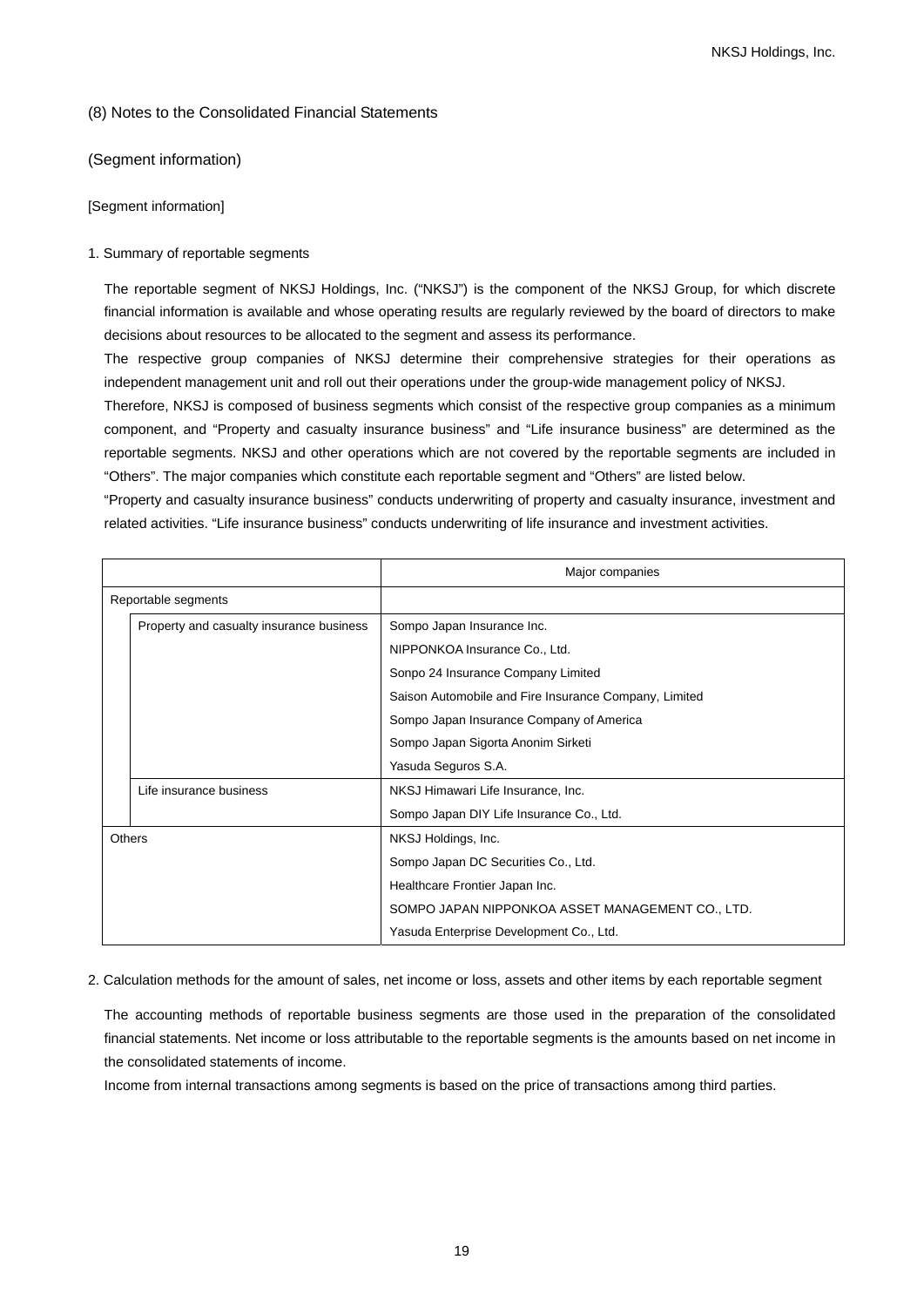# 3. Information related to the amount of sales, net income or loss, assets and other items by each reportable segment

Fiscal year ended March 31, 2011 (April 1, 2010 to March 31, 2011)

|                                                                      |                                                   |                                                      |           |                           |           |                          | (Millions of yen)                                                                   |
|----------------------------------------------------------------------|---------------------------------------------------|------------------------------------------------------|-----------|---------------------------|-----------|--------------------------|-------------------------------------------------------------------------------------|
|                                                                      | Property and<br>casualty<br>insurance<br>business | Reportable segments<br>Life<br>insurance<br>business | Total     | <b>Others</b><br>(Note 2) | Total     | Adjustments<br>(Note 3)  | Carrying<br>amount on<br>the<br>consolidated<br>financial<br>statements<br>(Note 4) |
| Sales: (Note 1)                                                      |                                                   |                                                      |           |                           |           |                          |                                                                                     |
| Sales from transactions with<br>external customers                   | 1,933,283                                         | 238,178                                              | 2,171,461 | 5,313                     | 2,176,775 | 444,913                  | 2,621,689                                                                           |
| Sales from internal<br>transactions among segments                   |                                                   |                                                      |           | 3,109                     | 3,109     | (3, 109)                 |                                                                                     |
| Total                                                                | 1,933,283                                         | 238,178                                              | 2,171,461 | 8,423                     | 2,179,885 | 441,804                  | 2,621,689                                                                           |
| Segment income (loss)                                                | (7, 873)                                          | (4,073)                                              | (11, 946) | (971)                     | (12, 918) | $\overline{\phantom{0}}$ | (12, 918)                                                                           |
| Segment assets                                                       | 7,233,827                                         | 1,740,175                                            | 8,974,003 | 7,971                     | 8,981,974 |                          | 8,981,974                                                                           |
| Other items:                                                         |                                                   |                                                      |           |                           |           |                          |                                                                                     |
| Depreciation                                                         | 18,464                                            | 1,405                                                | 19,870    | 262                       | 20,132    | $\overline{\phantom{0}}$ | 20,132                                                                              |
| Amortization of goodwill                                             | 349                                               | 1,872                                                | 2,221     | 0                         | 2,221     | $\overline{\phantom{0}}$ | 2,221                                                                               |
| Interest and dividend income                                         | 129,528                                           | 27,559                                               | 157,088   | $\mathbf{1}$              | 157,090   | (622)                    | 156,467                                                                             |
| Interest paid                                                        | 7,202                                             | 95                                                   | 7,298     | $\overline{7}$            | 7,306     | (4)                      | 7,301                                                                               |
| Investment gains (losses) on<br>the equity method                    | 509                                               |                                                      | 509       | $\overline{2}$            | 511       | $\overline{\phantom{0}}$ | 511                                                                                 |
| Extraordinary gains:                                                 | 3,547                                             | $\overline{\phantom{0}}$                             | 3,547     | $\overline{\phantom{0}}$  | 3,547     | (6)                      | 3,540                                                                               |
| Gains on negative goodwill                                           | 149                                               |                                                      | 149       | $\overline{\phantom{0}}$  | 149       | $\overline{\phantom{0}}$ | 149                                                                                 |
| Extraordinary losses:                                                | 13,507                                            | 1,283                                                | 14,791    | $\mathbf{1}$              | 14,793    | (6)                      | 14,786                                                                              |
| Impairment losses                                                    | 1,118                                             |                                                      | 1,118     |                           | 1,118     |                          | 1,118                                                                               |
| Income tax expenses                                                  | (3,735)                                           | (664)                                                | (4,400)   | 17                        | (4, 382)  | $\overline{\phantom{0}}$ | (4, 382)                                                                            |
| Investment in affiliates<br>accounted for under the equity<br>method | 20,271                                            |                                                      | 20,271    | 1,166                     | 21,437    |                          | 21,437                                                                              |
| Increase in tangible<br>and intangible fixed<br>assets               | 41,685                                            | 4,580                                                | 46,266    | 419                       | 46,686    |                          | 46,686                                                                              |

Notes)

1. The definitions of sales are as follows.

| Property and casualty insurance business:                                                                     | Net premiums written            |          |             |  |  |  |  |
|---------------------------------------------------------------------------------------------------------------|---------------------------------|----------|-------------|--|--|--|--|
| Life insurance business:                                                                                      | Life insurance premiums written |          |             |  |  |  |  |
| "Others" and carrying amount on the consolidated financial statements:                                        | Ordinary income                 |          |             |  |  |  |  |
| 2. "Others" is business segments which are not included in reportable segments. It includes other operations. |                                 |          |             |  |  |  |  |
| 3. Adjustments of sales are as follows.                                                                       |                                 |          |             |  |  |  |  |
| Ordinary income related to property and casualty insurance business and life insurance                        |                                 |          |             |  |  |  |  |
| business excluding net premiums written and life insurance premiums written:                                  |                                 | 444.913  | million yen |  |  |  |  |
| Elimination of internal transactions among segments:                                                          |                                 | (3, 109) | million yen |  |  |  |  |

4. Segment income or loss is adjusted to net loss in the consolidated statements of income.

20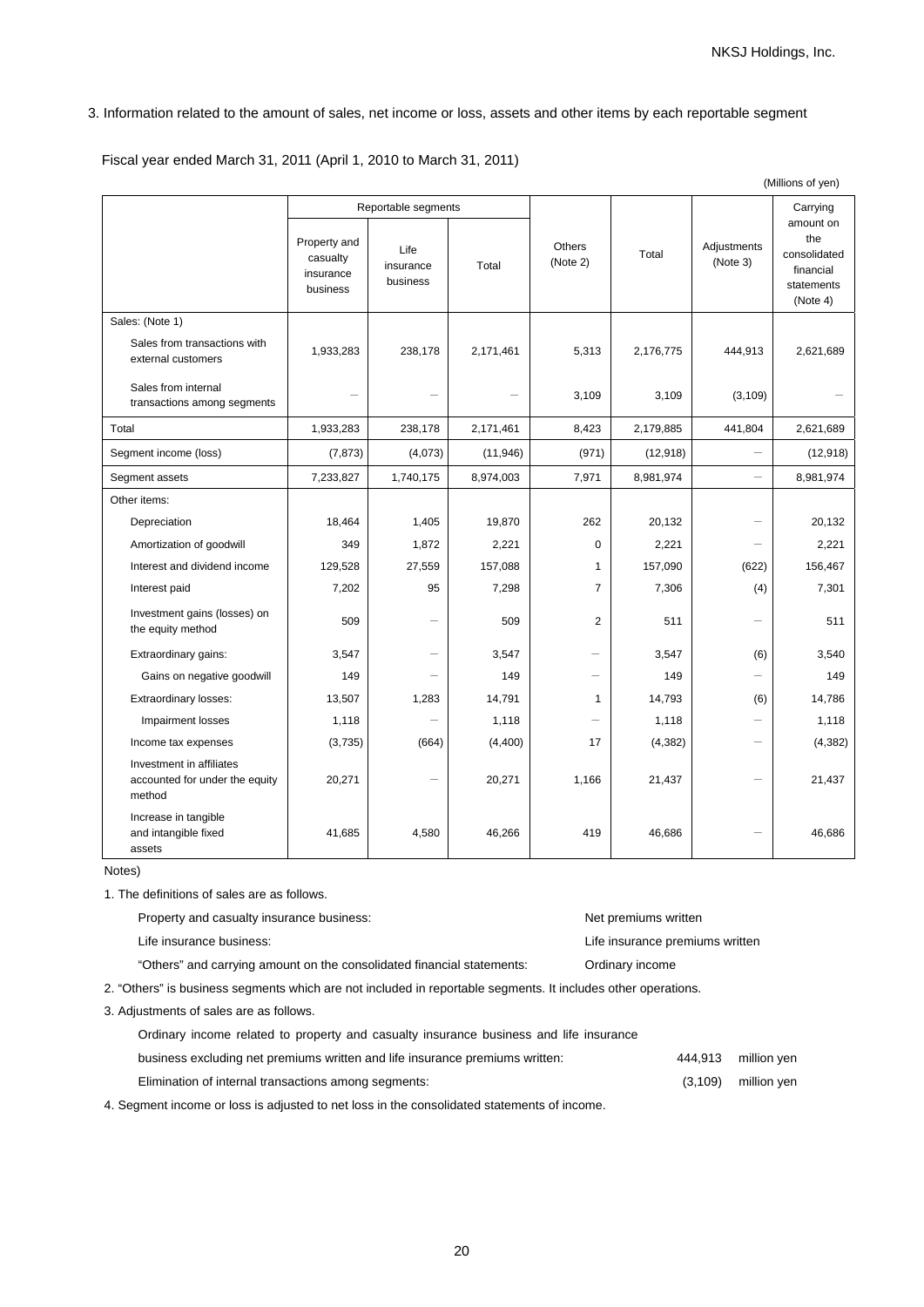### Fiscal year ended March 31, 2012 (April 1, 2011 to March 31, 2012)

|                                                                      |                                                   |                                                      |           | (Millions of yen)         |           |                          |                                                                                     |
|----------------------------------------------------------------------|---------------------------------------------------|------------------------------------------------------|-----------|---------------------------|-----------|--------------------------|-------------------------------------------------------------------------------------|
|                                                                      | Property and<br>casualty<br>insurance<br>business | Reportable segments<br>Life<br>insurance<br>business | Total     | <b>Others</b><br>(Note 2) | Total     | Adjustments<br>(Note 3)  | Carrying<br>amount on<br>the<br>consolidated<br>financial<br>statements<br>(Note 4) |
| Sales: (Note 1)                                                      |                                                   |                                                      |           |                           |           |                          |                                                                                     |
| Sales from transactions with<br>external customers                   | 1,973,777                                         | 250,193                                              | 2,223,971 | 5,865                     | 2,229,837 | 560,718                  | 2,790,555                                                                           |
| Sales from internal<br>transactions among segments                   |                                                   |                                                      |           | 3,977                     | 3,977     | (3,977)                  |                                                                                     |
| Total                                                                | 1,973,777                                         | 250,193                                              | 2,223,971 | 9,843                     | 2,233,815 | 556,740                  | 2,790,555                                                                           |
| Segment income (loss)                                                | (78, 175)                                         | (14, 687)                                            | (92, 862) | 600                       | (92, 262) | $\overline{\phantom{0}}$ | (92, 262)                                                                           |
| Segment assets                                                       | 7,053,710                                         | 1,830,468                                            | 8,884,178 | 9,200                     | 8,893,378 | $\overline{\phantom{0}}$ | 8,893,378                                                                           |
| Other items:                                                         |                                                   |                                                      |           |                           |           |                          |                                                                                     |
| Depreciation                                                         | 18,979                                            | 1,833                                                | 20,813    | 226                       | 21,040    |                          | 21,040                                                                              |
| Amortization of goodwill                                             | 1,789                                             | 1,872                                                | 3,662     | $\overline{\phantom{0}}$  | 3,662     |                          | 3,662                                                                               |
| Interest and dividend income                                         | 122,838                                           | 29,958                                               | 152,796   | $\mathbf 0$               | 152,797   | (707)                    | 152,090                                                                             |
| Interest paid                                                        | 7,461                                             | 103                                                  | 7,565     | $\overline{2}$            | 7,568     | (1)                      | 7,566                                                                               |
| Investment gains (losses) on<br>the equity method                    | 156                                               |                                                      | 156       | (45)                      | 111       |                          | 111                                                                                 |
| Extraordinary gains: (Note 5)                                        | 12,012                                            |                                                      | 12,012    | 3                         | 12,015    | (2,871)                  | 9,144                                                                               |
| Extraordinary losses: (Note 6)                                       | 4,498                                             | 13,337                                               | 17,835    | $\Omega$                  | 17,836    | (2,871)                  | 14,965                                                                              |
| Impairment losses                                                    | 992                                               |                                                      | 992       |                           | 992       |                          | 992                                                                                 |
| Income tax expenses                                                  | 35,951                                            | (825)                                                | 35,126    | 48                        | 35,174    | $\overline{\phantom{0}}$ | 35,174                                                                              |
| Investment in affiliates<br>accounted for under the equity<br>method | 16,576                                            |                                                      | 16,576    | 1,108                     | 17,684    | $\overline{\phantom{0}}$ | 17,684                                                                              |
| Increase in tangible<br>and intangible fixed<br>assets               | 32,055                                            | 2,145                                                | 34,200    | 323                       | 34,524    |                          | 34,524                                                                              |

#### Notes)

1. The definitions of sales are as follows.

| Property and casualty insurance business:                                                                     |                                                                        | Net premiums written            |  |  |  |
|---------------------------------------------------------------------------------------------------------------|------------------------------------------------------------------------|---------------------------------|--|--|--|
|                                                                                                               | Life insurance business:                                               | Life insurance premiums written |  |  |  |
|                                                                                                               | "Others" and carrying amount on the consolidated financial statements: | Ordinary income                 |  |  |  |
| 2. "Others" is business segments which are not included in reportable segments. It includes other operations. |                                                                        |                                 |  |  |  |

3. Adjustments of sales are as follows.

| Ordinary income related to property and casualty insurance business and life insurance |         |                     |
|----------------------------------------------------------------------------------------|---------|---------------------|
| business excluding net premiums written and life insurance premiums written:           |         | 560.718 million ven |
| Elimination of internal transactions among segments:                                   | (3.977) | million ven         |

4. Segment income or loss is adjusted to net loss in the consolidated statements of income.

5. Extraordinary gains for property and casualty insurance business include 6,298 million yen of gains on step acquisitions.

6. Extraordinary gains for property and life insurance business include 11,766 million yen of merger cost.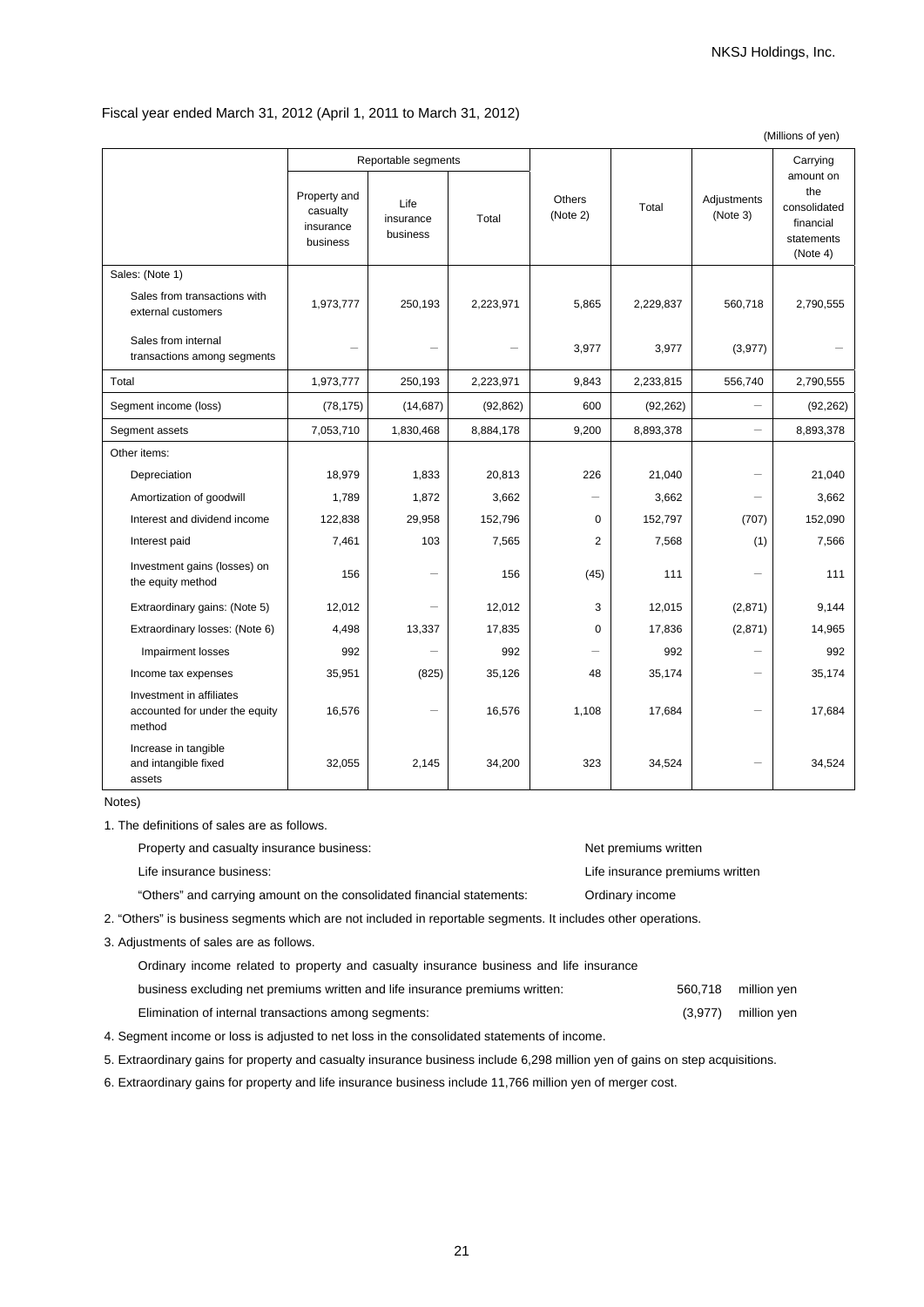# [Related information]

# Fiscal year ended March 31, 2011 (April 1, 2010 to March 31, 2011)

# 1. Information by products and services

## (1) Property and casualty insurance business

| (Millions of yen) |  |
|-------------------|--|
|                   |  |

(Millions of yen)

|                                                    | Fire and<br>allied<br>insurance | Marine<br>insurance | Personal<br>accident<br>insurance | Voluntary<br>automobile<br>insurance | Compulsory<br>automobile<br>liability<br>insurance | Others  | Total     |
|----------------------------------------------------|---------------------------------|---------------------|-----------------------------------|--------------------------------------|----------------------------------------------------|---------|-----------|
| Sales from transactions<br>with external customers | 239.420                         | 47.611              | 180.262                           | 982.028                              | 241.625                                            | 242.335 | 1,933,283 |

Note) Sales represent amounts of net premiums written.

#### (2) Life insurance business

|                                                    | Individual<br>insurance | Individual<br>annuities | Group<br>insurance | Group<br>annuities | Total   |
|----------------------------------------------------|-------------------------|-------------------------|--------------------|--------------------|---------|
| Sales from transactions<br>with external customers | 215,929                 | 10.780                  | 11.468             | —                  | 238,178 |

Note) Sales represent amounts of life insurance premiums written.

## 2. Information by geographic area

### (1) Sales

Geographic information is omitted because sales (net premiums written and life insurance premiums written) from transactions with external customers attributed to Japan constitute more than 90 percent of sales (net premiums written and life insurance premiums written) in the consolidated statements of income.

## (2) Tangible fixed assets

Geographic information is omitted because tangible fixed assets located in Japan constitute more than 90 percent of tangible fixed assets in the consolidated balance sheets.

#### 3. Information by major customers

None.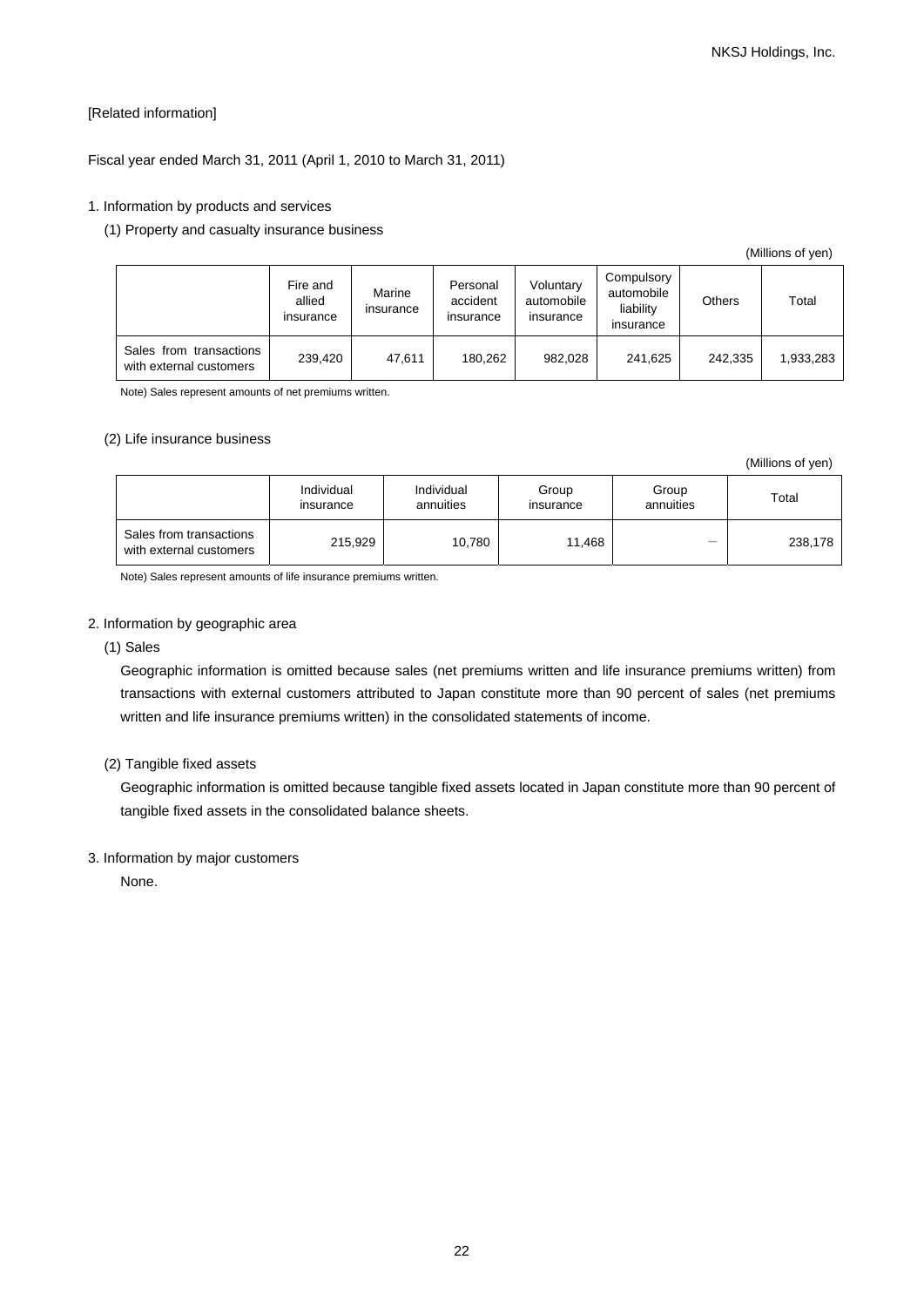## Fiscal year ended March 31, 2012 (April 1, 2011 to March 31, 2012)

### 1. Information by products and services

(1) Property and casualty insurance business

|                                                    |                                 |                     |                                   |                                      |                                                    |               | (IVIIIIIUIIS UI VEIT) |
|----------------------------------------------------|---------------------------------|---------------------|-----------------------------------|--------------------------------------|----------------------------------------------------|---------------|-----------------------|
|                                                    | Fire and<br>allied<br>insurance | Marine<br>insurance | Personal<br>accident<br>insurance | Voluntary<br>automobile<br>insurance | Compulsory<br>automobile<br>liability<br>insurance | <b>Others</b> | Total                 |
| Sales from transactions<br>with external customers | 250,769                         | 47,525              | 182.581                           | 1,002,015                            | 258.353                                            | 232,532       | 1,973,777             |

Note) Sales represent amounts of net premiums written.

### (2) Life insurance business

|                                                    | Individual<br>Insurance | Individual<br>annuities | Group<br>insurance | Group<br>annuities       | Total   |
|----------------------------------------------------|-------------------------|-------------------------|--------------------|--------------------------|---------|
| Sales from transactions<br>with external customers | 227.141                 | 11.501                  | 11.550             | $\overline{\phantom{0}}$ | 250,193 |

Note) Sales represent amounts of life insurance premiums written.

## 2. Information by geographic area

(1) Sales

Geographic information is omitted because sales (net premiums written and life insurance premiums written) from transactions with external customers attributed to Japan constitute more than 90 percent of sales (net premiums written and life insurance premiums written) in the consolidated statements of income.

#### (2) Tangible fixed assets

Geographic information is omitted because tangible fixed assets located in Japan constitute more than 90 percent of tangible fixed assets in the consolidated balance sheets.

# 3. Information by major customers

None.

 $(Millionost)$ 

(Millions of yen)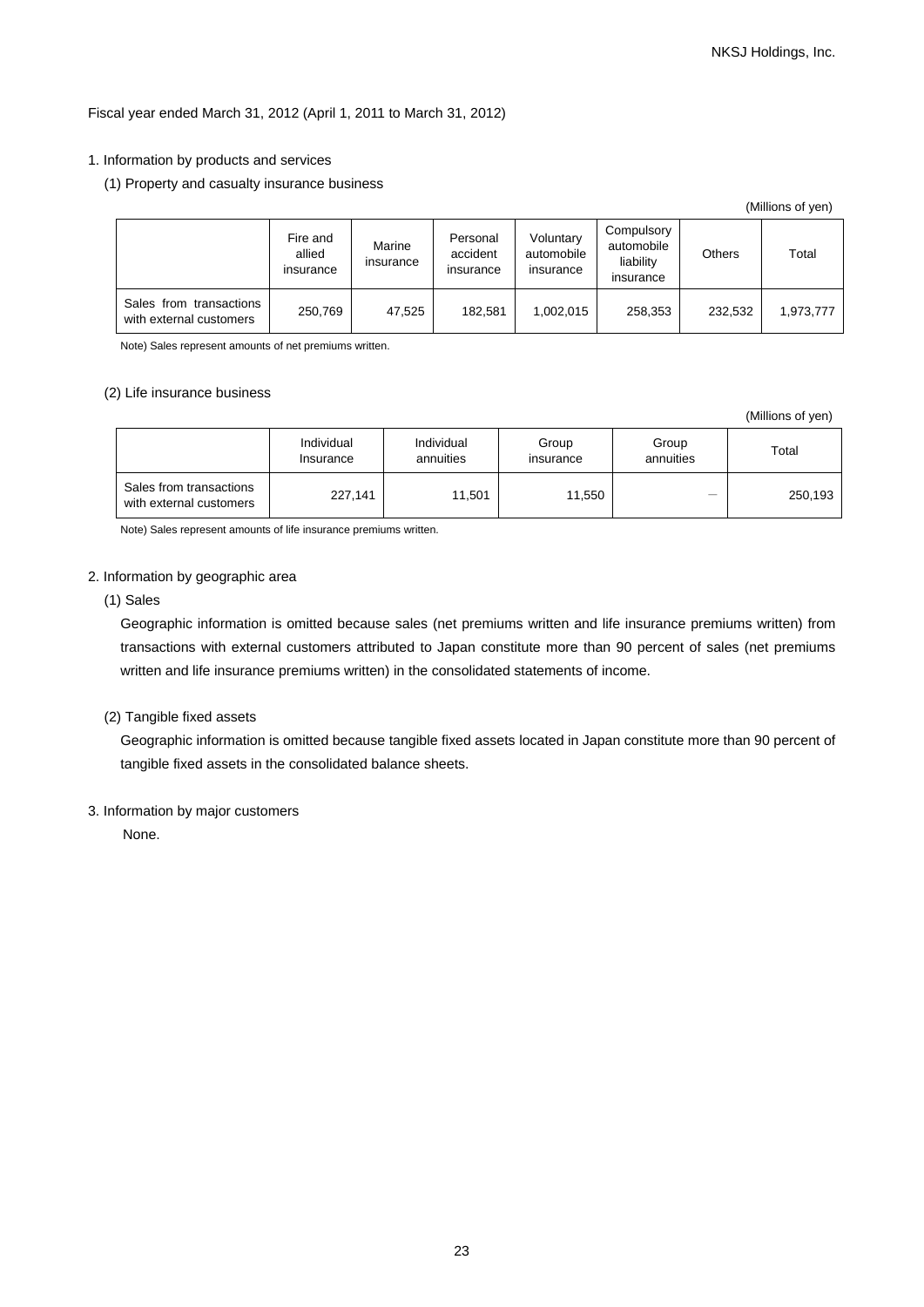# [Information related to impairment losses on fixed assets by reportable segments]

## Fiscal year ended March 31, 2011 (April 1, 2010 to March 31, 2011)

|                   |                                                   |                               |       |               |                                            | (Millions of yen) |
|-------------------|---------------------------------------------------|-------------------------------|-------|---------------|--------------------------------------------|-------------------|
|                   |                                                   | Reportable segments           |       |               |                                            |                   |
|                   | Property and<br>casualty<br>insurance<br>business | Life<br>insurance<br>business | Total | <b>Others</b> | Unallocated<br>amounts and<br>eliminations | Total             |
| Impairment losses | 1,118                                             | $\overline{\phantom{0}}$      | 1,118 |               |                                            | 1,118             |

## Fiscal year ended March 31, 2012 (April 1, 2011 to March 31, 2012)

|                   |                                                   |                               |       |               |                                            | (Millions of yen) |
|-------------------|---------------------------------------------------|-------------------------------|-------|---------------|--------------------------------------------|-------------------|
|                   |                                                   | Reportable segments           |       |               |                                            |                   |
|                   | Property and<br>casualty<br>insurance<br>business | Life<br>insurance<br>business | Total | <b>Others</b> | Unallocated<br>amounts and<br>eliminations | Total             |
| Impairment losses | 992                                               | –                             | 992   |               |                                            | 992               |

[Information related to amortization of goodwill and balance of goodwill by reportable segments]

Fiscal year ended March 31, 2011 (April 1, 2010 to March 31, 2011)

|                                                      |                                                   |                               |        |        |                                            | (Millions of yen) |
|------------------------------------------------------|---------------------------------------------------|-------------------------------|--------|--------|--------------------------------------------|-------------------|
|                                                      |                                                   | Reportable segments           |        |        |                                            |                   |
|                                                      | Property and<br>casualty<br>insurance<br>business | Life<br>insurance<br>business | Total  | Others | Unallocated<br>amounts and<br>eliminations | Total             |
| Amortization<br>for the year ended<br>March 31, 2011 | 349                                               | 1,872                         | 2,221  | 0      |                                            | 2,221             |
| Balance as of March 31,<br>2011                      | 22,604                                            | 19,352                        | 41,956 |        |                                            | 41,956            |

Fiscal year ended March 31, 2012 (April 1, 2011 to March 31, 2012)

|                                                      |                                                   | Reportable segments           |        |               |                                            |        |  |
|------------------------------------------------------|---------------------------------------------------|-------------------------------|--------|---------------|--------------------------------------------|--------|--|
|                                                      | Property and<br>casualty<br>insurance<br>business | Life<br>insurance<br>business | Total  | <b>Others</b> | Unallocated<br>amounts and<br>eliminations | Total  |  |
| Amortization<br>for the year ended<br>March 31, 2012 | 1,789                                             | 1,872                         | 3,662  |               |                                            | 3,662  |  |
| Balance as of March 31,<br>2012                      | 30,260                                            | 17,480                        | 47,740 | –             |                                            | 47,740 |  |

24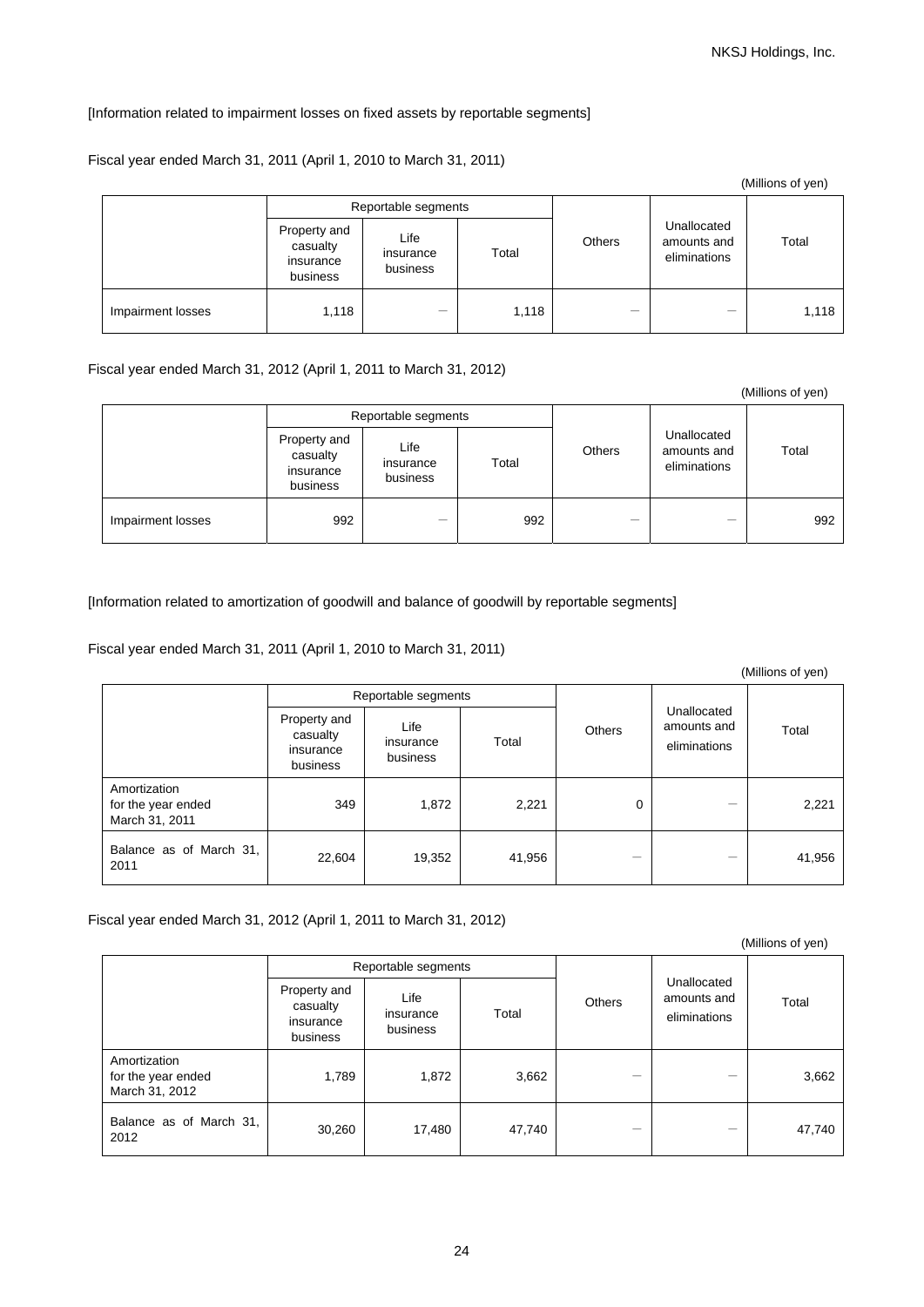## [Information related to gains on negative goodwill by reportable segments]

## Fiscal year ended March 31, 2011 (April 1, 2010 to March 31, 2011)

|                            |                                                   |                               |                        |  |                                            | (Millions of yen) |  |
|----------------------------|---------------------------------------------------|-------------------------------|------------------------|--|--------------------------------------------|-------------------|--|
|                            |                                                   | Reportable segments           |                        |  |                                            |                   |  |
|                            | Property and<br>casualty<br>insurance<br>business | Life<br>insurance<br>business | <b>Others</b><br>Total |  | Unallocated<br>amounts and<br>eliminations | Total             |  |
| Gains on negative goodwill | 149                                               | –                             | 149                    |  |                                            | 149               |  |

Outline of events resulting in recognition of gains on negative goodwill

Property and casualty insurance business:

Sompo Japan Insurance Inc., which was defined as the acquirer, acquired NIPPONKOA Insurance Co., Ltd. through share exchange, and NKSJ Holdings, Inc. was established as a joint holding company as of April 1, 2010.

Fiscal year ended March 31, 2012 (April 1, 2011 to March 31, 2012)

None.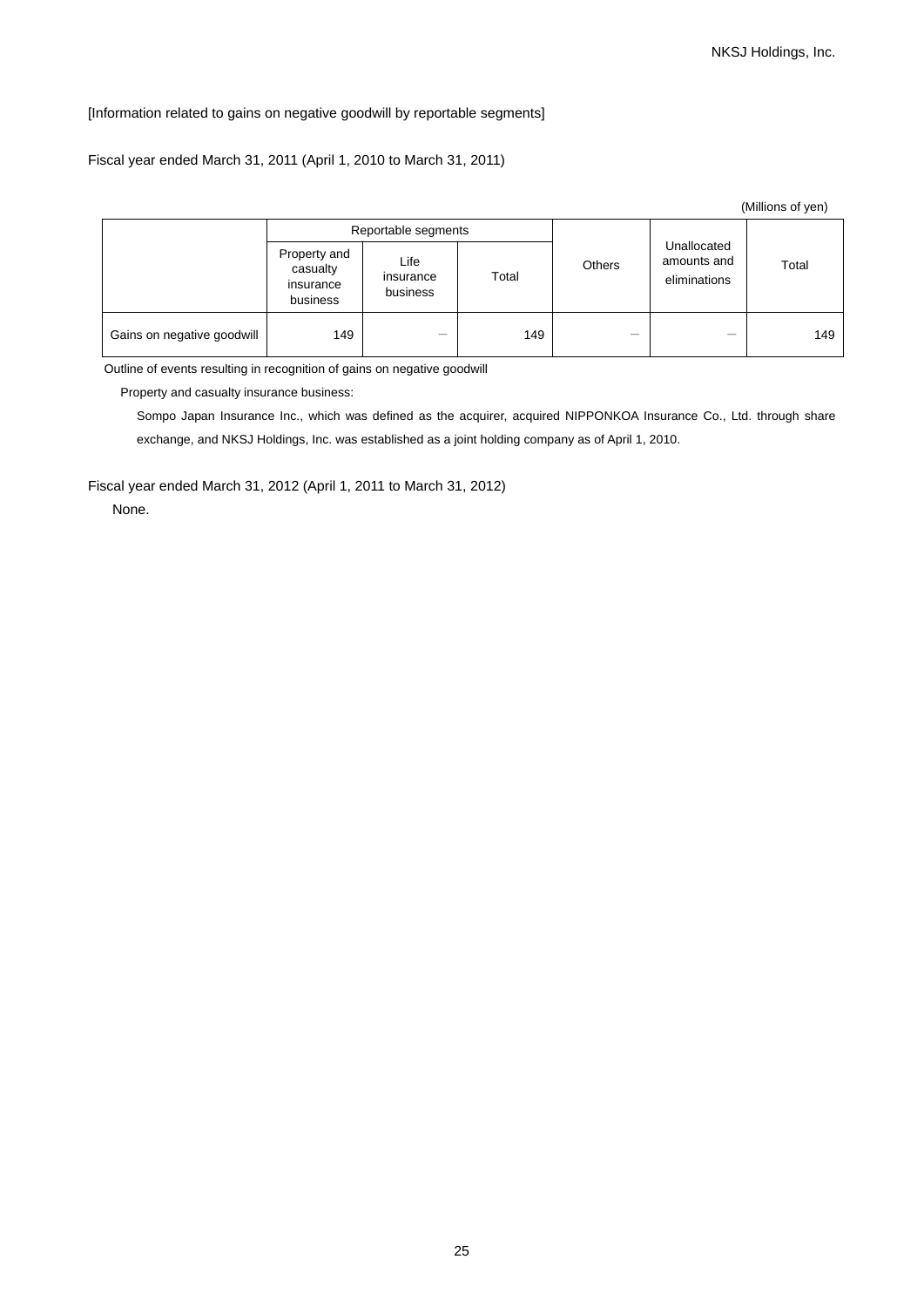# (Securities)

# 1. Trading Securities

(Millions of yen)

|                           | As of March 31, 2011 |                                                                       |                 | As of March 31, 2012                                                  |
|---------------------------|----------------------|-----------------------------------------------------------------------|-----------------|-----------------------------------------------------------------------|
|                           | Carrying amount      | Unrealized gains<br>(losses)<br>recognized in<br>statements of income | Carrying amount | Unrealized gains<br>(losses)<br>recognized in<br>statements of income |
| <b>Trading securities</b> | 16,289               | (517)                                                                 | 14,557          | 318                                                                   |

# 2. Bonds held to maturity

|                                    |                    |                    |                      |                                 |                      |            | (Millions of yen)               |
|------------------------------------|--------------------|--------------------|----------------------|---------------------------------|----------------------|------------|---------------------------------|
|                                    |                    |                    | As of March 31, 2011 |                                 | As of March 31, 2012 |            |                                 |
|                                    |                    | Carrying<br>amount | Fair value           | Unrealized<br>gains<br>(losses) | Carrying<br>amount   | Fair value | Unrealized<br>gains<br>(losses) |
| Securities whose                   | Domestic bonds     | 995,987            | 1,028,399            | 32,411                          | 1,142,287            | 1,210,414  | 68,127                          |
| fair value exceeds                 | Foreign securities | 35,918             | 36,481               | 562                             | 24,878               | 25,548     | 670                             |
| their carrying amount              | Subtotal           | 1,031,906          | 1,064,881            | 32,974                          | 1,167,165            | 1,235,962  | 68,797                          |
| <b>Securities</b>                  | Domestic bonds     | 137,065            | 134,472              | (2,592)                         | 4,369                | 4,367      | (2)                             |
| whose fair value<br>doesn't exceed | Foreign securities | 13,644             | 13,601               | (42)                            | 6,110                | 5,825      | (284)                           |
| their carrying amount              | Subtotal           | 150,709            | 148,074              | (2,635)                         | 10,480               | 10,193     | (287)                           |
| Total                              |                    | 1,182,616          | 1,212,955            | 30,339                          | 1,177,645            | 1,246,155  | 68,510                          |

# 3. Policy reserve matching bonds

|                                                                                  |                    |            |                                 |                    |                      |                                 | (Millions of yen) |
|----------------------------------------------------------------------------------|--------------------|------------|---------------------------------|--------------------|----------------------|---------------------------------|-------------------|
|                                                                                  |                    |            | As of March 31, 2011            |                    | As of March 31, 2012 |                                 |                   |
|                                                                                  | Carrying<br>amount | Fair value | Unrealized<br>gains<br>(losses) | Carrying<br>amount | Fair value           | Unrealized<br>gains<br>(losses) |                   |
| Securities whose<br>fair value exceeds<br>their carrying amount                  | Domestic bonds     | 10,397     | 10,653                          | 256                |                      |                                 |                   |
| <b>Securities</b><br>whose fair value<br>doesn't exceed<br>their carrying amount | Domestic bonds     | 6,489      | 6,392                           | (97)               |                      |                                 |                   |
| Total                                                                            |                    | 16,887     | 17,045                          | 158                |                      |                                 |                   |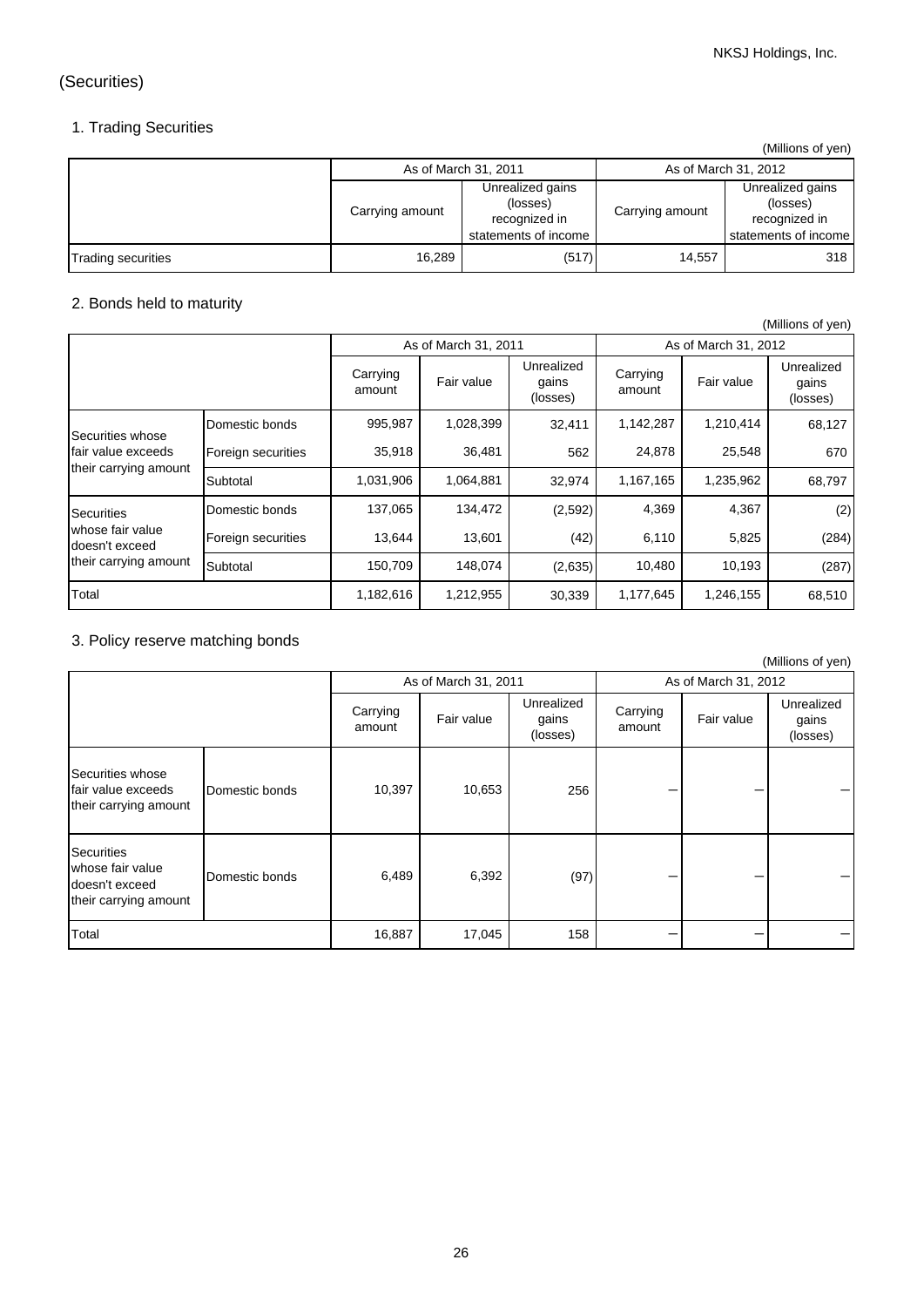# 4. Securities available for sale

|                                   |                    |                    |                      |                                 |                      |           | (Millions of yen)               |
|-----------------------------------|--------------------|--------------------|----------------------|---------------------------------|----------------------|-----------|---------------------------------|
|                                   |                    |                    | As of March 31, 2011 |                                 | As of March 31, 2012 |           |                                 |
|                                   |                    | Carrying<br>amount | Cost                 | Unrealized<br>gains<br>(losses) | Carrying<br>amount   | Cost      | Unrealized<br>gains<br>(losses) |
|                                   | Domestic bonds     | 2,072,558          | 2,024,355            | 48,202                          | 2,412,530            | 2,335,317 | 77,213                          |
| Securities whose                  | Domestic stocks    | 1,048,158          | 549,193              | 498,965                         | 992,640              | 514,384   | 478,256                         |
| carrying amount                   | Foreign securities | 427,681            | 395,039              | 32,641                          | 591,536              | 551,010   | 40,525                          |
| exceeds their cost                | <b>Others</b>      | 54,348             | 50,963               | 3,385                           | 47,662               | 44,281    | 3,381                           |
|                                   | Subtotal           | 3,602,747          | 3,019,552            | 583,195                         | 4,044,370            | 3,444,993 | 599,377                         |
|                                   | Domestic bonds     | 354,765            | 360,520              | (5,755)                         | 126,342              | 129,135   | (2,792)                         |
| Securities whose                  | Domestic stocks    | 476,054            | 552,661              | (76, 607)                       | 402,536              | 474,666   | (72, 130)                       |
| carrying amount<br>doesn't exceed | Foreign securities | 618,991            | 694,896              | (75, 905)                       | 393,555              | 443,134   | (49, 578)                       |
| their cost                        | Others             | 28,882             | 29,810               | (928)                           | 32,914               | 33,589    | (674)                           |
|                                   | Subtotal           | 1,478,692          | 1,637,889            | (159, 196)                      | 955,348              | 1,080,525 | (125, 176)                      |
| Total                             |                    | 5,081,440          | 4,657,441            | 423,998                         | 4,999,719            | 4,525,518 | 474,200                         |
| Notes)                            |                    |                    |                      |                                 |                      |           |                                 |

|    | As of March 31, 2011                                                                                                                                                                                                       | As of March 31, 2012                                                                                                                                                                                                       |
|----|----------------------------------------------------------------------------------------------------------------------------------------------------------------------------------------------------------------------------|----------------------------------------------------------------------------------------------------------------------------------------------------------------------------------------------------------------------------|
| 1. | Securities available for sale which are considered extremely<br>difficult to figure out their fair value are not included in the above<br>table.                                                                           | 1. Securities available for sale which are considered extremely<br>difficult to figure out their fair value are not included in the above<br>table.                                                                        |
|    | 2. Certificate of deposit classified as cash and deposits and<br>beneficial interests in the loan trusts classified as monetary<br>receivables bought in the consolidated balance sheet are<br>included in "Others" above. | 2. Certificate of deposit classified as cash and deposits and<br>beneficial interests in the loan trusts classified as monetary<br>receivables bought in the consolidated balance sheet are<br>included in "Others" above. |

# 5. Securities available for sale sold

|                    |         |                                   |                    |                           |                                   | (Millions of yen)  |
|--------------------|---------|-----------------------------------|--------------------|---------------------------|-----------------------------------|--------------------|
|                    |         | Year ended March 31, 2011         |                    | Year ended March 31, 2012 |                                   |                    |
|                    |         | (April 1, 2010 to March 31, 2011) |                    |                           | (April 1, 2011 to March 31, 2012) |                    |
|                    | sales   | [Proceeds from Gains on sales]    | Losses on<br>sales | Proceeds<br>from sales    | Gains on<br>sales                 | Losses on<br>sales |
| Domestic bonds     | 271,796 | 4,875                             | 1,512              | 344,871                   | 7,333                             | 763                |
| Domestic stocks    | 60.320  | 18,711                            | 2,338              | 131,812                   | 37,322                            | 13,668             |
| Foreign securities | 88,613  | 2,481                             | 5,018              | 325,639                   | 7,627                             | 20,185             |
| <b>Others</b>      | 217     | 70                                | 126                | 228                       | 73                                | 58                 |
| Total              | 420,947 | 26,138                            | 8,995              | 802,552                   | 52,355                            | 34,675             |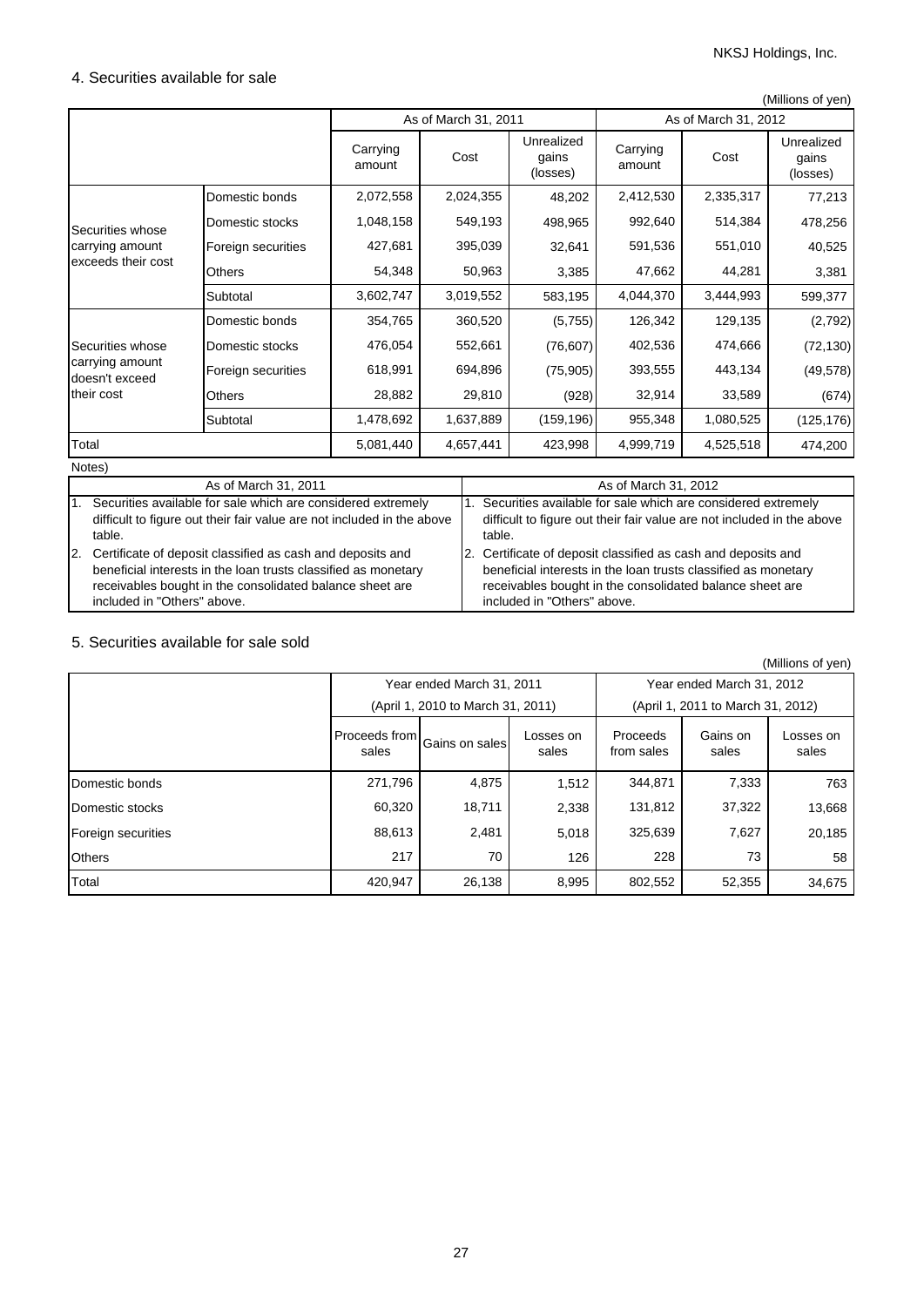# 6. Securities for which holding purposes are changed

| Year ended March 31, 2011         | Year ended March 31, 2012                                                                                                                                                                                                                                                                                                                                                                                                                                                                                                                                                                                                                                                                 |
|-----------------------------------|-------------------------------------------------------------------------------------------------------------------------------------------------------------------------------------------------------------------------------------------------------------------------------------------------------------------------------------------------------------------------------------------------------------------------------------------------------------------------------------------------------------------------------------------------------------------------------------------------------------------------------------------------------------------------------------------|
| (April 1, 2010 to March 31, 2011) | (April1, 2011 to March 31, 2012)                                                                                                                                                                                                                                                                                                                                                                                                                                                                                                                                                                                                                                                          |
|                                   | For the fiscal year ended March 31, 2012, the holding purpose of<br>securities which were previously classified as held to maturity<br>(carrying amount: 86,371 million yen) changed to available for sale.<br>This change is due to changes in classification policy of securities<br>held to maturity, arising from the merger of domestic consolidated<br>life insurance subsidiaries.<br>As a result, compared to the amounts based on the previous<br>classification, amount of securities increased by 1,029 million yen,<br>deferred tax assets decreased by 317 million yen and unrealized<br>gains on securities available for sale, net of tax increased by 712<br>million yen. |

# 7. Securities for which impairment losses are recognized

| Year ended March 31, 2011                                                                                                                                                                                                                                                                                                                                                                                                                                                                                                                                                                                                                                                                                                                                                                       | Year ended March 31, 2012                                                                                                                                                                                                                                                                                                                                                                                                                                                                                                                                                                                                                                                                                                                                                                                                                                                                                                                                                                                                                                     |
|-------------------------------------------------------------------------------------------------------------------------------------------------------------------------------------------------------------------------------------------------------------------------------------------------------------------------------------------------------------------------------------------------------------------------------------------------------------------------------------------------------------------------------------------------------------------------------------------------------------------------------------------------------------------------------------------------------------------------------------------------------------------------------------------------|---------------------------------------------------------------------------------------------------------------------------------------------------------------------------------------------------------------------------------------------------------------------------------------------------------------------------------------------------------------------------------------------------------------------------------------------------------------------------------------------------------------------------------------------------------------------------------------------------------------------------------------------------------------------------------------------------------------------------------------------------------------------------------------------------------------------------------------------------------------------------------------------------------------------------------------------------------------------------------------------------------------------------------------------------------------|
| (April 1, 2010 to March 31, 2011)                                                                                                                                                                                                                                                                                                                                                                                                                                                                                                                                                                                                                                                                                                                                                               | (April 1, 2011 to March 31, 2012)                                                                                                                                                                                                                                                                                                                                                                                                                                                                                                                                                                                                                                                                                                                                                                                                                                                                                                                                                                                                                             |
| For the fiscal year ended March 31, 2011, impairment losses on<br>securities available for sale (excluding securities available for sale<br>which are considered extremely difficult to figure out their fair value)<br>amount to 20,124 million yen (domestic stocks: 19,731 million yen,<br>foreign securities: 393 million yen), and impairment losses on<br>securities available for sale which are considered extremely difficult<br>to figure out their fair value amount to 381 million yen (domestic<br>stocks: 333 million yen, foreign securities: 47 million yen).<br>Basically, NKSJ Holdings, Inc. and its domestic consolidated<br>subsidiaries recognize impairment losses on securities if fair value<br>declines by 30% or more from their cost at the end of the fiscal year. | For the fiscal year ended March 31, 2012, impairment losses on<br>securities available for sale (excluding securities available for sale<br>which are considered extremely difficult to figure out their fair value)<br>amount to 10,676 million yen (domestic bonds: 222 million yen,<br>domestic stocks: 9,384 million yen, foreign securities: 891 million<br>yen, others: 177 million yen), and impairment losses on securities<br>available for sale which are considered extremely difficult to figure<br>out their fair value amount to 368 million yen (domestic stocks: 348<br>million yen, others: 20 million yen). Of this amount, impairment<br>losses on beneficial interests in the loan trusts, which are classified<br>as other investment expenses in the consolidated statements of<br>income, amount to 177 million yen.<br>Basically, NKSJ Holdings, Inc. and its domestic consolidated<br>subsidiaries recognize impairment losses on securities if fair value<br>declines by 30% or more from their cost at the end of the fiscal year. |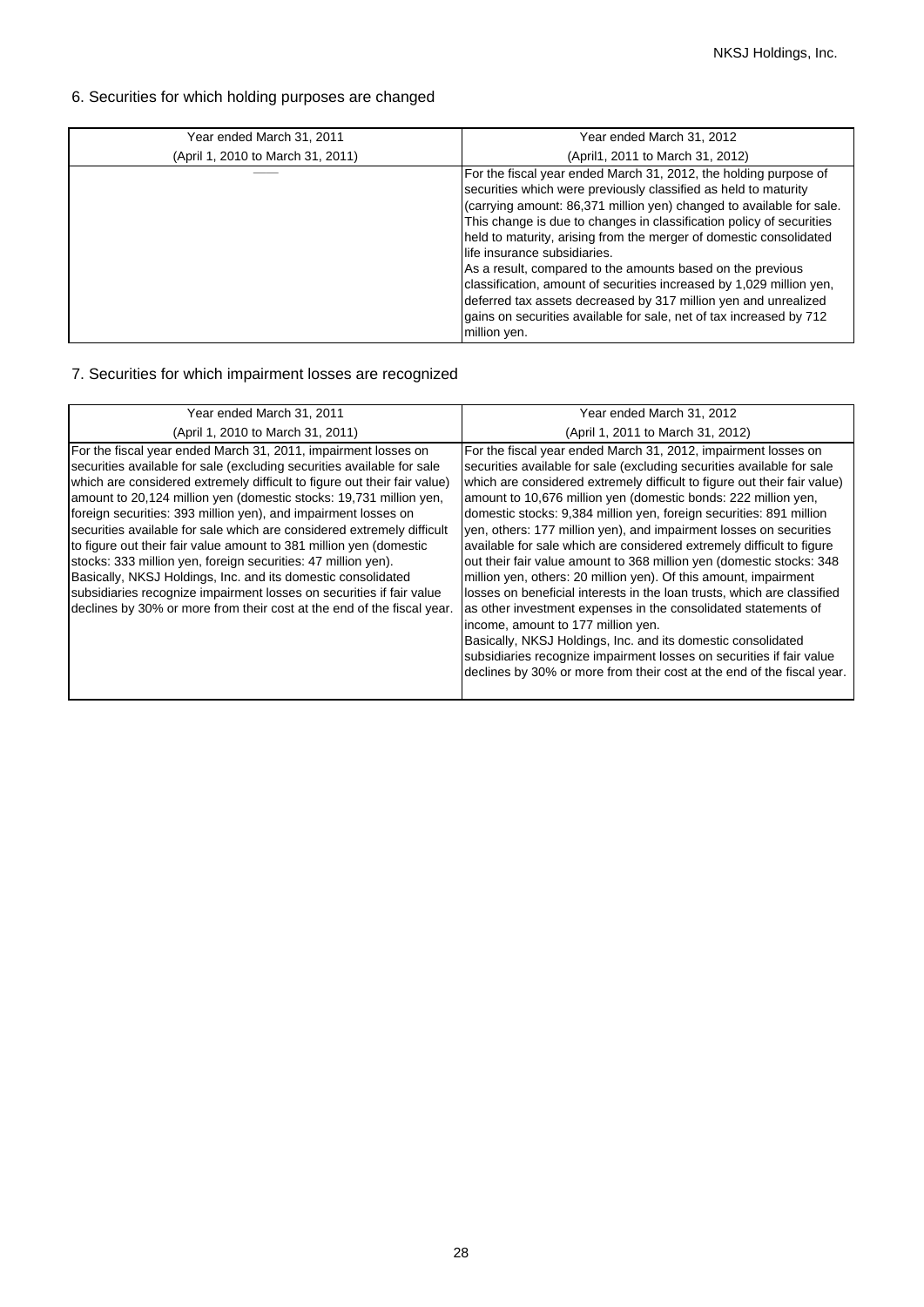# (Derivative Transactions)

# 1. Derivative transactions to which hedge accounting is not applied

(1) Currency derivatives

|                                                          |                    | As of March 31, 2011                         |               |                                        |                    | As of March 31, 2012                         |               |                                 |
|----------------------------------------------------------|--------------------|----------------------------------------------|---------------|----------------------------------------|--------------------|----------------------------------------------|---------------|---------------------------------|
|                                                          | Notional<br>amount | Due after<br>1 year<br>of notional<br>amount | Fair<br>value | Unrealized<br>gains<br>(losses)        | Notional<br>amount | Due after<br>1 year<br>of notional<br>amount | Fair<br>value | Unrealized<br>gains<br>(losses) |
| Over-the-counter transactions:                           |                    |                                              |               |                                        |                    |                                              |               |                                 |
| Forward foreign exchanges:                               |                    |                                              |               |                                        |                    |                                              |               |                                 |
| Short:                                                   |                    |                                              |               |                                        |                    |                                              |               |                                 |
| <b>EUR</b>                                               | 36,566             | —                                            | (1, 187)      | (1, 187)                               | 37,229             |                                              | (1,043)       | (1,043)                         |
| <b>USD</b>                                               | 10,243             |                                              | (145)         | (145)                                  | 17,253             |                                              | (265)         | (265)                           |
| <b>GBP</b>                                               | 183                |                                              | (4)           | (4)                                    | 243                |                                              | 0             | 0                               |
| Long:                                                    |                    |                                              |               |                                        |                    |                                              |               |                                 |
| <b>EUR</b>                                               | 183                |                                              | 3             | 3                                      | 9,307              |                                              | 29            | 29                              |
| <b>TRY</b>                                               | 2,598              |                                              | 38            | 38                                     | 2,691              |                                              | (5)           | (5)                             |
| <b>USD</b>                                               | 7,398              |                                              | 73            | 73                                     | 2,368              |                                              | (2)           | (2)                             |
| Currency options:                                        |                    |                                              |               |                                        |                    |                                              |               |                                 |
| Short:                                                   |                    |                                              |               |                                        |                    |                                              |               |                                 |
| Call:                                                    |                    |                                              |               |                                        |                    |                                              |               |                                 |
| <b>EUR</b>                                               | 5,911              |                                              |               |                                        |                    |                                              |               |                                 |
|                                                          | $6*$               | $-^{\,*}$                                    | (7)           | (1)                                    | _*                 | $-*$                                         |               |                                 |
| Long:                                                    |                    |                                              |               |                                        |                    |                                              |               |                                 |
| Put:                                                     |                    |                                              |               |                                        |                    |                                              |               |                                 |
| <b>EUR</b>                                               | 5,300              |                                              |               |                                        |                    |                                              |               |                                 |
|                                                          | $6*$               | -*                                           |               | (6)                                    | _*                 |                                              |               |                                 |
| Total                                                    |                    |                                              | (1,228)       | (1,228)                                |                    |                                              | (1,286)       | (1,286)                         |
| Notes)                                                   |                    |                                              |               |                                        |                    |                                              |               |                                 |
| As of March 31, 2011                                     |                    |                                              |               |                                        |                    | As of March 31, 2012                         |               |                                 |
| $\overline{1}$<br>Calculation mothods for the fair value |                    |                                              |               | Calculation mothode for the fair value |                    |                                              |               |                                 |

| 1. Calculation methods for the fair value                          | Calculation methods for the fair value                             |
|--------------------------------------------------------------------|--------------------------------------------------------------------|
| (1) Forward foreign exchanges                                      | The fair value of forward foreign exchanges is calculated using    |
| The fair value is calculated using forward exchange rate.          | forward exchange rate.                                             |
| As for forward foreign exchanges between foreign currency and      | As for forward foreign exchanges between foreign currency and the  |
| the other foreign currency, the fair value is calculated using     | other foreign currency, the fair value is calculated using forward |
| forward exchange rate between the other foreign currency and       | exchange rate between the other foreign currency and yen on the    |
| yen on the transaction date of forward foreign exchanges.          | transaction date of forward foreign exchanges.                     |
| (2) Currency options                                               |                                                                    |
| The fair value is based on the price quoted by counterparties.     |                                                                    |
| 2. Amounts with an asterisk (*) represent the amount of the option |                                                                    |
| premiums.                                                          |                                                                    |

(Millions of yen)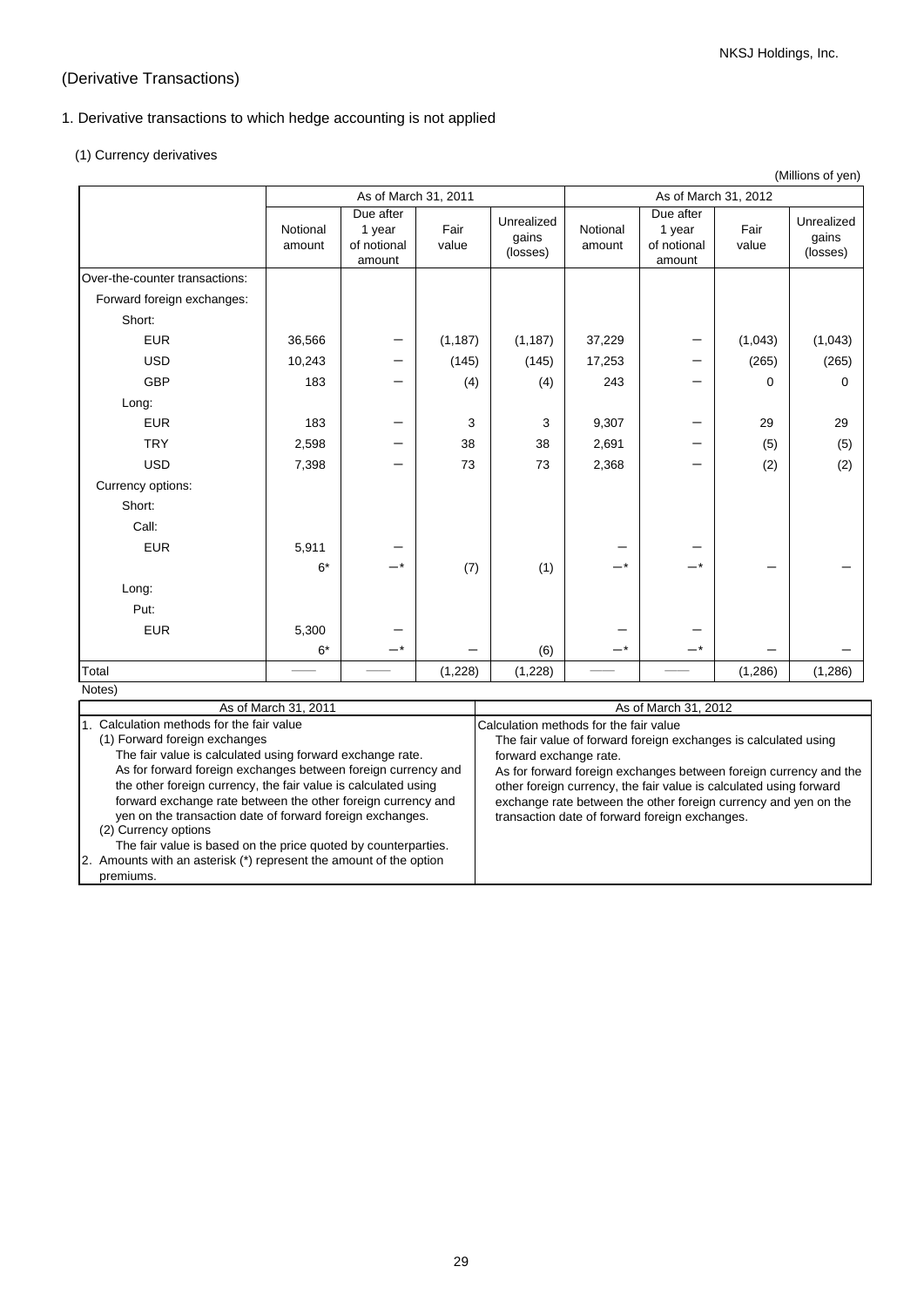# (2) Equity derivatives

(Millions of yen)

|                       | As of March 31, 2011 |                                              |               | As of March 31, 2012            |                     |                                            |               |                                 |
|-----------------------|----------------------|----------------------------------------------|---------------|---------------------------------|---------------------|--------------------------------------------|---------------|---------------------------------|
|                       | Notional<br>amount   | Due after<br>1 year<br>of notional<br>amount | Fair<br>value | Unrealized<br>gains<br>(losses) | Notional<br>amount  | Due after<br>year<br>of notional<br>amount | Fair<br>value | Unrealized<br>gains<br>(losses) |
| Market transactions:  |                      |                                              |               |                                 |                     |                                            |               |                                 |
| Equity index futures: |                      |                                              |               |                                 |                     |                                            |               |                                 |
| Short                 | 6,546                | —                                            | (773)         | (773)                           | 39,379              |                                            | 137           | 137                             |
| Total                 |                      |                                              | (773)         | (773)                           | <u> a shekara t</u> |                                            | 137           | 137                             |
| Notes)                |                      |                                              |               |                                 |                     |                                            |               |                                 |

| As of March 31, 2011                                             | As of March 31, 2012                                             |
|------------------------------------------------------------------|------------------------------------------------------------------|
| l Calculation methods for the fair value                         | Calculation methods for the fair value                           |
| The fair value is based on the closing price at major exchanges. | The fair value is based on the closing price at major exchanges. |

## (3) Bond derivatives

|                                                                  |                    |                                              |                                        |                                                                  |                    |                                              |               | (Millions of yen)               |
|------------------------------------------------------------------|--------------------|----------------------------------------------|----------------------------------------|------------------------------------------------------------------|--------------------|----------------------------------------------|---------------|---------------------------------|
|                                                                  |                    | As of March 31, 2011                         |                                        |                                                                  |                    | As of March 31, 2012                         |               |                                 |
|                                                                  | Notional<br>amount | Due after<br>1 year<br>of notional<br>amount | Fair<br>value                          | Unrealized<br>gains<br>(losses)                                  | Notional<br>amount | Due after<br>1 year<br>of notional<br>amount | Fair<br>value | Unrealized<br>gains<br>(losses) |
| Market transactions:                                             |                    |                                              |                                        |                                                                  |                    |                                              |               |                                 |
| Bond futures:                                                    |                    |                                              |                                        |                                                                  |                    |                                              |               |                                 |
| Short                                                            |                    |                                              |                                        |                                                                  | 2,947              |                                              | 33            | 33                              |
| Long                                                             | 1,730              | —                                            | (2)                                    | (2)                                                              | 315                |                                              | (10)          | (10)                            |
| Total                                                            |                    |                                              | (2)                                    | (2)                                                              |                    |                                              | 23            | 23                              |
| Notes)                                                           |                    |                                              |                                        |                                                                  |                    |                                              |               |                                 |
| As of March 31, 2011                                             |                    |                                              |                                        | As of March 31, 2012                                             |                    |                                              |               |                                 |
| Calculation methods for the fair value                           |                    |                                              | Calculation methods for the fair value |                                                                  |                    |                                              |               |                                 |
| The fair value is based on the closing price at major exchanges. |                    |                                              |                                        | The fair value is based on the closing price at major exchanges. |                    |                                              |               |                                 |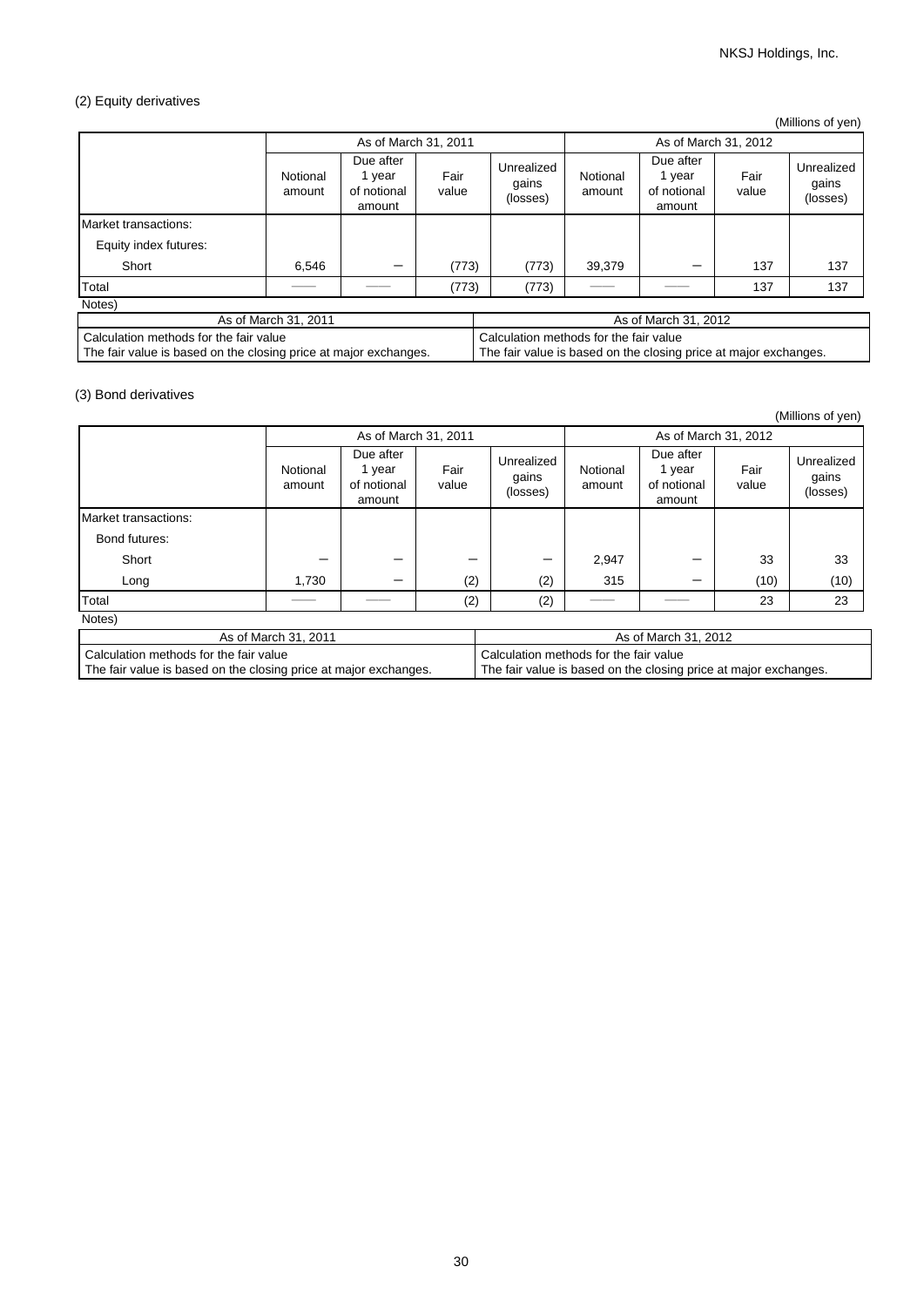# (4) Others

(Millions of yen)

|                                                                                           |                      | As of March 31, 2011                         |               | As of March 31, 2012                                                                      |                                                         |                                                                   |               |                                 |
|-------------------------------------------------------------------------------------------|----------------------|----------------------------------------------|---------------|-------------------------------------------------------------------------------------------|---------------------------------------------------------|-------------------------------------------------------------------|---------------|---------------------------------|
|                                                                                           | Notional<br>amount   | Due after<br>1 year<br>of notional<br>amount | Fair<br>value | Unrealized<br>gains<br>(losses)                                                           | Notional<br>amount                                      | Due after<br>1 year<br>of notional<br>amount                      | Fair<br>value | Unrealized<br>gains<br>(losses) |
| Over-the-counter transactions:                                                            |                      |                                              |               |                                                                                           |                                                         |                                                                   |               |                                 |
| Credit derivatives:                                                                       |                      |                                              |               |                                                                                           |                                                         |                                                                   |               |                                 |
| Short                                                                                     | 9,000                | 9,000                                        | 17            | 17                                                                                        | 9,000                                                   | 8,000                                                             | 2             | 2                               |
| Long                                                                                      | 1,000                |                                              | (1)           | (1)                                                                                       |                                                         |                                                                   |               |                                 |
| Weather derivatives:                                                                      |                      |                                              |               |                                                                                           |                                                         |                                                                   |               |                                 |
| Short                                                                                     | 597                  | 201                                          |               |                                                                                           | 1,191                                                   | 788                                                               |               |                                 |
|                                                                                           | $21*$                | $7^*$                                        | (9)           | 12                                                                                        | $42*$                                                   | $27*$                                                             | (72)          | (29)                            |
| Earthquake derivatives:                                                                   |                      |                                              |               |                                                                                           |                                                         |                                                                   |               |                                 |
| Short                                                                                     | 3,560                | 10                                           |               |                                                                                           | 4,370                                                   | 10                                                                |               |                                 |
|                                                                                           | $103*$               | $0^*$                                        | (0)           | 103                                                                                       | $133*$                                                  | $0^*$                                                             | (0)           | 133                             |
| Long                                                                                      | 3,195                | 2,610                                        |               |                                                                                           | 3,933                                                   | 2,124                                                             |               |                                 |
|                                                                                           | $314*$               | 234*                                         | 77            | (236)                                                                                     | 392*                                                    | 265*                                                              | 156           | (235)                           |
| Total                                                                                     |                      |                                              | 83            | (104)                                                                                     |                                                         |                                                                   | 86            | (129)                           |
| Notes)                                                                                    |                      |                                              |               |                                                                                           |                                                         |                                                                   |               |                                 |
|                                                                                           | As of March 31, 2011 |                                              |               |                                                                                           |                                                         | As of March 31, 2012                                              |               |                                 |
| 1. Calculation methods for the fair value<br>(1) Credit derivatives                       |                      |                                              |               | 1. Calculation methods for the fair value<br>(1) Credit derivatives                       |                                                         |                                                                   |               |                                 |
| The fair value is based on the price quoted by counterparties.<br>(2) Weather derivatives |                      |                                              |               | The fair value is based on the price quoted by counterparties.<br>(2) Weather derivatives |                                                         |                                                                   |               |                                 |
| The fair value is calculated based on the contract term and other                         |                      |                                              |               |                                                                                           |                                                         | The fair value is calculated based on the contract term and other |               |                                 |
| elements of the contract.<br>(3) Earthquake derivatives                                   |                      |                                              |               |                                                                                           | elements of the contract.<br>(3) Earthquake derivatives |                                                                   |               |                                 |
| The fair value is calculated based on the contract term and other                         |                      |                                              |               | The fair value is calculated based on the contract term and other                         |                                                         |                                                                   |               |                                 |
| elements of the contract.                                                                 |                      |                                              |               | elements of the contract.                                                                 |                                                         |                                                                   |               |                                 |
| 2. Amounts with an asterisk (*) represent the amount of the option<br>premiums.           |                      |                                              |               | 2. Amounts with an asterisk (*) represent the amount of the option<br>premiums.           |                                                         |                                                                   |               |                                 |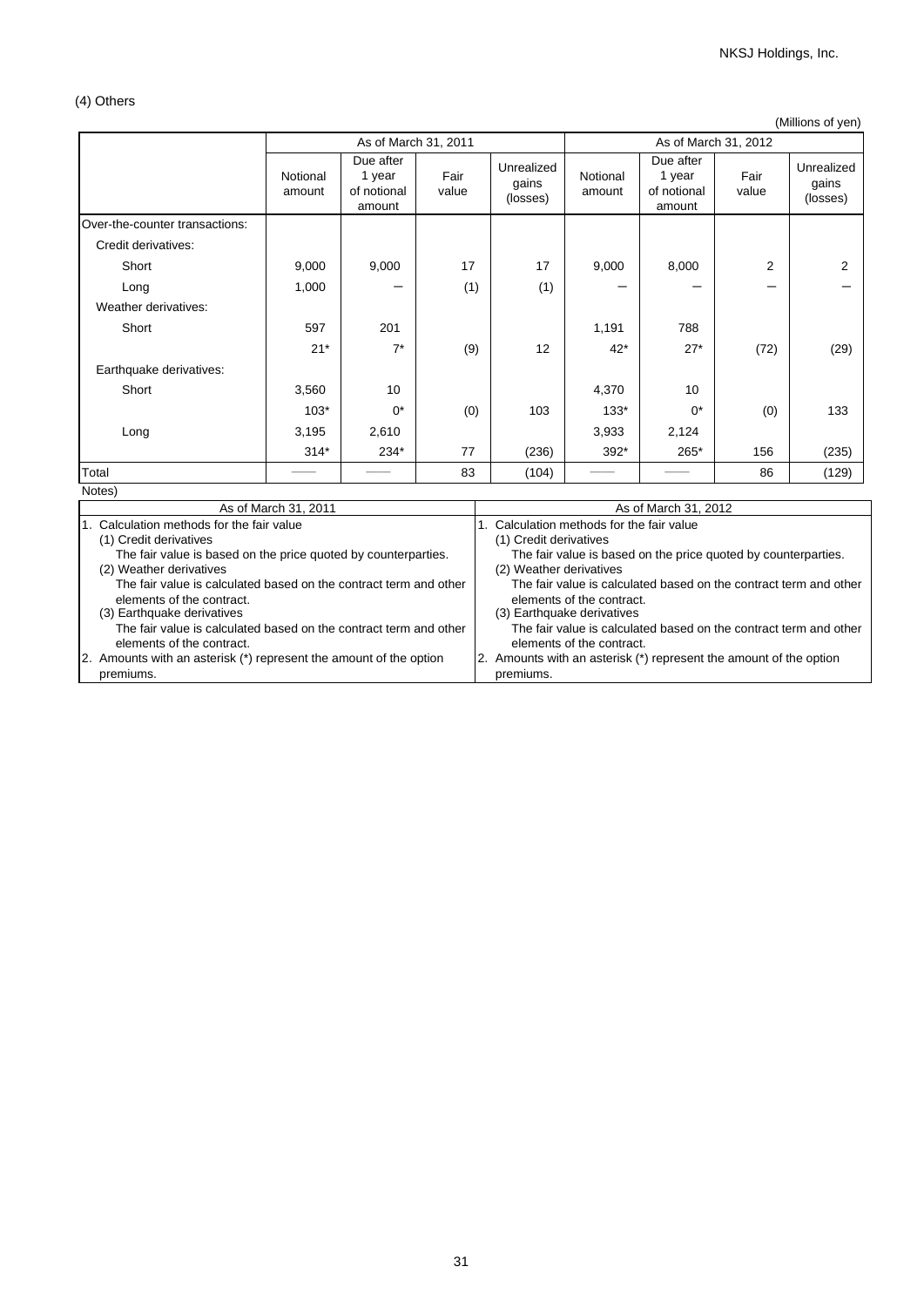# 2. Derivative transactions to which hedge accounting is applied

# (1) Currency derivatives

|                                                                                                     |                               |                                         |                                                                                                     |  |                                              |                      |                    |                                              | (Millions of yen) |
|-----------------------------------------------------------------------------------------------------|-------------------------------|-----------------------------------------|-----------------------------------------------------------------------------------------------------|--|----------------------------------------------|----------------------|--------------------|----------------------------------------------|-------------------|
|                                                                                                     |                               |                                         |                                                                                                     |  | As of March 31, 2011                         |                      |                    | As of March 31, 2012                         |                   |
| Methods for<br><b>Type</b><br>hedge accounting                                                      |                               | Main<br>hedged items                    | Notional<br>amount                                                                                  |  | Due after<br>1 year<br>of notional<br>amount | Fair<br>value        | Notional<br>amount | Due after<br>1 year<br>of notional<br>amount | Fair<br>value     |
|                                                                                                     | Forward foreign<br>exchanges: |                                         |                                                                                                     |  |                                              |                      |                    |                                              |                   |
|                                                                                                     | Short:                        |                                         |                                                                                                     |  |                                              |                      |                    |                                              |                   |
| Fair value hedge                                                                                    | <b>USD</b>                    | <b>Securities</b><br>available for sale | 142,409                                                                                             |  |                                              | (2,094)              | 190,753            |                                              | (7,808)           |
|                                                                                                     | <b>EUR</b>                    |                                         | 115,637                                                                                             |  |                                              | (4,989)              | 110,178            | –                                            | (5,752)           |
|                                                                                                     | <b>GBP</b>                    |                                         | 5,203                                                                                               |  |                                              | (113)                | 12,315             |                                              | (628)             |
|                                                                                                     | CAD                           |                                         | 7,899                                                                                               |  |                                              | (397)                | 9,050              |                                              | (343)             |
|                                                                                                     | <b>AUD</b>                    |                                         | 4,999                                                                                               |  |                                              | (473)                | 6,588              | —                                            | (31)              |
| Total                                                                                               |                               |                                         |                                                                                                     |  | (8,068)                                      |                      |                    | (14, 564)                                    |                   |
| Notes)                                                                                              |                               |                                         |                                                                                                     |  |                                              |                      |                    |                                              |                   |
| As of March 31, 2011                                                                                |                               |                                         |                                                                                                     |  |                                              | As of March 31, 2012 |                    |                                              |                   |
| Calculation methods for the fair value<br>The fair value is calculated using forward exchange rate. |                               |                                         | Calculation methods for the fair value<br>The fair value is calculated using forward exchange rate. |  |                                              |                      |                    |                                              |                   |

# (2) Interest rate derivatives

|                                                                    |                                                        |                       |                    |                                              |               |                        |                                              | (Millions of yen) |
|--------------------------------------------------------------------|--------------------------------------------------------|-----------------------|--------------------|----------------------------------------------|---------------|------------------------|----------------------------------------------|-------------------|
|                                                                    |                                                        |                       |                    | As of March 31, 2011                         |               |                        | As of March 31, 2012                         |                   |
| Methods for<br>hedge accounting                                    | <b>Type</b>                                            | Main<br>hedged items  | Notional<br>amount | Due after<br>1 year<br>of notional<br>amount | Fair<br>value | Notional<br>amount     | Due after<br>1 year<br>of notional<br>amount | Fair<br>value     |
| Deferred hedge                                                     | Interest rate swaps:<br>Receipt fix /<br>Payment float | Insurance liabilities | 83,000             | 83,000                                       | 5,545         | 83,000                 | 83,000                                       | 8,319             |
| The exceptional<br>treatment for<br>certain interest rate<br>swaps | Interest rate swaps:<br>Payment fix /<br>Receipt float | Borrowings            | 60                 | 20                                           | (0)           | 20                     |                                              | (0)               |
| Total                                                              |                                                        |                       |                    |                                              | 5,545         |                        |                                              | 8,319             |
| Notes)                                                             |                                                        |                       |                    |                                              |               |                        |                                              |                   |
|                                                                    | $Ae$ of March 31, 2011                                 |                       |                    |                                              |               | $Ae$ of March 21, 2012 |                                              |                   |

| As of March 31, 2011                                                 | As of March 31, 2012                                                 |
|----------------------------------------------------------------------|----------------------------------------------------------------------|
| Calculation methods for the fair value                               | Calculation methods for the fair value                               |
| The fair value is based on the price quoted by counterparties or the | The fair value is based on the price quoted by counterparties or the |
| fair value calculated by discounting future cash flow to the present | fair value calculated by discounting future cash flow to the present |
| value.                                                               | value.                                                               |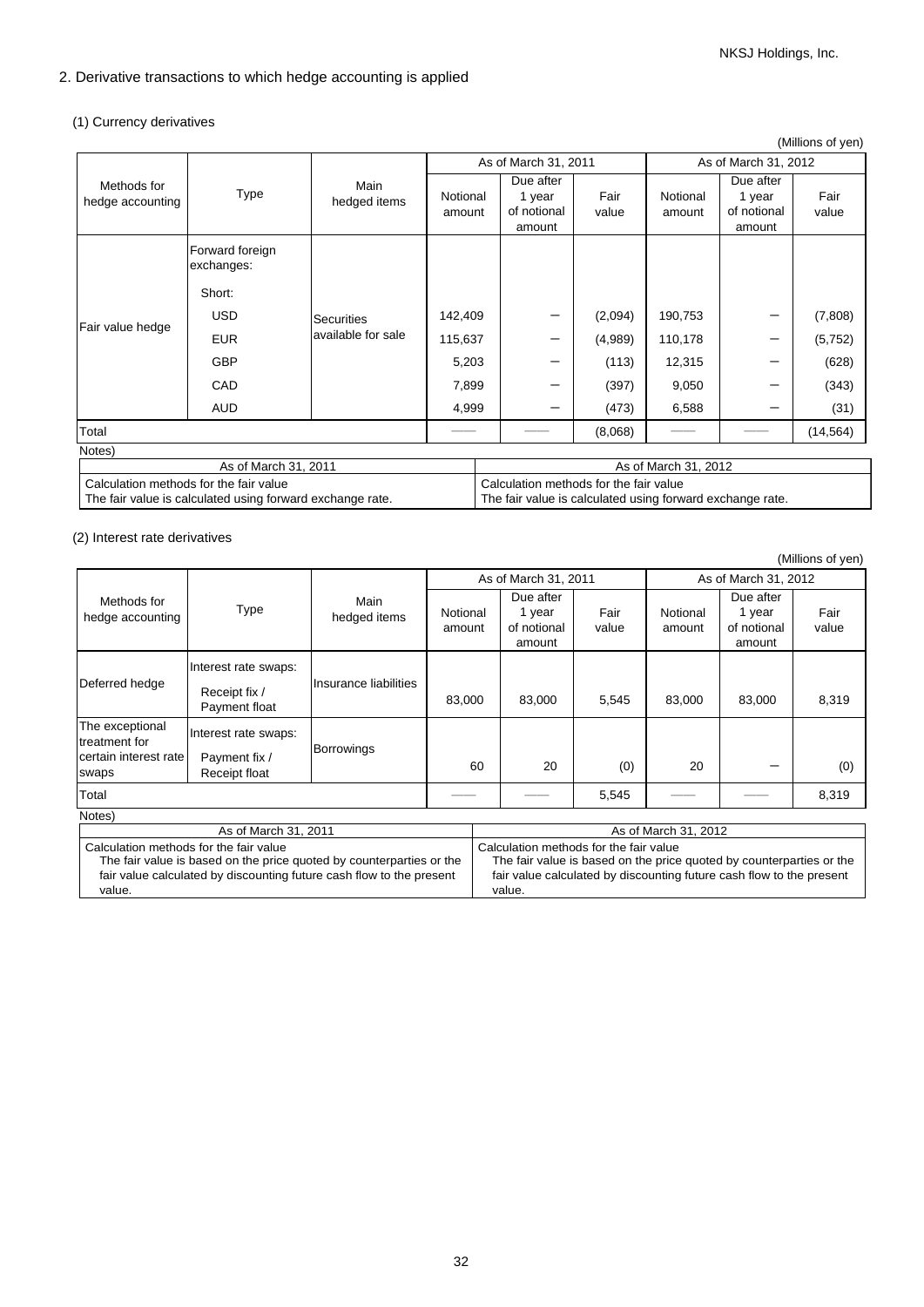(Millions of yen)

## (Per share information)

|                            | Year ended March 31, 2011         | Year ended March 31, 2012         |  |  |
|----------------------------|-----------------------------------|-----------------------------------|--|--|
|                            | (April 1, 2010 to March 31, 2011) | (April 1, 2011 to March 31, 2012) |  |  |
| Total net assets per share | 2,588.02 yen                      | 2,395.08 yen                      |  |  |
| Net loss per share         | $(31.11)$ yen                     | (222.30) yen                      |  |  |

Notes)

1. Diluted net income per share for the fiscal year ended March 31, 2011 and 2012 are not shown due to net loss per share, although dilutive shares exist .

2. Calculation of net loss per share is based on the following figures.

|                                                  |                                   | ווישן וט טווטוווווון              |  |  |
|--------------------------------------------------|-----------------------------------|-----------------------------------|--|--|
|                                                  | Year ended March 31, 2011         | Year ended March 31, 2012         |  |  |
|                                                  | (April 1, 2010 to March 31, 2011) | (April 1, 2011 to March 31, 2012) |  |  |
| Net loss                                         | (12, 918)                         | (92, 262)                         |  |  |
| Net loss not attributable to common stockholders |                                   |                                   |  |  |
| Net loss attributable to common stocks           | (12, 918)                         | (92, 262)                         |  |  |
| Average number of common stocks outstanding      | thousand shares<br>415,154        | thousand shares<br>415,026        |  |  |

3. Calculation of total net assets per share is based on the following figures.

|                                                                               |                            | (Millions of yen)          |
|-------------------------------------------------------------------------------|----------------------------|----------------------------|
|                                                                               | As of March 31, 2011       | As of March 31, 2012       |
| Total net assets                                                              | 1,079,446                  | 1,000,577                  |
| Amount to be deducted from total net assets:                                  | 5,142                      | 7,034                      |
| Stock acquisition rights                                                      | 2,349                      | 2,409                      |
| Non-controlling interests                                                     | 2,793                      | 4,624                      |
| Total net assets attributable to common stocks                                | 1,074,303                  | 993,543                    |
| Number of common stocks<br>used for calculation of total net assets per share | thousand shares<br>415,106 | thousand shares<br>414,825 |

4. NKSJ Holdings, Inc. carried out a reverse split of stocks on October 1, 2011. Total net assets per share and net loss per share are calculated based on the assumption that the reverse split of stocks was executed at the beginning of the fiscal year ended March 31, 2011.

(Changes in accounting policies)

Effective from the fiscal year ended March 31, 2012, NKSJ Holdings, Inc. has applied Accounting Standards Board of Japan Statement No.2 "Accounting Standard for Earnings Per Share" (June 30, 2010), Accounting Standards Board of Japan Guidance No.4 "Guidance on Accounting Standard for Earnings Per Share" (June 30, 2010) and Accounting Standards Board of Japan Practical Issues Task Force No.9 "Practical Solution on Accounting for Earnings Per Share" (June 30, 2010).

According to the application, total net assets per share and net loss per share are calculated as if the reverse split of stocks carried out on October 1, 2011 had been executed at the beginning of the fiscal year ended March 31, 2011.

Pro forma calculation of total net assets per share and net loss per share for the fiscal year ended March 31, 2011 if these revisions are not applied are as follows.

647.00 yen (7.77) yen Total net assets per share Net loss per share

## (Significant subsequent events)

None.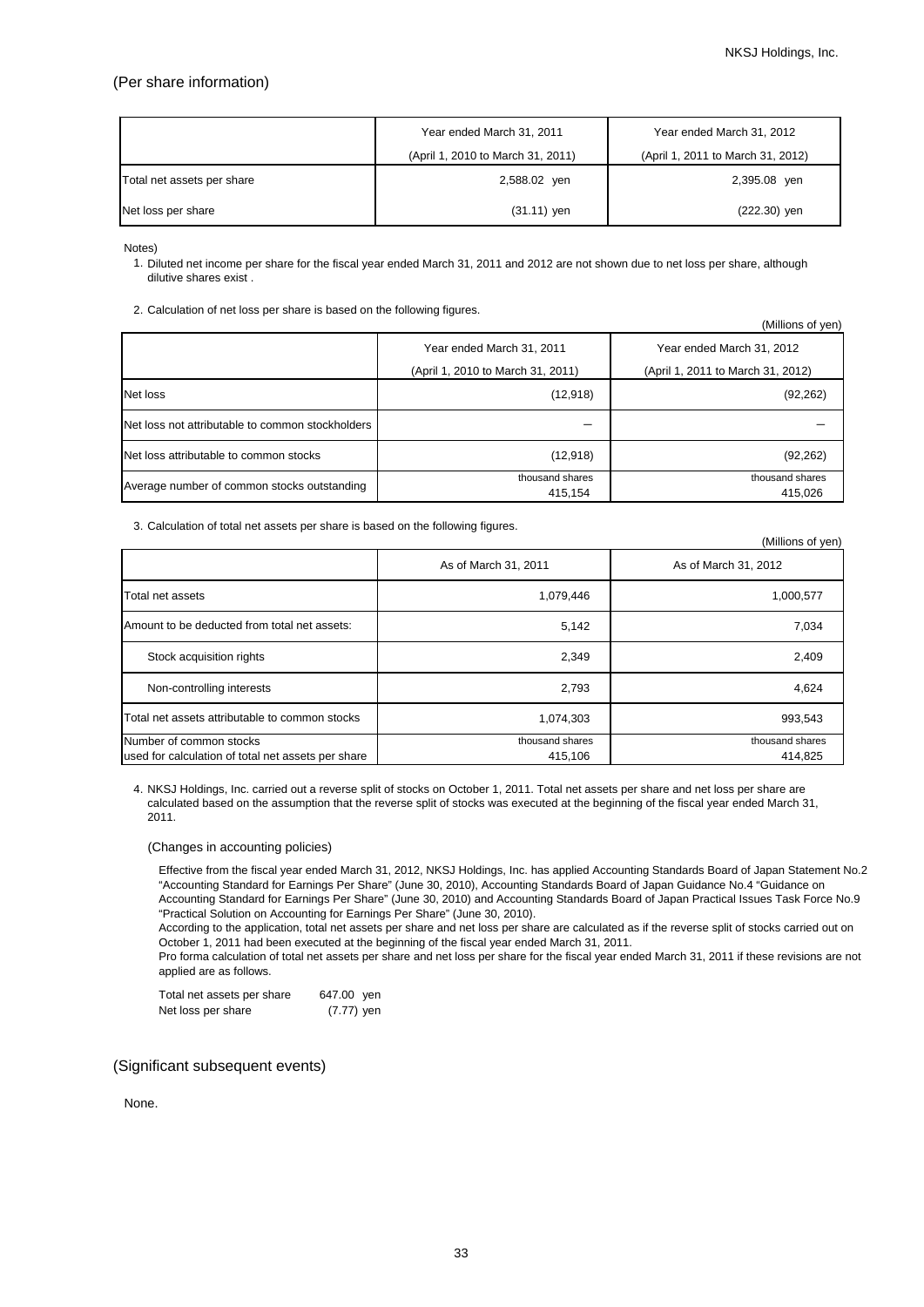# **4. Other**

(1) Summary of Results of Operations (Consolidated)

|                                                        |                                      |                                      |                        | (Millions of yen) |
|--------------------------------------------------------|--------------------------------------|--------------------------------------|------------------------|-------------------|
|                                                        | Year ended<br>March 31, 2011         | Year ended<br>March 31, 2012         | Increase<br>(Decrease) | Rate of<br>change |
|                                                        | (April 1, 2010 to<br>March 31, 2011) | (April 1, 2011 to<br>March 31, 2012) |                        |                   |
| Ordinary income and expenses:                          |                                      |                                      |                        | $\frac{0}{0}$     |
| Underwriting income:                                   | 2,480,715                            | 2,628,200                            | 147,484                | 5.9               |
| Net premiums written                                   | 1,933,283                            | 1,973,777                            | 40,494                 | 2.1               |
| Deposits of premiums by policyholders                  | 153,723                              | 164,628                              | 10,905                 | 7.1               |
| Life insurance premiums written                        | 238,178                              | 250,193                              | 12,015                 | 5.0               |
| Underwriting expenses:                                 | 2,144,942                            | 2,340,706                            | 195,763                | 9.1               |
| Net claims paid                                        | 1,244,450                            | 1,472,664                            | 228,213                | 18.3              |
| Loss adjustment expenses                               | 129,526                              | 136,324                              | 6,798                  | 5.2               |
| Net commissions and brokerage fees                     | 353,193                              | 366,545                              | 13,351                 | 3.8               |
| Maturity refunds to policyholders                      | 350,406                              | 291,534                              | (58, 872)              | (16.8)            |
| Life insurance claims paid and other payments          | 58,318                               | 60,357                               | 2,038                  | 3.5               |
| Investment income:                                     | 129,136                              | 151,083                              | 21,947                 | 17.0              |
| Interest and dividend income                           | 156,467                              | 152,090                              | (4,377)                | (2.8)             |
| Gains on sales of securities                           | 26,359                               | 52,522                               | 26,162                 | 99.3              |
| Investment expenses:                                   | 51,524                               | 72,525                               | 21,001                 | 40.8              |
| Losses on sales of securities                          | 9,281                                | 34,813                               | 25,532                 | 275.1             |
| Impairment losses on securities                        | 20,993                               | 17,980                               | (3,012)                | (14.3)            |
| Operating, general and administrative expenses         | 419,925                              | 418,273                              | (1,651)                | (0.4)             |
| Other ordinary income and expenses:                    | 102                                  | 407                                  | 304                    | 296.4             |
| Investment gains on the equity method                  | 511                                  | 111                                  | (400)                  | (78.2)            |
| Ordinary loss                                          | (6, 437)                             | (51, 815)                            | (45, 377)              |                   |
| Extraordinary gains and losses:                        |                                      |                                      |                        |                   |
| Extraordinary gains                                    | 3,540                                | 9,144                                | 5,603                  | 158.3             |
| <b>Extraordinary losses</b>                            | 14,786                               | 14,965                               | 178                    | 1.2               |
| Net extraordinary gains (losses)                       | (11, 246)                            | (5,820)                              | 5,425                  | $\equiv$          |
| Loss before income taxes and non-controlling interests | (17,683)                             | (57, 636)                            | (39, 952)              |                   |
| Income taxes                                           | 3,240                                | 2,544                                | (696)                  | (21.5)            |
| Deferred income taxes                                  | (7,623)                              | 32,630                               | 40,253                 |                   |
| Total income taxes                                     | (4, 382)                             | 35,174                               | 39,557                 |                   |
| Loss before non-controlling interests                  | (13,300)                             | (92, 810)                            | (79, 509)              |                   |
| Net loss attributable to non-controlling interests     | (382)                                | (548)                                | (166)                  |                   |
| Net loss                                               | (12, 918)                            | (92, 262)                            | (79, 343)              |                   |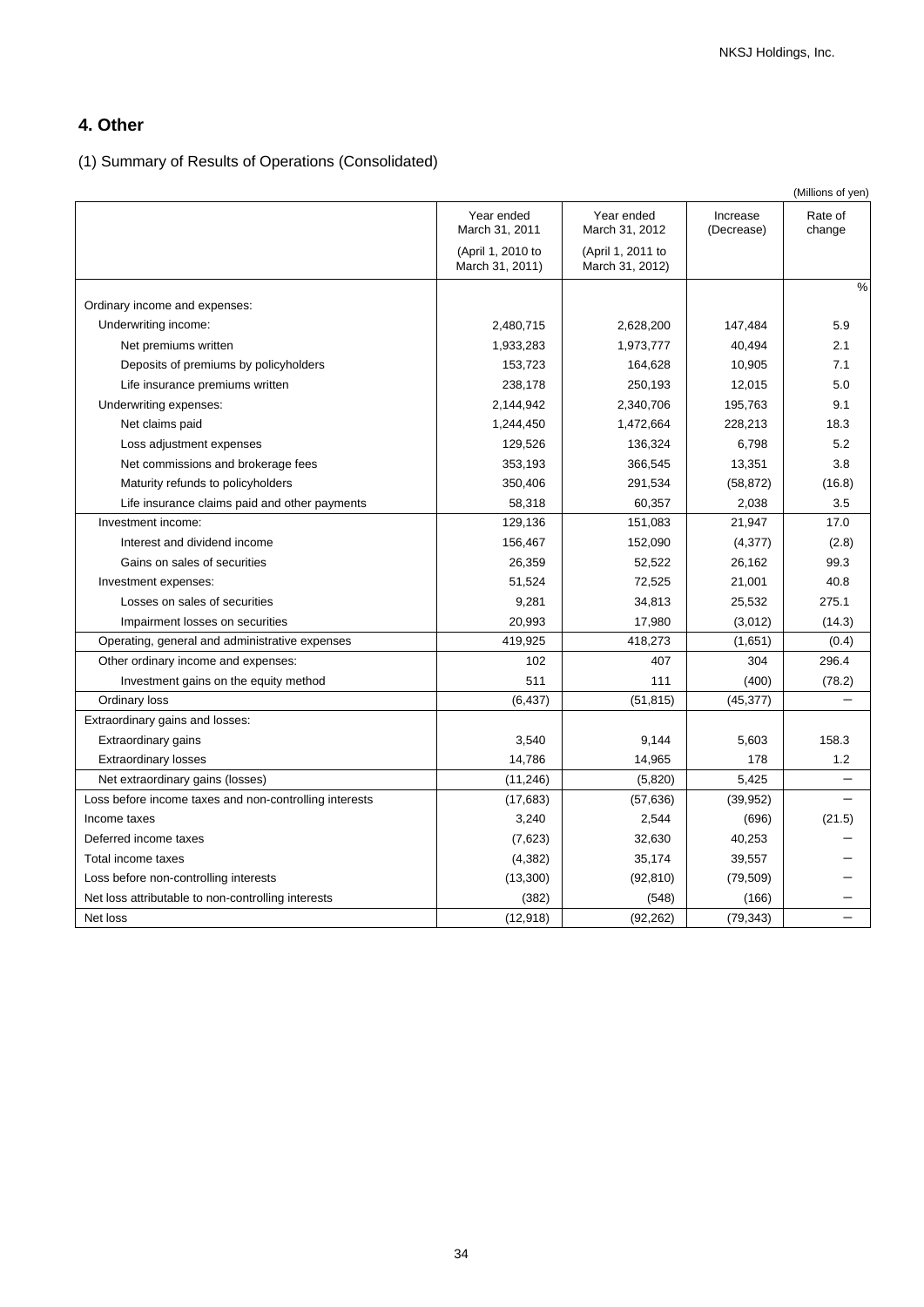# (2) Premiums Written and Claims Paid by Business Lines (Consolidated)

|  |  |  | Direct premiums written (including deposits of premiums by policyholders) |
|--|--|--|---------------------------------------------------------------------------|
|--|--|--|---------------------------------------------------------------------------|

|                                           |                           |                                   |                   |                           |                                   | (Millions of yen) |
|-------------------------------------------|---------------------------|-----------------------------------|-------------------|---------------------------|-----------------------------------|-------------------|
|                                           | Year ended March 31, 2011 |                                   |                   | Year ended March 31, 2012 |                                   |                   |
|                                           |                           | (April 1, 2010 to March 31, 2011) |                   |                           | (April 1, 2011 to March 31, 2012) |                   |
| <b>Business line</b>                      | Amount                    | % of total<br>amount              | Rate of<br>change | Amount                    | % of total<br>amount              | Rate of<br>change |
|                                           |                           | %                                 | %                 |                           | $\%$                              | %                 |
| Fire and allied insurance                 | 357,842                   | 16.2                              |                   | 377,387                   | 16.4                              | 5.5               |
| Marine insurance                          | 56,864                    | 2.6                               |                   | 57,965                    | 2.5                               | 1.9               |
| Personal accident insurance               | 286,517                   | 13.0                              |                   | 304,454                   | 13.2                              | 6.3               |
| Voluntary automobile insurance            | 982,481                   | 44.5                              |                   | 1,000,998                 | 43.4                              | 1.9               |
| Compulsory automobile liability insurance | 254,585                   | 11.5                              |                   | 283,606                   | 12.3                              | 11.4              |
| <b>Others</b>                             | 271,789                   | 12.3                              |                   | 283,314                   | 12.3                              | 4.2               |
| Total                                     | 2,210,080                 | 100.0                             |                   | 2,307,726                 | 100.0                             | 4.4               |
| Deposits of premiums by policyholders     | 153,723                   | 7.0                               |                   | 164,628                   | 7.1                               | 7.1               |

## Net premiums written

|                                           |           |                                   |         |           |                                   | (Millions of yen) |  |
|-------------------------------------------|-----------|-----------------------------------|---------|-----------|-----------------------------------|-------------------|--|
|                                           |           | Year ended March 31, 2011         |         |           | Year ended March 31, 2012         |                   |  |
|                                           |           | (April 1, 2010 to March 31, 2011) |         |           | (April 1, 2011 to March 31, 2012) |                   |  |
| <b>Business line</b>                      | Amount    | % of total                        | Rate of | Amount    | % of total                        | Rate of           |  |
|                                           |           | amount                            | change  |           | amount                            | change            |  |
|                                           |           | $\%$                              | %       |           | $\%$                              | %                 |  |
| Fire and allied insurance                 | 239,420   | 12.4                              |         | 250,769   | 12.7                              | 4.7               |  |
| Marine insurance                          | 47,611    | 2.5                               |         | 47,525    | 2.4                               | (0.2)             |  |
| Personal accident insurance               | 180,262   | 9.3                               |         | 182,581   | 9.3                               | 1.3               |  |
| Voluntary automobile insurance            | 982,028   | 50.8                              |         | 1,002,015 | 50.8                              | 2.0               |  |
| Compulsory automobile liability insurance | 241,625   | 12.5                              |         | 258,353   | 13.1                              | 6.9               |  |
| <b>Others</b>                             | 242,335   | 12.5                              |         | 232,532   | 11.8                              | (4.0)             |  |
| Total                                     | 1,933,283 | 100.0                             |         | 1,973,777 | 100.0                             | 2.1               |  |

## Net claims paid

|                                           |           |                                   |                   |                           |                                   | (Millions of yen) |
|-------------------------------------------|-----------|-----------------------------------|-------------------|---------------------------|-----------------------------------|-------------------|
|                                           |           | Year ended March 31, 2011         |                   | Year ended March 31, 2012 |                                   |                   |
|                                           |           | (April 1, 2010 to March 31, 2011) |                   |                           | (April 1, 2011 to March 31, 2012) |                   |
| <b>Business line</b>                      | Amount    | % of total<br>amount              | Rate of<br>change | Amount                    | % of total<br>amount              | Rate of<br>change |
|                                           |           | $\%$                              | $\frac{0}{0}$     |                           | $\%$                              | %                 |
| Fire and allied insurance                 | 97,420    | 7.8                               |                   | 339,209                   | 23.0                              | 248.2             |
| Marine insurance                          | 22,844    | 1.8                               |                   | 28,445                    | 1.9                               | 24.5              |
| Personal accident insurance               | 100,566   | 8.1                               |                   | 102,236                   | 6.9                               | 1.7               |
| Voluntary automobile insurance            | 625,461   | 50.3                              |                   | 637,274                   | 43.3                              | 1.9               |
| Compulsory automobile liability insurance | 227,136   | 18.3                              |                   | 228,864                   | 15.5                              | 0.8               |
| <b>Others</b>                             | 171,020   | 13.7                              |                   | 136,634                   | 9.3                               | (20.1)            |
| Total                                     | 1,244,450 | 100.0                             |                   | 1,472,664                 | 100.0                             | 18.3              |

Note to the above three tables:

The above figures represent amounts before offsetting internal transactions among segments.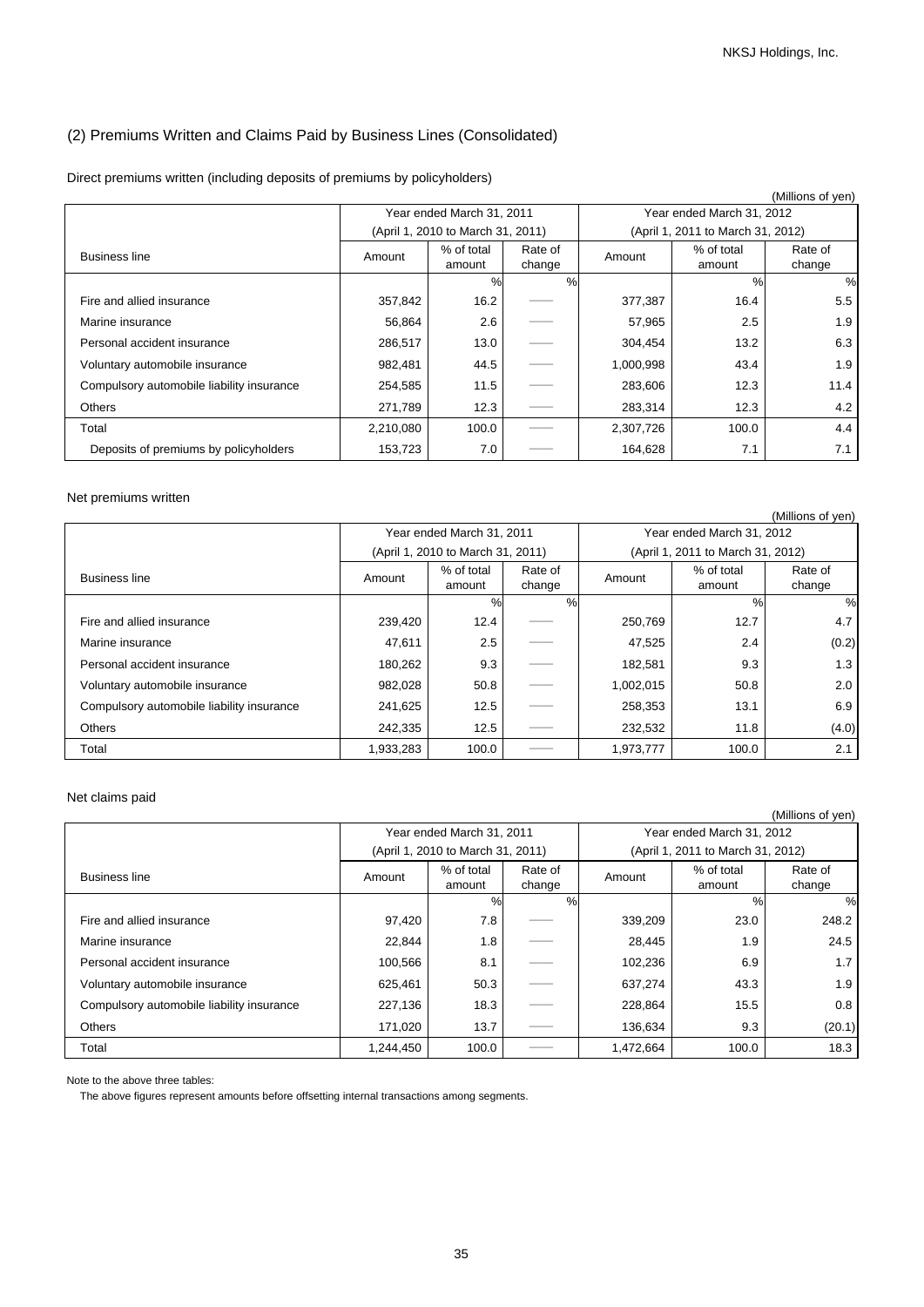# (3) Life Insurance Business (Consolidated)

#### Life insurance premiums

|                         |                                   |                |                                   | (Millions of yen)         |
|-------------------------|-----------------------------------|----------------|-----------------------------------|---------------------------|
|                         | Year ended March 31, 2011         |                |                                   | Year ended March 31, 2012 |
|                         | (April 1, 2010 to March 31, 2011) |                | (April 1, 2011 to March 31, 2012) |                           |
|                         | Amount                            | Rate of change | Amount                            | Rate of change            |
|                         |                                   | $\%$           |                                   | %                         |
| Life insurance premiums | 238,178                           |                | 250,193                           | 5.0                       |

Note) The above figures represent amounts before offsetting internal transactions among segments.

### Total amount of policies in force

|                             |                      |                |            | (Millions of yen)    |
|-----------------------------|----------------------|----------------|------------|----------------------|
|                             | As of March 31, 2011 |                |            | As of March 31, 2012 |
|                             | Amount               | Rate of change | Amount     | Rate of change       |
|                             |                      | %              |            | %                    |
| Individual insurance        | 16,706,412           |                | 18,126,477 | 8.5                  |
| Individual annuities        | 279,100              |                | 284,382    | 1.9                  |
| Group insurance             | 3,064,572            |                | 3,150,504  | 2.8                  |
| Group annuities<br>$\cdots$ |                      |                |            |                      |

Notes)

1. The above figures represent amounts before offsetting internal transactions among segments.

 2. Amount of "Individual annuities" represents the sum of annuity fund at the beginning of annuity payment of contracts before the beginning of annuity payment and policy reserves for the contracts after the beginning of annuity payment.

#### Total amount of new policies

|                           |                                                 |              |                               |                                                 |              | (Millions of yen)             |
|---------------------------|-------------------------------------------------|--------------|-------------------------------|-------------------------------------------------|--------------|-------------------------------|
| Year ended March 31, 2011 |                                                 |              |                               | Year ended March 31, 2012                       |              |                               |
|                           | (April 1, 2010 to March 31, 2011)               |              |                               | (April 1, 2011 to March 31, 2012)               |              |                               |
|                           | New policies +<br>net increase by<br>conversion | New policies | Net increase<br>by conversion | New policies +<br>net increase by<br>conversion | New policies | Net increase<br>by conversion |
| Individual insurance      | 3,110,448                                       | 3,110,448    |                               | 2,989,989                                       | 2,989,989    |                               |
| Individual annuities      | 14,472                                          | 14,472       |                               | 14,102                                          | 14,102       |                               |
| Group insurance           | 37,309                                          | 37,309       |                               | 48,370                                          | 48,370       |                               |
| Group annuities           |                                                 |              |                               |                                                 |              |                               |

Notes)

1. The above figures represent amounts before offsetting internal transactions among segments.

 2. Amount of "New policies + net increase by conversion" for "Individual annuities" represents the amount of annuity fund at the beginning of annuity payment.

### Annualized premiums of new policies (individual insurance and individual annuities)

|                                        |                                   |                           |        | (Millions of yen)                 |
|----------------------------------------|-----------------------------------|---------------------------|--------|-----------------------------------|
|                                        |                                   | Year ended March 31, 2011 |        | Year ended March 31, 2012         |
|                                        | (April 1, 2010 to March 31, 2011) |                           |        | (April 1, 2011 to March 31, 2012) |
|                                        | Amount                            | Rate of change            | Amount | Rate of change                    |
|                                        |                                   | %                         |        | %                                 |
| Annualized premiums of<br>new policies | 38,367                            |                           | 36,923 | (3.8)                             |

Note) The above figures represent amounts before offsetting internal transactions among segments.